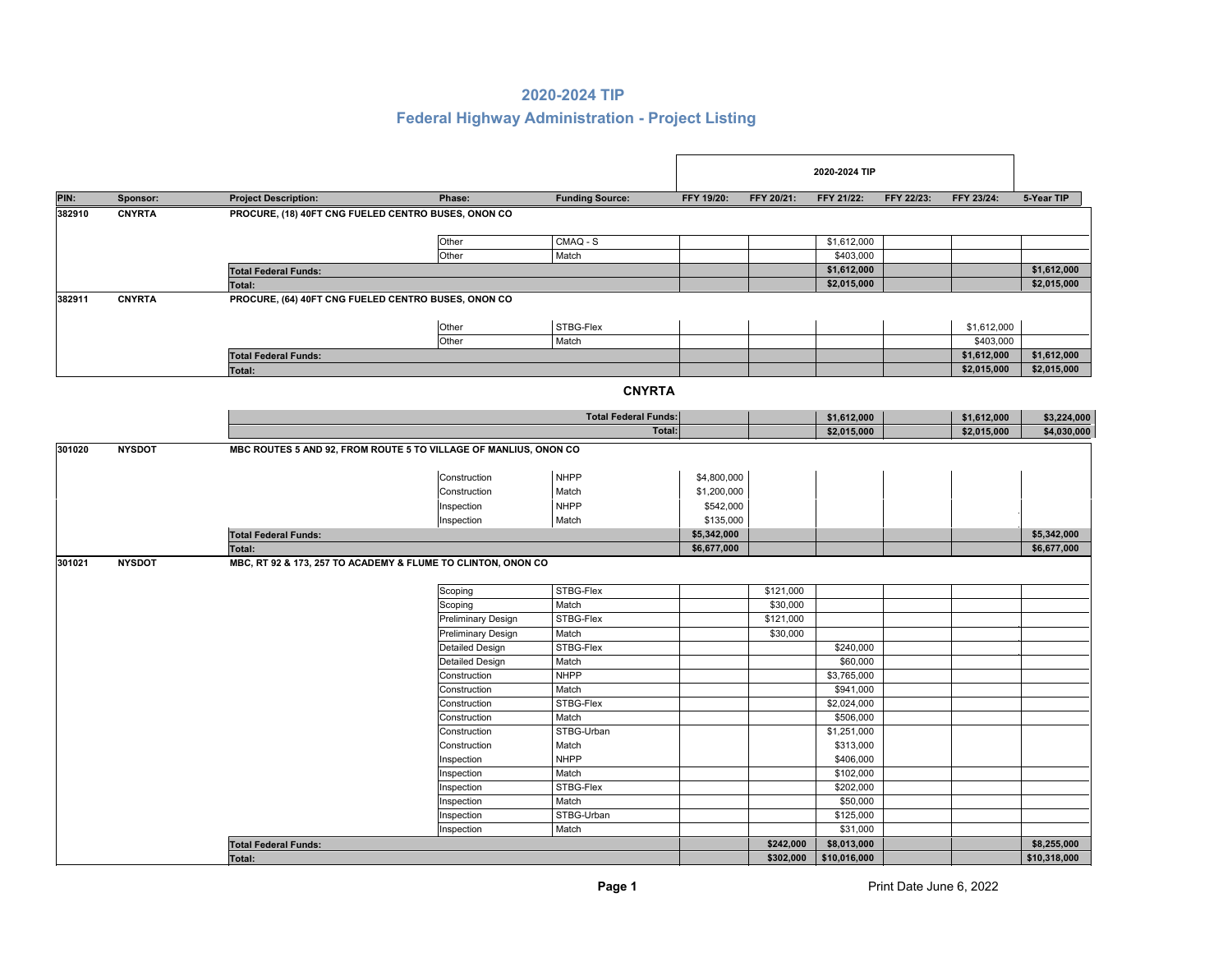|        |               |                             |                                                                                      |                        |            |            | 2020-2024 TIP |             |             |             |
|--------|---------------|-----------------------------|--------------------------------------------------------------------------------------|------------------------|------------|------------|---------------|-------------|-------------|-------------|
| PIN:   | Sponsor:      | <b>Project Description:</b> | Phase:                                                                               | <b>Funding Source:</b> | FFY 19/20: | FFY 20/21: | FFY 21/22:    | FFY 22/23:  | FFY 23/24:  | 5-Year TIP  |
| 301713 | <b>NYSDOT</b> |                             | BRIDGE REPLACEMENT, SR 49 OVER BIG BAY CRK, W MONROE, OSW CO                         |                        |            |            |               |             |             |             |
|        |               |                             | Scoping                                                                              | STBG-Flex              |            | \$75,000   |               |             |             |             |
|        |               |                             | Scoping                                                                              | Match                  |            | \$19,000   |               |             |             |             |
|        |               |                             | <b>Preliminary Design</b>                                                            | STBG-Flex              |            | \$75,000   |               |             |             |             |
|        |               |                             | <b>Preliminary Design</b>                                                            | Match                  |            | \$19,000   |               |             |             |             |
|        |               |                             | <b>Detailed Design</b>                                                               | STBG-Flex              |            |            |               | \$160,000   |             |             |
|        |               |                             | <b>Detailed Design</b>                                                               | Match                  |            |            |               | \$40,000    |             |             |
|        |               |                             | <b>ROW Incidentals</b>                                                               | STBG-Flex              |            |            | \$40,000      |             |             |             |
|        |               |                             | <b>ROW Incidentals</b>                                                               | Match                  |            |            | \$10,000      |             |             |             |
|        |               |                             | Construction                                                                         | Match                  |            |            |               |             | \$1,833,000 |             |
|        |               |                             | Inspection                                                                           | Match                  |            |            |               |             | \$183,000   |             |
|        |               | <b>Total Federal Funds:</b> |                                                                                      |                        |            | \$150,000  | \$40,000      | \$160,000   |             | \$350,000   |
|        |               | <b>Total:</b>               |                                                                                      |                        |            | \$188,000  | \$50,000      | \$200,000   | \$2,016,000 | \$2,454,000 |
| 303771 | <b>NYSDOT</b> |                             | NY 31 AT THOMPSON RD & SOUTH BAY RD INTERSECTION IMPROVEMENTS, TN OF CICERO, ONON CO |                        |            |            |               |             |             |             |
|        |               |                             | <b>Detailed Design</b>                                                               | HSIP-S                 |            |            | \$120,000     |             |             |             |
|        |               |                             | <b>ROW Acquisition</b>                                                               | HSIP-S                 |            |            | \$324,000     |             |             |             |
|        |               |                             | Construction                                                                         | <b>HSIP</b>            |            |            |               | \$539,000   |             |             |
|        |               |                             | Construction                                                                         | HSIP-S                 |            |            |               | \$3,151,000 |             |             |
|        |               |                             | Construction                                                                         | Match                  |            |            |               | \$60,000    |             |             |
|        |               |                             | Inspection                                                                           | <b>HSIP</b>            |            |            |               | \$54,000    |             |             |
|        |               |                             | Inspection                                                                           | HSIP-S                 |            |            |               | \$315,000   |             |             |
|        |               |                             | Inspection                                                                           | Match                  |            |            |               | \$6,000     |             |             |
|        |               | <b>Total Federal Funds:</b> |                                                                                      |                        |            |            | \$444,000     | \$4,059,000 |             | \$4,503,000 |
|        |               | Total:                      |                                                                                      |                        |            |            | \$444,000     | \$4,125,000 |             | \$4,569,000 |
| 303774 | <b>NYSDOT</b> |                             | RT 31 REHAB, CNS HIGH SCHOOL TO S BAY RD, TN OF CICERO, ONON CO                      |                        |            |            |               |             |             |             |
|        |               |                             | Scoping                                                                              | STBG-Flex              | \$80,000   |            |               |             |             |             |
|        |               |                             | Scoping                                                                              | Match                  | \$20,000   |            |               |             |             |             |
|        |               |                             | <b>Preliminary Design</b>                                                            | STBG-Flex              | \$83,000   |            |               |             |             |             |
|        |               |                             | Preliminary Design                                                                   | Match                  | \$21,000   |            |               |             |             |             |
|        |               |                             | <b>Detailed Design</b>                                                               | STBG-Flex              |            |            | \$120,000     |             |             |             |
|        |               |                             | <b>Detailed Design</b>                                                               | Match                  |            |            | \$30,000      |             |             |             |
|        |               |                             | Construction                                                                         | Match                  |            |            |               | \$3,066,000 |             |             |
|        |               |                             | Inspection                                                                           | Match                  |            |            |               | \$308,000   |             |             |
|        |               | <b>Total Federal Funds:</b> |                                                                                      |                        | \$163,000  |            | \$120,000     |             |             | \$283,000   |
|        |               | Total:                      |                                                                                      |                        | \$204,000  |            | \$150,000     | \$3,374,000 |             | \$3,728,000 |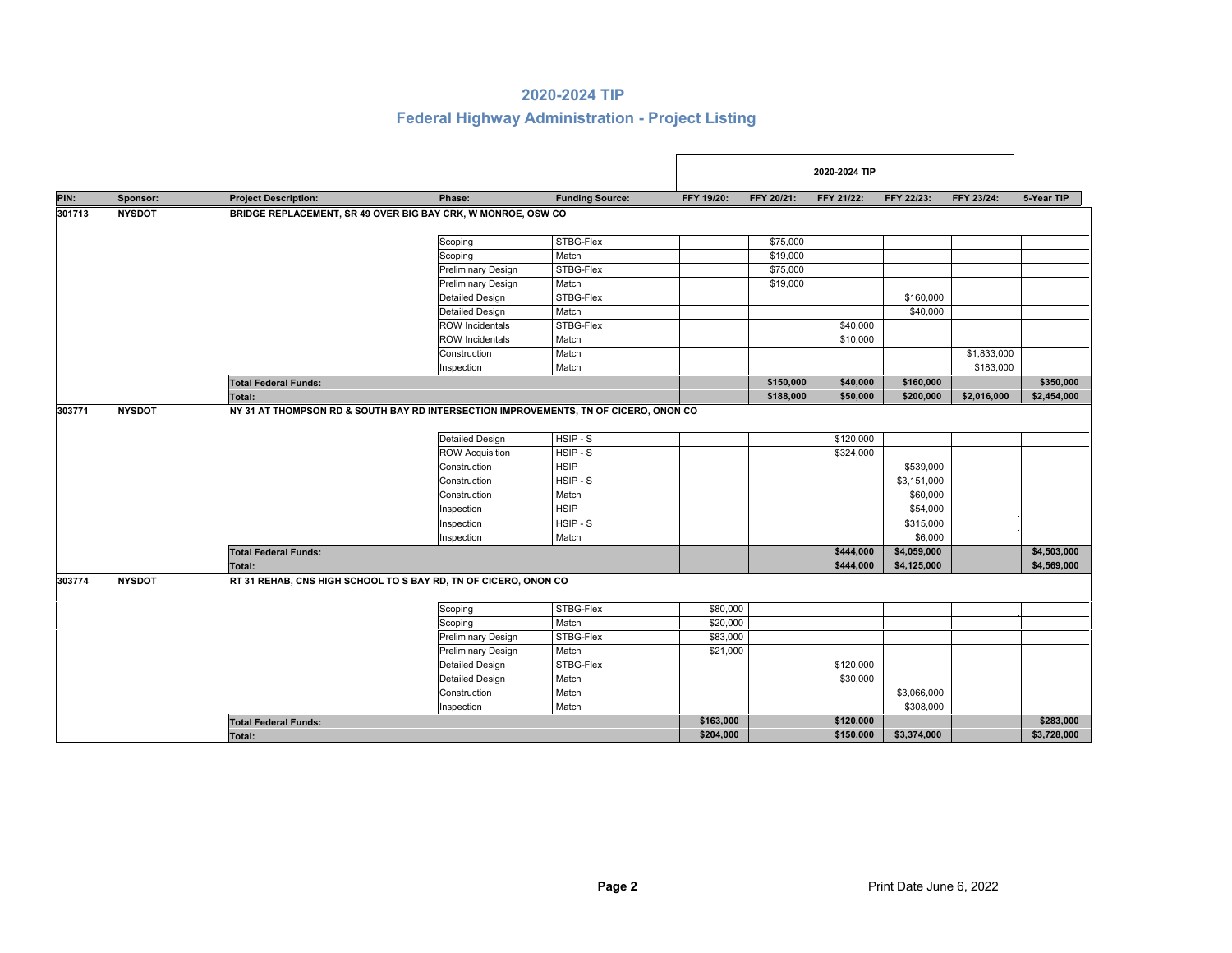|        |               |                                     |                                                                                                           |                        |            |             | 2020-2024 TIP |            |             |             |
|--------|---------------|-------------------------------------|-----------------------------------------------------------------------------------------------------------|------------------------|------------|-------------|---------------|------------|-------------|-------------|
| PIN:   | Sponsor:      | <b>Project Description:</b>         | Phase:                                                                                                    | <b>Funding Source:</b> | FFY 19/20: | FFY 20/21:  | FFY 21/22:    | FFY 22/23: | FFY 23/24:  | 5-Year TIP  |
| 304364 | <b>NYSDOT</b> |                                     | SAFETY IMPROVEMENTS, RT 11 @ RT 49 INTERSECTION, VIL OF CENTRAL SQ, OSWEGO CO                             |                        |            |             |               |            |             |             |
|        |               |                                     |                                                                                                           |                        |            |             |               |            |             |             |
|        |               |                                     | Scoping                                                                                                   | <b>HSIP</b>            | \$251,000  |             |               |            |             |             |
|        |               |                                     | Scoping                                                                                                   | Match                  | \$28,000   |             |               |            |             |             |
|        |               |                                     | <b>Preliminary Design</b>                                                                                 | <b>HSIP</b>            | \$251,000  |             |               |            |             |             |
|        |               |                                     | Preliminary Design                                                                                        | Match                  | \$28,000   |             |               |            |             |             |
|        |               |                                     | <b>Detailed Design</b>                                                                                    | <b>HSIP</b>            |            |             |               | \$518,000  |             |             |
|        |               |                                     | <b>Detailed Design</b>                                                                                    | Match                  |            |             |               | \$58,000   |             |             |
|        |               |                                     | <b>ROW Incidentals</b>                                                                                    | <b>HSIP</b>            | \$46,000   |             |               |            |             |             |
|        |               |                                     | <b>ROW Incidentals</b>                                                                                    | Match                  | \$5,000    |             |               |            |             |             |
|        |               |                                     | <b>ROW Acquisition</b>                                                                                    | <b>HSIP</b>            |            |             |               | \$239,000  |             |             |
|        |               |                                     | <b>ROW Acquisition</b>                                                                                    | Match                  |            |             |               | \$27,000   |             |             |
|        |               |                                     | Construction                                                                                              | <b>HSIP</b>            |            |             |               |            | \$1,571,000 |             |
|        |               |                                     | Construction                                                                                              | Match                  |            |             |               |            | \$175,000   |             |
|        |               |                                     | Construction                                                                                              | STBG-Flex              |            |             |               |            | \$1,383,000 |             |
|        |               |                                     | Construction                                                                                              | Match                  |            |             |               |            | \$346,000   |             |
|        |               |                                     | Construction                                                                                              | STBG-Urban             |            |             |               |            | \$169,000   |             |
|        |               |                                     | Construction                                                                                              | Match                  |            |             |               |            | \$42,000    |             |
|        |               |                                     | Inspection                                                                                                | <b>HSIP</b>            |            |             |               |            | \$159,000   |             |
|        |               |                                     | Inspection                                                                                                | Match                  |            |             |               |            | \$18,000    |             |
|        |               |                                     | Inspection                                                                                                | STBG-Flex              |            |             |               |            | \$140,000   |             |
|        |               |                                     | Inspection                                                                                                | Match                  |            |             |               |            | \$35,000    |             |
|        |               |                                     | Inspection                                                                                                | STBG-Urban             |            |             |               |            | \$17,000    |             |
|        |               |                                     | Inspection                                                                                                | Match                  |            |             |               |            | \$4,000     |             |
|        |               | <b>Total Federal Funds:</b>         |                                                                                                           |                        | \$548,000  |             |               | \$757,000  | \$3,439,000 | \$4,744,000 |
|        |               | Total:                              |                                                                                                           |                        | \$609,000  |             |               | \$842,000  | \$4,059,000 | \$5,510,000 |
| 304368 | <b>NYSDOT</b> | TN OF CICERO, & TN OF CLAY, ONON CO | RT 11 ADA SIDEWALK PROJECT, MELROSE DR TO HIGHLAND AVE & CAUGHDENOY RD TO FACTORY ST, VILL OF N SYRACUSE, |                        |            |             |               |            |             |             |
|        |               |                                     | <b>Detailed Design</b>                                                                                    | STBG-Flex              |            | \$435,000   |               |            |             |             |
|        |               |                                     | <b>Detailed Design</b>                                                                                    | Match                  |            | \$109,000   |               |            |             |             |
|        |               |                                     | <b>ROW Acquisition</b>                                                                                    | STBG-Flex              |            | \$567,000   |               |            |             |             |
|        |               |                                     | <b>ROW Acquisition</b>                                                                                    | Match                  |            | \$142,000   |               |            |             |             |
|        |               |                                     | Construction                                                                                              | STBG-Flex              |            |             | \$1,600,000   |            |             |             |
|        |               |                                     | Construction                                                                                              | Match                  |            |             | \$400,000     |            |             |             |
|        |               |                                     | Inspection                                                                                                | STBG-Flex              |            |             | \$160,000     |            |             |             |
|        |               |                                     | Inspection                                                                                                | Match                  |            |             | \$40,000      |            |             |             |
|        |               | <b>Total Federal Funds:</b>         |                                                                                                           |                        |            | \$1,002,000 | \$1,760,000   |            |             | \$2,762,000 |
|        |               | <b>Total:</b>                       |                                                                                                           |                        |            | \$1,253,000 | \$2,200,000   |            |             | \$3,453,000 |
| 305626 | <b>NYSDOT</b> |                                     | 1-481 AT KIRKVILLE RD RAMP REALIGNMENT, TN OF DEWITT, ONON CO                                             |                        |            |             |               |            |             |             |
|        |               |                                     | Construction                                                                                              | <b>HSIP</b>            | \$450,000  |             |               |            |             |             |
|        |               |                                     |                                                                                                           |                        |            |             |               |            |             |             |
|        |               |                                     | Construction                                                                                              | Match                  | \$50,000   |             |               |            |             |             |
|        |               |                                     | Inspection                                                                                                | <b>HSIP</b>            | \$45,000   |             |               |            |             |             |
|        |               |                                     | Inspection                                                                                                | Match                  | \$5,000    |             |               |            |             |             |
|        |               | <b>Total Federal Funds:</b>         |                                                                                                           |                        | \$495,000  |             |               |            |             | \$495.000   |
|        |               | Total:                              |                                                                                                           |                        | \$550,000  |             |               |            |             | \$550,000   |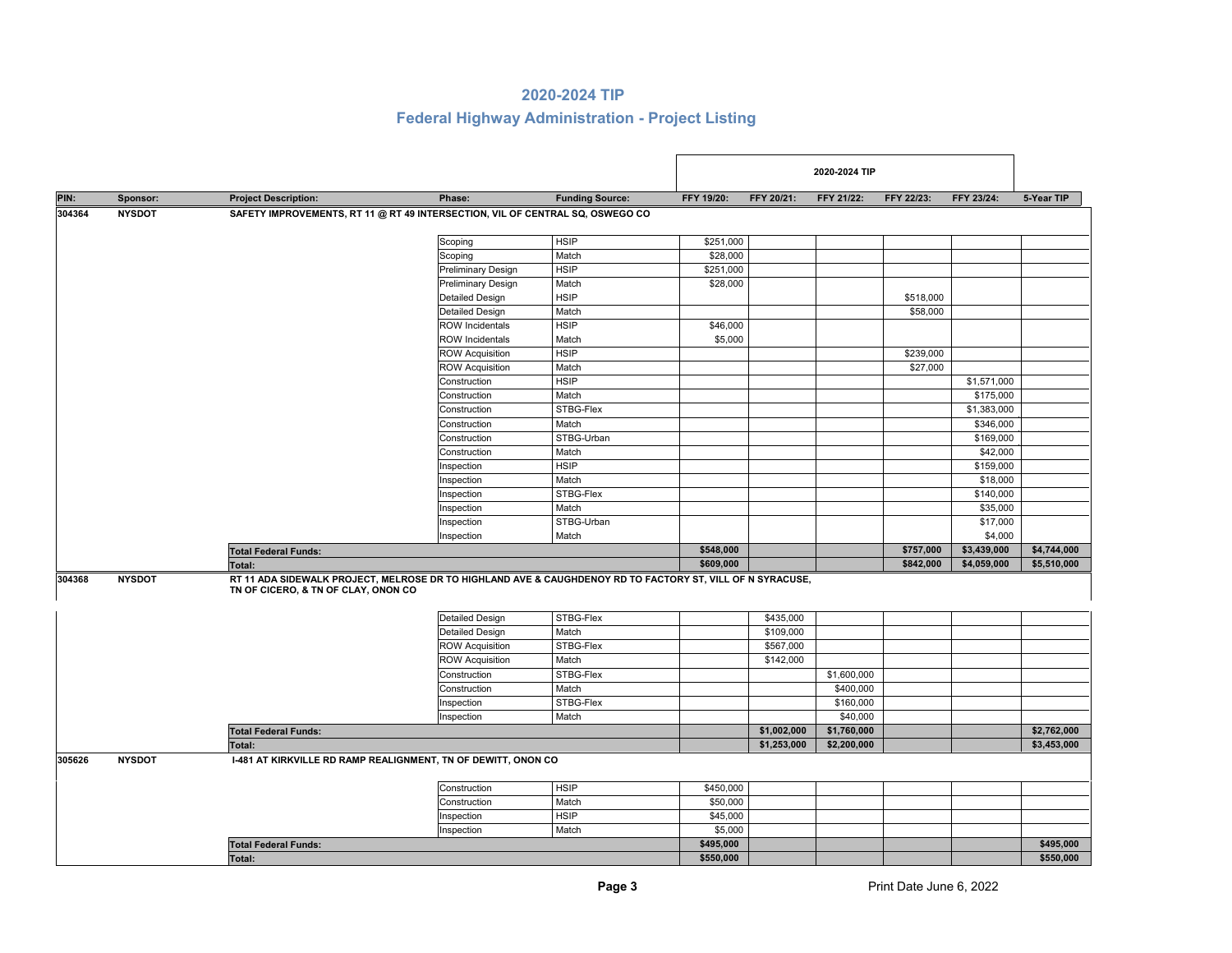|        |               |                             |                                                                                   |                        |                     |                      | 2020-2024 TIP |                            |            |             |
|--------|---------------|-----------------------------|-----------------------------------------------------------------------------------|------------------------|---------------------|----------------------|---------------|----------------------------|------------|-------------|
| PIN:   | Sponsor:      | <b>Project Description:</b> | Phase:                                                                            | <b>Funding Source:</b> | FFY 19/20:          | FFY 20/21:           | FFY 21/22:    | FFY 22/23:                 | FFY 23/24: | 5-Year TIP  |
| 307624 | <b>NYSDOT</b> |                             | RECON RT 20 AND REHAB RT 11, TN OF LAFAYETTE, ONONDAGA COUNTY                     |                        |                     |                      |               |                            |            |             |
|        |               |                             | Scoping                                                                           | Match                  |                     |                      | \$213,000     |                            |            |             |
|        |               |                             | <b>Preliminary Design</b>                                                         | Match                  |                     |                      | \$213,000     |                            |            |             |
|        |               |                             | <b>Detailed Design</b>                                                            | Match                  |                     |                      | \$486,000     |                            |            |             |
|        |               |                             | <b>ROW Incidentals</b>                                                            | Match                  |                     |                      | \$50,000      |                            |            |             |
|        |               |                             | <b>ROW Acquisition</b>                                                            | Match                  |                     |                      | \$100,000     |                            |            |             |
|        |               | <b>Total Federal Funds:</b> |                                                                                   |                        |                     |                      |               |                            |            | \$0         |
|        |               | <b>Total:</b>               |                                                                                   |                        |                     |                      | \$1,062,000   |                            |            | \$1,062,000 |
| 307625 | <b>NYSDOT</b> |                             | MBC, RT 20, CAYUGA CO LINE TO RT 175, TN & VIL OF SKANEATELES, ONON CO            |                        |                     |                      |               |                            |            |             |
|        |               |                             | Scoping                                                                           | <b>NHPP</b>            | \$249,000           |                      |               |                            |            |             |
|        |               |                             | Scoping                                                                           | Match                  | \$62,000            |                      |               |                            |            |             |
|        |               |                             | <b>Preliminary Design</b>                                                         | <b>NHPP</b>            | \$249,000           |                      |               |                            |            |             |
|        |               |                             | <b>Preliminary Design</b>                                                         | Match                  | \$62,000            |                      |               |                            |            |             |
|        |               |                             | <b>Detailed Design</b>                                                            | <b>NHPP</b>            |                     |                      |               |                            | \$280,000  |             |
|        |               |                             | <b>Detailed Design</b>                                                            | Match                  |                     |                      |               |                            | \$70,000   |             |
|        |               | <b>Total Federal Funds:</b> |                                                                                   |                        | \$498,000           |                      |               |                            | \$280,000  | \$778,000   |
|        |               | <b>Total:</b>               |                                                                                   |                        | \$622,000           |                      |               |                            | \$350,000  | \$972,000   |
| 307626 | <b>NYSDOT</b> |                             | BRIDGE REHAB, RT 5 OVER 9 MILE CRK, TN OF CAMILLUS, ONON CO<br>Scoping<br>Scoping | <b>NHPP</b><br>Match   |                     | \$62,000<br>\$16,000 |               |                            |            |             |
|        |               |                             | <b>Preliminary Design</b>                                                         | <b>NHPP</b>            |                     | \$62,000             |               |                            |            |             |
|        |               |                             | <b>Preliminary Design</b>                                                         | Match                  |                     | \$16,000             |               |                            |            |             |
|        |               |                             | <b>Detailed Design</b>                                                            | <b>NHPP</b>            |                     |                      |               | \$127,000                  |            |             |
|        |               |                             | <b>Detailed Design</b>                                                            | Match                  |                     |                      |               | \$32,000                   |            |             |
|        |               |                             | Construction                                                                      | <b>NHPP</b>            |                     |                      |               | \$1,296,000                |            |             |
|        |               |                             | Construction                                                                      | Match                  |                     |                      |               | \$324,000                  |            |             |
|        |               |                             | Inspection                                                                        | <b>NHPP</b>            |                     |                      |               | \$130,000                  |            |             |
|        |               |                             | Inspection                                                                        | Match                  |                     | \$124,000            |               | \$33,000                   |            | \$1,677,000 |
|        |               | <b>Total Federal Funds:</b> |                                                                                   |                        |                     | \$156,000            |               | \$1,553,000<br>\$1,942,000 |            | \$2,098,000 |
| 30PS03 | <b>NYSDOT</b> | <b>Total:</b>               | ERIE BLVD PSAP, BRIDGE TO GENESEE, TN OF DEWITT, ONON CO                          |                        |                     |                      |               |                            |            |             |
|        |               |                             |                                                                                   |                        |                     |                      |               |                            |            |             |
|        |               |                             | Scoping                                                                           | HSIP-S<br>Match        | \$45,000<br>\$5,000 |                      |               |                            |            |             |
|        |               |                             | Scoping<br><b>Preliminary Design</b>                                              | HSIP-S                 | \$45,000            |                      |               |                            |            |             |
|        |               |                             | <b>Preliminary Design</b>                                                         | Match                  | \$5,000             |                      |               |                            |            |             |
|        |               |                             | <b>Detailed Design</b>                                                            | HSIP - S               |                     | \$45,000             |               |                            |            |             |
|        |               |                             | <b>Detailed Design</b>                                                            | Match                  |                     | \$5,000              |               |                            |            |             |
|        |               |                             |                                                                                   |                        | \$90,000            | \$45,000             |               |                            |            | \$135,000   |
|        |               | <b>Total Federal Funds:</b> |                                                                                   |                        | \$100,000           | \$50,000             |               |                            |            | \$150,000   |
|        |               | Total:                      |                                                                                   |                        |                     |                      |               |                            |            |             |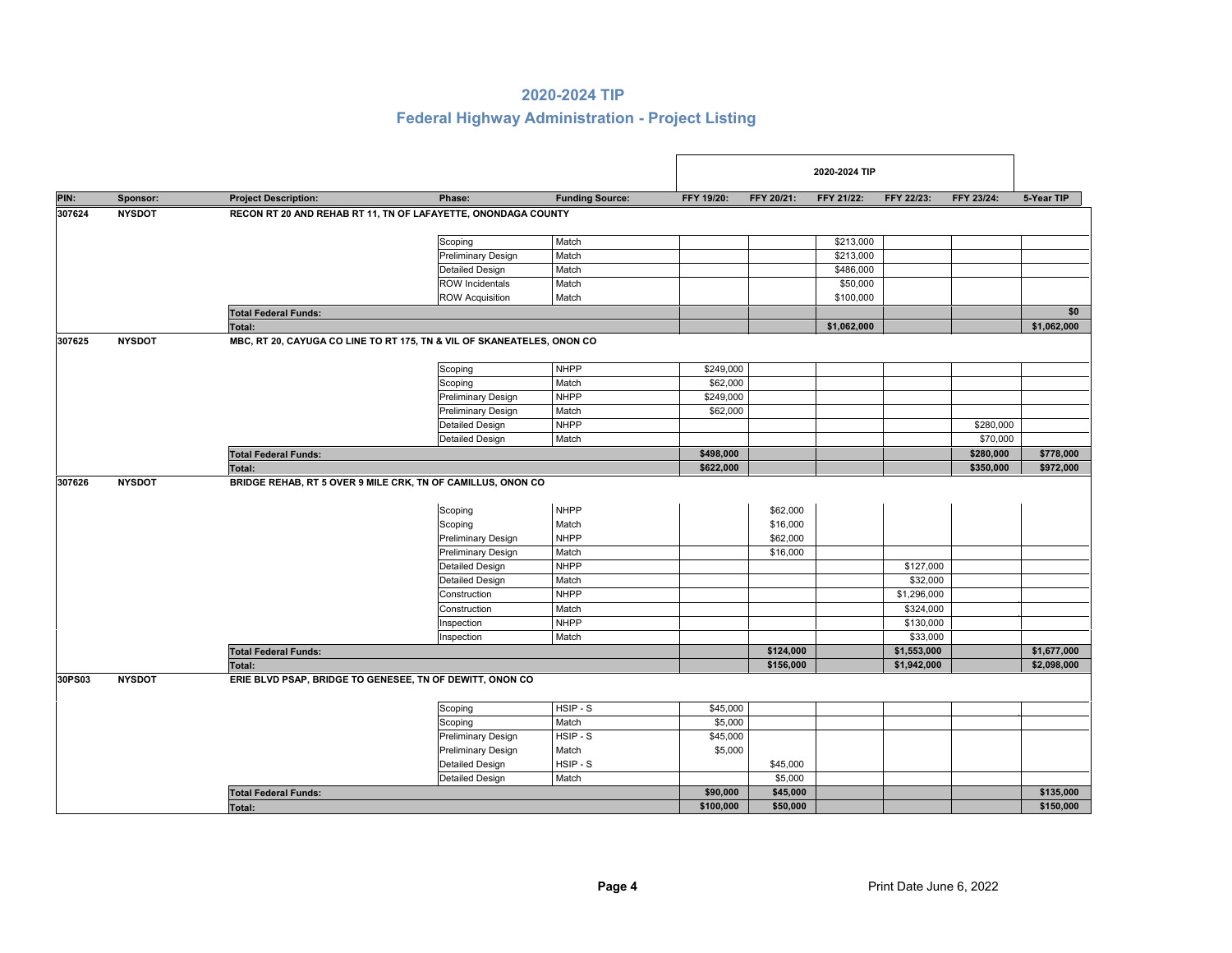|        |               |                                                |                                                                                             |                        |              |             | 2020-2024 TIP |                   |             |              |
|--------|---------------|------------------------------------------------|---------------------------------------------------------------------------------------------|------------------------|--------------|-------------|---------------|-------------------|-------------|--------------|
| PIN:   | Sponsor:      | <b>Project Description:</b>                    | Phase:                                                                                      | <b>Funding Source:</b> | FFY 19/20:   | FFY 20/21:  | FFY 21/22:    | <b>FFY 22/23:</b> | FFY 23/24:  | 5-Year TIP   |
| 310417 | <b>NYSDOT</b> |                                                | BRIDGE REPLACEMENT, RT 298 OVER 1-90, TN OF DEWITT, ONON CO                                 |                        |              |             |               |                   |             |              |
|        |               |                                                | Scoping                                                                                     | <b>NHPP</b>            |              | \$113,000   |               |                   |             |              |
|        |               |                                                | Scoping                                                                                     | Match                  |              | \$28,000    |               |                   |             |              |
|        |               |                                                | <b>Preliminary Design</b>                                                                   | <b>NHPP</b>            |              | \$113,000   |               |                   |             |              |
|        |               |                                                | Preliminary Design                                                                          | Match                  |              | \$28,000    |               |                   |             |              |
|        |               |                                                | <b>Detailed Design</b>                                                                      | <b>NHPP</b>            |              |             | \$116,000     |                   |             |              |
|        |               |                                                | <b>Detailed Design</b>                                                                      | Match                  |              |             | \$29,000      |                   |             |              |
|        |               |                                                | Construction                                                                                | <b>NHFP</b>            |              |             |               |                   | \$2,730,000 |              |
|        |               |                                                | Inspection                                                                                  | <b>NHFP</b>            |              |             |               |                   | \$270,000   |              |
|        |               | <b>Total Federal Funds:</b>                    |                                                                                             |                        |              | \$226,000   | \$116,000     |                   | \$3,000,000 | \$3,342,000  |
|        |               | Total:                                         |                                                                                             |                        |              | \$282,000   | \$145,000     |                   | \$3,000,000 | \$3,427,000  |
| 310421 | <b>NYSDOT</b> |                                                | BRIDGE DECK REPLACEMENT, RT 635 BRIDGES OVER 1690 & CSX RAILROAD/PEAT ST, SYRACUSE, ONON CO |                        |              |             |               |                   |             |              |
|        |               |                                                | <b>Detailed Design</b>                                                                      | <b>NHFP</b>            | \$200,000    |             |               |                   |             |              |
|        |               |                                                | <b>Detailed Design</b>                                                                      | Match                  | \$50,000     |             |               |                   |             |              |
|        |               |                                                | Construction                                                                                | <b>NHFP</b>            |              |             |               |                   |             |              |
|        |               |                                                |                                                                                             |                        | \$12,200,000 |             |               |                   |             |              |
|        |               |                                                | Construction                                                                                | Match                  | \$3,050,000  |             |               |                   |             |              |
|        |               |                                                | Inspection                                                                                  | <b>NHFP</b>            | \$1,600,000  |             |               |                   |             |              |
|        |               |                                                | Inspection                                                                                  | Match                  | \$400,000    |             |               |                   |             |              |
|        |               | <b>Total Federal Funds:</b>                    |                                                                                             |                        | \$14,000,000 |             |               |                   |             | \$14,000,000 |
|        |               | Total:                                         |                                                                                             |                        | \$17,500,000 |             |               |                   |             | \$17,500,000 |
| 310424 | <b>NYSDOT</b> | PAVING, RT 635 & RT 298, TN OF DEWITT, ONON CO |                                                                                             |                        |              |             |               |                   |             |              |
|        |               |                                                | Scoping                                                                                     | <b>NHPP</b>            |              | \$469,000   |               |                   |             |              |
|        |               |                                                | Scoping                                                                                     | Match                  |              | \$117,000   |               |                   |             |              |
|        |               |                                                | Preliminary Design                                                                          | <b>NHPP</b>            |              | \$469,000   |               |                   |             |              |
|        |               |                                                | <b>Preliminary Design</b>                                                                   | Match                  |              | \$117,000   |               |                   |             |              |
|        |               |                                                | Detailed Design                                                                             | <b>NHPP</b>            |              |             | \$208,000     |                   |             |              |
|        |               |                                                | <b>Detailed Design</b>                                                                      | Match                  |              |             | \$52,000      |                   |             |              |
|        |               |                                                | Construction                                                                                | <b>NHPP</b>            |              |             | \$7,384,000   |                   |             |              |
|        |               |                                                | Construction                                                                                | Match                  |              |             | \$1,846,000   |                   |             |              |
|        |               |                                                | Inspection                                                                                  | <b>NHPP</b>            |              |             | \$738,000     |                   |             |              |
|        |               |                                                | Inspection                                                                                  | Match                  |              |             | \$185,000     |                   |             |              |
|        |               | <b>Total Federal Funds:</b>                    |                                                                                             |                        |              | \$938,000   | \$8,330,000   |                   |             | \$9,268,000  |
|        |               | Total:                                         |                                                                                             |                        |              | \$1,172,000 | \$10,413,000  |                   |             | \$11,585,000 |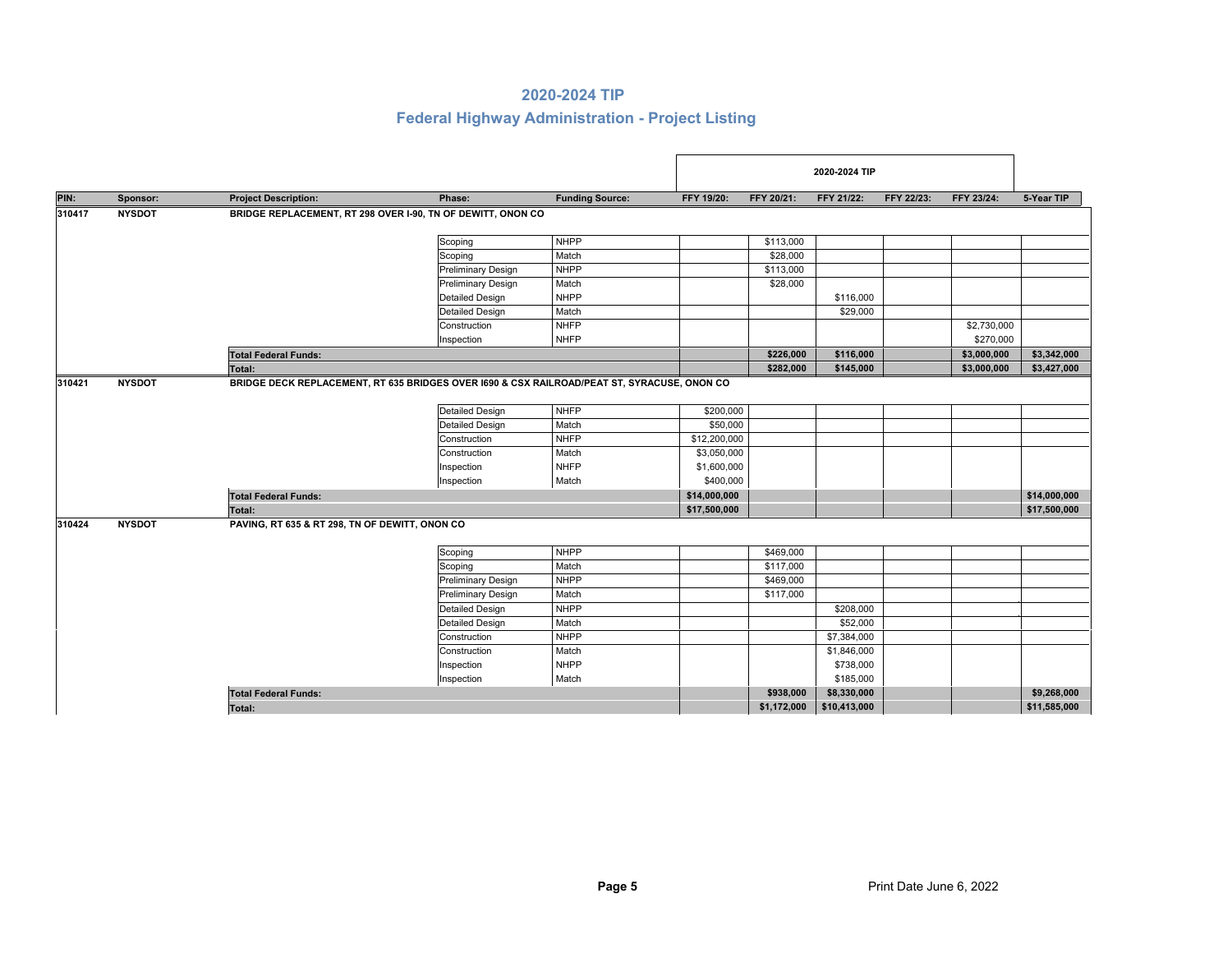|        |               |                                                        |                                                                                              |                        |             |              | 2020-2024 TIP |              |             |              |
|--------|---------------|--------------------------------------------------------|----------------------------------------------------------------------------------------------|------------------------|-------------|--------------|---------------|--------------|-------------|--------------|
| PIN:   | Sponsor:      | <b>Project Description:</b>                            | Phase:                                                                                       | <b>Funding Source:</b> | FFY 19/20:  | FFY 20/21:   | FFY 21/22:    | FFY 22/23:   | FFY 23/24:  | 5-Year TIP   |
| 310425 | <b>NYSDOT</b> |                                                        | BRIDGE REHAB, RT 298 OVER BARGE CANAL, SYRACUSE, ONON CO                                     |                        |             |              |               |              |             |              |
|        |               |                                                        | Scoping                                                                                      | <b>NHPP</b>            |             | \$62,000     |               |              |             |              |
|        |               |                                                        | Scoping                                                                                      | Match                  |             | \$16,000     |               |              |             |              |
|        |               |                                                        | <b>Preliminary Design</b>                                                                    | <b>NHPP</b>            |             | \$62,000     |               |              |             |              |
|        |               |                                                        | <b>Preliminary Design</b>                                                                    | Match                  |             | \$16,000     |               |              |             |              |
|        |               |                                                        | <b>Detailed Design</b>                                                                       | <b>NHPP</b>            |             |              |               | \$130,000    |             |              |
|        |               |                                                        | <b>Detailed Design</b>                                                                       | Match                  |             |              |               | \$33,000     |             |              |
|        |               |                                                        | Construction                                                                                 | <b>NHPP</b>            |             |              |               |              | \$2,420,000 |              |
|        |               |                                                        | Construction                                                                                 | Match                  |             |              |               |              | \$605,000   |              |
|        |               |                                                        | Inspection                                                                                   | <b>NHPP</b>            |             |              |               |              | \$242,000   |              |
|        |               |                                                        | Inspection                                                                                   | Match                  |             |              |               |              | \$61,000    |              |
|        |               | <b>Total Federal Funds:</b>                            |                                                                                              |                        |             | \$124,000    |               | \$130,000    | \$2,662,000 | \$2,916,000  |
|        |               | <b>Total:</b>                                          |                                                                                              |                        |             | \$156,000    |               | \$163,000    | \$3,328,000 | \$3,647,000  |
| 328723 | <b>NYSDOT</b> |                                                        | ONONDAGA LAKE PARKWAY SAFETY IMPROVEMENTS, OLD LIVERPOOL TO I-81 RAMP, TN OF SALINA, ONON CO |                        |             |              |               |              |             |              |
|        |               |                                                        | <b>Preliminary Design</b>                                                                    | <b>HSIP</b>            | \$453,000   |              |               |              |             |              |
|        |               |                                                        | <b>Preliminary Design</b>                                                                    | HSIP-S                 | \$378,000   |              |               |              |             |              |
|        |               |                                                        | <b>Preliminary Design</b>                                                                    | Match                  | \$50,000    |              |               |              |             |              |
|        |               |                                                        | <b>Preliminary Design</b>                                                                    | Match                  | \$42,000    |              |               |              |             |              |
|        |               |                                                        | <b>Detailed Design</b>                                                                       | <b>NHPP</b>            |             |              | \$400,000     |              |             |              |
|        |               |                                                        | <b>Detailed Design</b>                                                                       | Match                  |             |              | \$100,000     |              |             |              |
|        |               |                                                        | <b>ROW Incidentals</b>                                                                       | <b>HSIP</b>            |             |              | \$45,000      |              |             |              |
|        |               |                                                        | <b>ROW Incidentals</b>                                                                       | Match                  |             |              | \$5,000       |              |             |              |
|        |               |                                                        | <b>ROW Acquisition</b>                                                                       | <b>HSIP</b>            |             |              | \$90,000      |              |             |              |
|        |               |                                                        | <b>ROW Acquisition</b>                                                                       | Match                  |             |              | \$10,000      |              |             |              |
|        |               |                                                        | Construction                                                                                 | Match                  |             |              |               | \$9,277,000  |             |              |
|        |               |                                                        | Inspection                                                                                   | Match                  |             |              |               | \$1,177,000  |             |              |
|        |               | <b>Total Federal Funds:</b>                            |                                                                                              |                        | \$831,000   |              | \$535,000     |              |             | \$1,366,000  |
|        |               | Total:                                                 |                                                                                              |                        | \$923,000   |              | \$650,000     | \$10,454,000 |             | \$12,027,000 |
| 350152 | <b>NYSDOT</b> | SENTINEL HEIGHTS RD OVER 181, TN OF ONONDAGA, ONON CO  |                                                                                              |                        |             |              |               |              |             |              |
|        |               |                                                        | <b>Detailed Design</b>                                                                       | Match                  |             | \$300,000    |               |              |             |              |
|        |               |                                                        | Construction                                                                                 | <b>NHPP</b>            |             | \$5,240,000  |               |              |             |              |
|        |               |                                                        | Construction                                                                                 | Match                  |             | \$582,000    |               |              |             |              |
|        |               |                                                        | Inspection                                                                                   | <b>NHPP</b>            |             | \$524,000    |               |              |             |              |
|        |               |                                                        | Inspection                                                                                   | Match                  |             | \$58,000     |               |              |             |              |
|        |               | <b>Total Federal Funds:</b>                            |                                                                                              |                        |             | \$5,764,000  |               |              |             | \$5,764,000  |
|        |               | <b>Total:</b>                                          |                                                                                              |                        |             | \$6,704,000  |               |              |             | \$6,704,000  |
| 350160 | <b>NYSDOT</b> | <b>1-81 VIADUCT, CITY OF SYRACUSE, ONONDAGA COUNTY</b> |                                                                                              |                        |             |              |               |              |             |              |
|        |               |                                                        |                                                                                              |                        |             |              |               |              |             |              |
|        |               |                                                        | <b>Preliminary Design</b>                                                                    | NHPP - S               | \$4,000,000 | \$9,000,000  |               |              |             |              |
|        |               |                                                        | <b>Preliminary Design</b>                                                                    | Match                  | \$444,000   | \$1,000,000  |               |              |             |              |
|        |               | <b>Total Federal Funds:</b>                            |                                                                                              |                        | \$4,000,000 | \$9,000,000  |               |              |             | \$13,000,000 |
|        |               | <b>Total:</b>                                          |                                                                                              |                        | \$4,444,000 | \$10,000,000 |               |              |             | \$14,444,000 |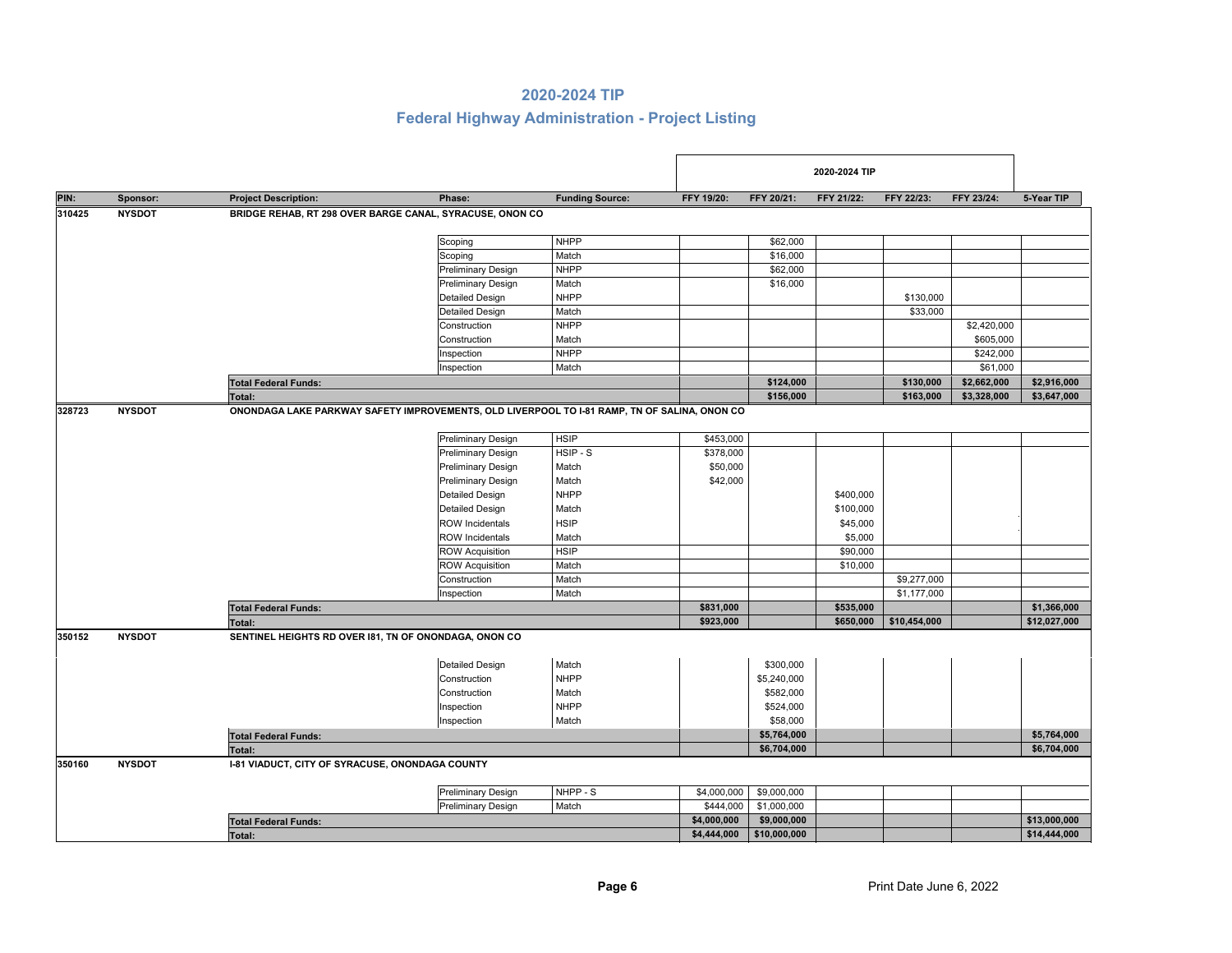|        |               |                             |                                                                         |                        |            |            | 2020-2024 TIP |              |             |              |
|--------|---------------|-----------------------------|-------------------------------------------------------------------------|------------------------|------------|------------|---------------|--------------|-------------|--------------|
| PIN:   | Sponsor:      | <b>Project Description:</b> | Phase:                                                                  | <b>Funding Source:</b> | FFY 19/20: | FFY 20/21: | FFY 21/22:    | FFY 22/23:   | FFY 23/24:  | 5-Year TIP   |
| 350167 | <b>NYSDOT</b> |                             | TAFT RD ELEMENT SPECIFIC BRIDGE REPAIRS OVER 181, TN OF CICERO, ONON CO |                        |            |            |               |              |             |              |
|        |               |                             |                                                                         |                        |            |            |               |              |             |              |
|        |               |                             | Scoping                                                                 | <b>NHPP</b>            | \$135,000  |            |               |              |             |              |
|        |               |                             | Scoping                                                                 | Match                  | \$15,000   |            |               |              |             |              |
|        |               |                             | Preliminary Design                                                      | <b>NHPP</b>            | \$135,000  |            |               |              |             |              |
|        |               |                             | Preliminary Design                                                      | Match                  | \$15,000   |            |               |              |             |              |
|        |               |                             | <b>Detailed Design</b>                                                  | <b>NHPP</b>            |            | \$204,000  |               |              |             |              |
|        |               |                             | <b>Detailed Design</b>                                                  | Match                  |            | \$23,000   |               |              |             |              |
|        |               |                             | Construction                                                            | <b>NHPP</b>            |            |            | \$2,970,000   |              |             |              |
|        |               |                             | Construction                                                            | Match                  |            |            | \$330,000     |              |             |              |
|        |               |                             | Inspection                                                              | <b>NHPP</b>            |            |            | \$297,000     |              |             |              |
|        |               |                             | Inspection                                                              | Match                  |            |            | \$33,000      |              |             |              |
|        |               | <b>Total Federal Funds:</b> |                                                                         |                        | \$270,000  | \$204,000  | \$3,267,000   |              |             | \$3,741,000  |
|        |               | Total:                      |                                                                         |                        | \$300,000  | \$227,000  | \$3,630,000   |              |             | \$4,157,000  |
| 350179 | <b>NYSDOT</b> |                             | AIRPORT RD BRIDGES OVER 181 MINOR REHAB, TN OF SALINA, ONON CO          |                        |            |            |               |              |             |              |
|        |               |                             | Scoping                                                                 | <b>NHPP</b>            |            | \$270,000  |               |              |             |              |
|        |               |                             | Scoping                                                                 | Match                  |            | \$30,000   |               |              |             |              |
|        |               |                             | <b>Preliminary Design</b>                                               | <b>NHPP</b>            |            | \$271,000  |               |              |             |              |
|        |               |                             | <b>Preliminary Design</b>                                               | Match                  |            | \$30,000   |               |              |             |              |
|        |               |                             | <b>Detailed Design</b>                                                  | <b>NHPP</b>            |            |            | \$360,000     |              |             |              |
|        |               |                             | <b>Detailed Design</b>                                                  | Match                  |            |            | \$40,000      |              |             |              |
|        |               |                             | Construction                                                            | <b>NHPP</b>            |            |            |               | \$9,000,000  |             |              |
|        |               |                             | Construction                                                            | Match                  |            |            |               | \$1,000,000  |             |              |
|        |               |                             | Inspection                                                              | <b>NHPP</b>            |            |            |               | \$900,000    |             |              |
|        |               |                             | Inspection                                                              | Match                  |            |            |               | \$100,000    |             |              |
|        |               | <b>Total Federal Funds:</b> |                                                                         |                        |            | \$541,000  | \$360,000     | \$9,900,000  |             | \$10,801,000 |
|        |               | Total:                      |                                                                         |                        |            | \$601,000  | \$400,000     | \$11,000,000 |             | \$12,001,000 |
| 350184 | <b>NYSDOT</b> |                             | BRIDGE REHAB, I-81, RAMPS TO HIAWATHA & CR 137, SYRACUSE, ONON CO       |                        |            |            |               |              |             |              |
|        |               |                             |                                                                         |                        |            |            |               |              |             |              |
|        |               |                             | Scoping                                                                 | STBG-Urban             |            | \$358,000  |               |              |             |              |
|        |               |                             | Scoping                                                                 | Match                  |            | \$40,000   |               |              |             |              |
|        |               |                             | <b>Preliminary Design</b>                                               | STBG-Urban             |            | \$358,000  |               |              |             |              |
|        |               |                             | Preliminary Design                                                      | Match                  |            | \$40,000   |               |              |             |              |
|        |               |                             | <b>Detailed Design</b>                                                  | <b>NHPP</b>            |            |            |               | \$535,000    |             |              |
|        |               |                             | <b>Detailed Design</b>                                                  | Match                  |            |            |               | \$59,000     |             |              |
|        |               |                             | Construction                                                            | <b>NHPP</b>            |            |            |               |              | \$6,435,000 |              |
|        |               |                             | Construction                                                            | Match                  |            |            |               |              | \$715,000   |              |
|        |               |                             | Inspection                                                              | <b>NHPP</b>            |            |            |               |              | \$644,000   |              |
|        |               |                             | Inspection                                                              | Match                  |            |            |               |              | \$72,000    |              |
|        |               | <b>Total Federal Funds:</b> |                                                                         |                        |            | \$716,000  |               | \$535,000    | \$7,079,000 | \$8,330,000  |
|        |               | Total:                      |                                                                         |                        |            | \$796,000  |               | \$594,000    | \$7,866,000 | \$9,256,000  |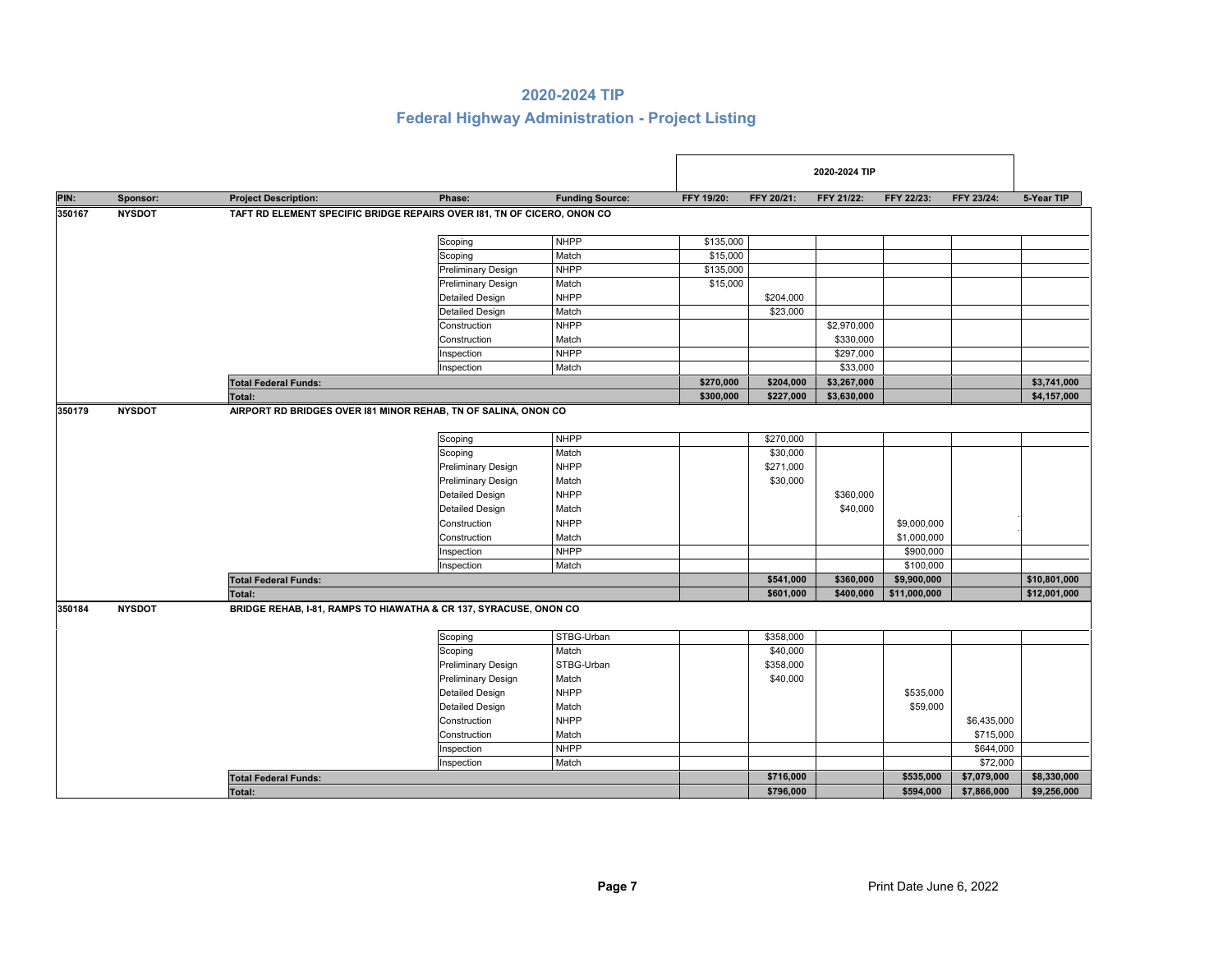|        |               |                                                    |                                                               |                        |            |            | 2020-2024 TIP |             |             |             |
|--------|---------------|----------------------------------------------------|---------------------------------------------------------------|------------------------|------------|------------|---------------|-------------|-------------|-------------|
| PIN:   | Sponsor:      | <b>Project Description:</b>                        | Phase:                                                        | <b>Funding Source:</b> | FFY 19/20: | FFY 20/21: | FFY 21/22:    | FFY 22/23:  | FFY 23/24:  | 5-Year TIP  |
| 350186 | <b>NYSDOT</b> | BRIDGE REHAB, I-81, OVER ROUTE 11, NEDROW, ONON CO |                                                               |                        |            |            |               |             |             |             |
|        |               |                                                    | Scoping                                                       | <b>NHPP</b>            |            | \$140,000  |               |             |             |             |
|        |               |                                                    | Scoping                                                       | Match                  |            | \$16,000   |               |             |             |             |
|        |               |                                                    | <b>Preliminary Design</b>                                     | <b>NHPP</b>            |            | \$140,000  |               |             |             |             |
|        |               |                                                    | <b>Preliminary Design</b>                                     | Match                  |            | \$16,000   |               |             |             |             |
|        |               |                                                    | <b>Detailed Design</b>                                        | <b>NHPP</b>            |            |            |               | \$286,000   |             |             |
|        |               |                                                    | <b>Detailed Design</b>                                        | Match                  |            |            |               | \$32,000    |             |             |
|        |               | <b>Total Federal Funds:</b>                        |                                                               |                        |            | \$280,000  |               | \$286,000   |             | \$566,000   |
|        |               | Total:                                             |                                                               |                        |            | \$312,000  |               | \$318,000   |             | \$630,000   |
| 350187 | <b>NYSDOT</b> |                                                    | BRIDGE REPLACEMENT, I-81, OVER E COLVIN ST, SYRACUSE, ONON CO |                        |            |            |               |             |             |             |
|        |               |                                                    | Scoping                                                       | <b>NHPP</b>            |            | \$94,000   |               |             |             |             |
|        |               |                                                    | Scoping                                                       | Match                  |            | \$10,000   |               |             |             |             |
|        |               |                                                    | <b>Preliminary Design</b>                                     | <b>NHPP</b>            |            | \$94,000   |               |             |             |             |
|        |               |                                                    | <b>Preliminary Design</b>                                     | Match                  |            | \$10,000   |               |             |             |             |
|        |               |                                                    | <b>Detailed Design</b>                                        | <b>NHPP</b>            |            |            | \$191,000     |             |             |             |
|        |               |                                                    | <b>Detailed Design</b>                                        | Match                  |            |            | \$21,000      |             |             |             |
|        |               |                                                    | Construction                                                  | <b>NHPP</b>            |            |            |               | \$3,708,000 |             |             |
|        |               |                                                    | Construction                                                  | Match                  |            |            |               | \$412,000   |             |             |
|        |               |                                                    | Inspection                                                    | <b>NHPP</b>            |            |            |               | \$369,000   |             |             |
|        |               |                                                    | Inspection                                                    | Match                  |            |            |               | \$41,000    |             |             |
|        |               | <b>Total Federal Funds:</b>                        |                                                               |                        |            | \$188,000  | \$191,000     | \$4,077,000 |             | \$4,456,000 |
|        |               | <b>Total:</b>                                      |                                                               |                        |            | \$208,000  | \$212,000     | \$4,530,000 |             | \$4,950,000 |
| 350188 | <b>NYSDOT</b> |                                                    | BRIDGE REHAB, HIAWATHA BLVD, OVER I-81, SYRACUSE, ONON CO     |                        |            |            |               |             |             |             |
|        |               |                                                    | Scoping                                                       | <b>NHPP</b>            |            | \$191,000  |               |             |             |             |
|        |               |                                                    | Scoping                                                       | Match                  |            | \$21,000   |               |             |             |             |
|        |               |                                                    | <b>Preliminary Design</b>                                     | <b>NHPP</b>            |            | \$191,000  |               |             |             |             |
|        |               |                                                    | <b>Preliminary Design</b>                                     | Match                  |            | \$21,000   |               |             |             |             |
|        |               |                                                    | <b>Detailed Design</b>                                        | <b>NHPP</b>            |            |            |               | \$389,000   |             |             |
|        |               |                                                    | <b>Detailed Design</b>                                        | Match                  |            |            |               | \$43,000    |             |             |
|        |               |                                                    | Construction                                                  | <b>NHPP</b>            |            |            |               |             | \$3,960,000 |             |
|        |               |                                                    | Construction                                                  | Match                  |            |            |               |             | \$440,000   |             |
|        |               |                                                    | Inspection                                                    | <b>NHPP</b>            |            |            |               |             | \$396,000   |             |
|        |               |                                                    | Inspection                                                    | Match                  |            |            |               |             | \$44,000    |             |
|        |               | <b>Total Federal Funds:</b>                        |                                                               |                        |            | \$382,000  |               | \$389,000   | \$4,356,000 | \$5,127,000 |
|        |               | <b>Total:</b>                                      |                                                               |                        |            | \$424,000  |               | \$432,000   | \$4,840,000 | \$5,696,000 |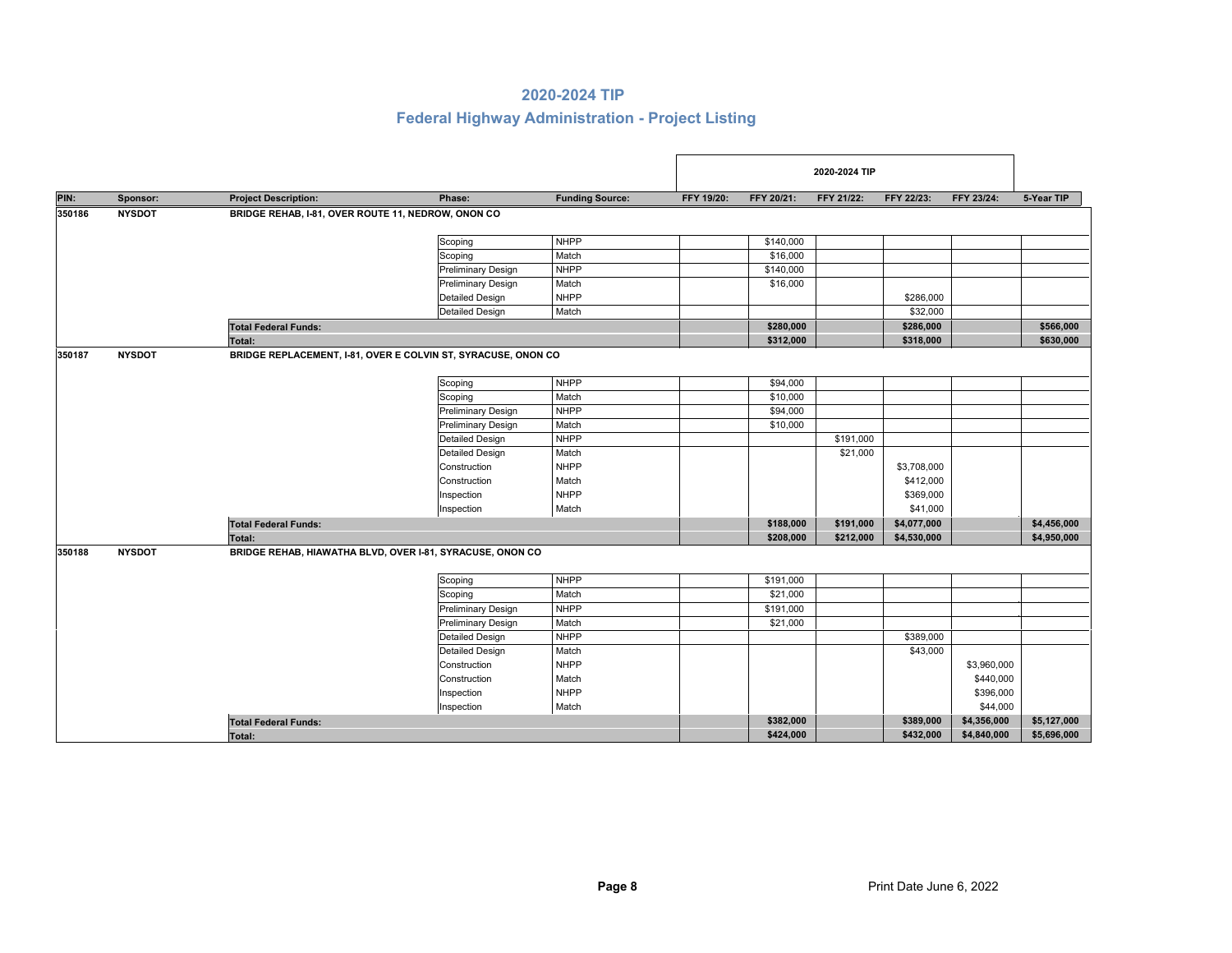|        |               |                             |                                                                                   |                        |            |            | 2020-2024 TIP                 |              |             |               |
|--------|---------------|-----------------------------|-----------------------------------------------------------------------------------|------------------------|------------|------------|-------------------------------|--------------|-------------|---------------|
| PIN:   | Sponsor:      | <b>Project Description:</b> | Phase:                                                                            | <b>Funding Source:</b> | FFY 19/20: | FFY 20/21: | FFY 21/22:                    | FFY 22/23:   | FFY 23/24:  | 5-Year TIP    |
| 350189 | <b>NYSDOT</b> |                             | MBC, I-81, SYRACUSE CITY LINE TO MATTYDALE, TN OF SALINA, ONON CO                 |                        |            |            |                               |              |             |               |
|        |               |                             | Scoping                                                                           | <b>NHPP</b>            |            | \$351,000  |                               |              |             |               |
|        |               |                             | Scoping                                                                           | Match                  |            | \$39,000   |                               |              |             |               |
|        |               |                             | <b>Preliminary Design</b>                                                         | <b>NHPP</b>            |            | \$351,000  |                               |              |             |               |
|        |               |                             | <b>Preliminary Design</b>                                                         | Match                  |            | \$39,000   |                               |              |             |               |
|        |               |                             | <b>Detailed Design</b>                                                            | <b>NHPP</b>            |            |            |                               | \$357,000    |             |               |
|        |               |                             | <b>Detailed Design</b>                                                            | Match                  |            |            |                               | \$40,000     |             |               |
|        |               |                             | Construction                                                                      | <b>NHPP</b>            |            |            |                               |              | \$4,199,000 |               |
|        |               |                             | Construction                                                                      | Match                  |            |            |                               |              | \$467,000   |               |
|        |               |                             | Inspection                                                                        | <b>NHPP</b>            |            |            |                               |              | \$413,000   |               |
|        |               |                             | Inspection                                                                        | Match                  |            |            |                               |              | \$46,000    |               |
|        |               | <b>Total Federal Funds:</b> |                                                                                   |                        |            | \$702,000  |                               | \$357,000    | \$4,612,000 | \$5,671,000   |
|        |               | Total:                      |                                                                                   |                        |            | \$780,000  |                               | \$397,000    | \$5,125,000 | \$6,302,000   |
|        |               |                             | Construction<br>Construction                                                      | NHPP - S<br>Match      |            |            | \$289,215,000<br>\$32,135,000 |              |             |               |
|        |               | <b>Total Federal Funds:</b> |                                                                                   |                        |            |            | \$289,215,000                 |              |             | \$289.215.000 |
|        |               | <b>Total:</b>               |                                                                                   |                        |            |            | \$321,350,000                 |              |             | \$321,350,000 |
| 350191 | <b>NYSDOT</b> |                             | CONVERT I-481 TO I-81, I-81 SOUTH OF I-690, TNS OF DEWITT & ONONDAGA, ONONDAGA CO |                        |            |            |                               |              |             |               |
|        |               |                             | Construction                                                                      | NHPP - S               |            |            | \$219,015,000                 |              |             |               |
|        |               |                             | Construction                                                                      | Match                  |            |            | \$24,335,000                  |              |             |               |
|        |               | <b>Total Federal Funds:</b> |                                                                                   |                        |            |            | \$219,015,000                 |              |             | \$219,015,000 |
|        |               | Total:                      |                                                                                   |                        |            |            | \$243,350,000                 |              |             | \$243,350,000 |
| 350192 | <b>NYSDOT</b> |                             | BUSINESS LOOP 81, NORTHERN SECTION, PH. 1, SYRACUSE, ONONDAGA CO                  |                        |            |            |                               |              |             |               |
|        |               |                             | <b>Detailed Design</b>                                                            | NHPP - S               |            |            | \$6,400,000                   |              |             |               |
|        |               |                             | <b>Detailed Design</b>                                                            | Match                  |            |            | \$1,600,000                   |              |             |               |
|        |               |                             | <b>Detailed Design</b>                                                            | Match                  |            |            | \$1,500,000                   |              |             |               |
|        |               |                             | Construction                                                                      | NHPP-S                 |            |            |                               | \$41,760,000 |             |               |
|        |               |                             | Construction                                                                      | Match                  |            |            |                               | \$10,440,000 |             |               |
|        |               |                             | Construction                                                                      | Match                  |            |            |                               | \$9,900,000  |             |               |
|        |               |                             | Inspection                                                                        | NHPP - S               |            |            |                               | \$4,640,000  |             |               |
|        |               |                             | Inspection                                                                        | Match                  |            |            |                               | \$1,160,000  |             |               |
|        |               |                             | Inspection                                                                        | Match                  |            |            |                               | \$1,100,000  |             |               |
|        |               | <b>Total Federal Funds:</b> |                                                                                   |                        |            |            | \$6,400,000                   | \$46,400,000 |             | \$52,800,000  |
|        |               | <b>Total:</b>               |                                                                                   |                        |            |            | \$9,500,000                   | \$69,000,000 |             | \$78,500,000  |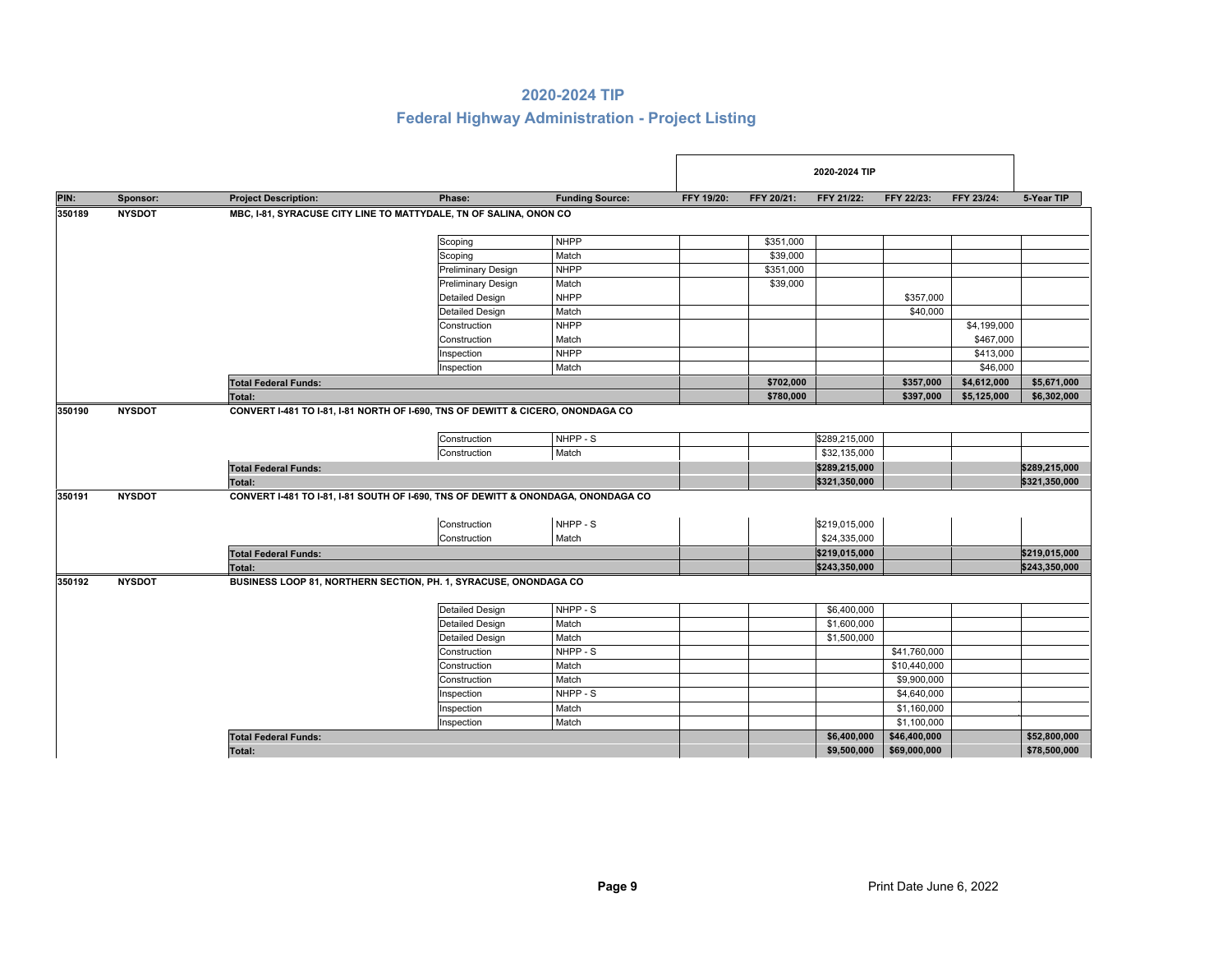|        |               |                                                                                             |                                                                                                                                                 |                                                                                  |            |            | 2020-2024 TIP                                                            |                                                                                                            |            |                                |
|--------|---------------|---------------------------------------------------------------------------------------------|-------------------------------------------------------------------------------------------------------------------------------------------------|----------------------------------------------------------------------------------|------------|------------|--------------------------------------------------------------------------|------------------------------------------------------------------------------------------------------------|------------|--------------------------------|
| PIN:   | Sponsor:      | <b>Project Description:</b>                                                                 | Phase:                                                                                                                                          | <b>Funding Source:</b>                                                           | FFY 19/20: | FFY 20/21: | FFY 21/22:                                                               | FFY 22/23:                                                                                                 | FFY 23/24: | 5-Year TIP                     |
| 350193 | <b>NYSDOT</b> |                                                                                             | BRIDGE, NEW & REPLACE, I-690 OVER CROUSE & IRVING, SYRACUSE, ONONDAGA CO                                                                        |                                                                                  |            |            |                                                                          |                                                                                                            |            |                                |
|        |               |                                                                                             | <b>Detailed Design</b>                                                                                                                          | NHPP - S                                                                         |            |            | \$12,600,000                                                             |                                                                                                            |            |                                |
|        |               |                                                                                             | <b>Detailed Design</b>                                                                                                                          | Match                                                                            |            |            | \$1,400,000                                                              |                                                                                                            |            |                                |
|        |               |                                                                                             | <b>Detailed Design</b>                                                                                                                          | STBG-Flex - S                                                                    |            |            | \$800,000                                                                |                                                                                                            |            |                                |
|        |               |                                                                                             | <b>Detailed Design</b>                                                                                                                          | Match                                                                            |            |            | \$200,000                                                                |                                                                                                            |            |                                |
|        |               |                                                                                             | Construction                                                                                                                                    | NHPP - S                                                                         |            |            |                                                                          | \$111,780,000                                                                                              |            |                                |
|        |               |                                                                                             | Construction                                                                                                                                    | Match                                                                            |            |            |                                                                          | \$12,420,000                                                                                               |            |                                |
|        |               |                                                                                             | Construction                                                                                                                                    | STBG-Flex - S                                                                    |            |            |                                                                          | \$7,200,000                                                                                                |            |                                |
|        |               |                                                                                             | Construction                                                                                                                                    | Match                                                                            |            |            |                                                                          | \$1,800,000                                                                                                |            |                                |
|        |               |                                                                                             | Inspection                                                                                                                                      | NHPP - S                                                                         |            |            |                                                                          | \$12,420,000                                                                                               |            |                                |
|        |               |                                                                                             | Inspection                                                                                                                                      | Match                                                                            |            |            |                                                                          | \$1,380,000                                                                                                |            |                                |
|        |               |                                                                                             | Inspection                                                                                                                                      | STBG-Flex - S                                                                    |            |            |                                                                          | \$800,000                                                                                                  |            |                                |
|        |               |                                                                                             | Inspection                                                                                                                                      | Match                                                                            |            |            |                                                                          | \$200,000                                                                                                  |            |                                |
|        |               | <b>Total Federal Funds:</b>                                                                 |                                                                                                                                                 |                                                                                  |            |            | \$13,400,000                                                             | \$132,200,000                                                                                              |            | \$145,600,000                  |
|        |               | Total:                                                                                      |                                                                                                                                                 |                                                                                  |            |            | \$15,000,000                                                             | \$148,000,000                                                                                              |            | \$163,000,000                  |
| 350198 | <b>NYSDOT</b> | <b>Total Federal Funds:</b><br>Total:<br>SUPPORT SERVICES, I-81 COMMUNITY GRID, ONONDAGA CO | <b>Detailed Design</b><br>Construction<br>Construction<br>Inspection<br>Inspection<br><b>ROW Incidentals</b><br><b>ROW Acquisition</b><br>Other | Match<br>NHPP - S<br>Match<br>NHPP - S<br>Match<br>Match<br>Match<br><b>NHFP</b> |            |            | \$2,600,000<br>\$10,400,000<br>\$394,000<br>\$13,942,000<br>\$20,000,000 | \$91,440,000<br>\$22,860,000<br>\$10,160,000<br>\$2,540,000<br>\$101,600,000<br>\$13,000,000 \$127,000,000 |            | \$112,000,000<br>\$140,000,000 |
|        |               |                                                                                             | Other                                                                                                                                           | NHPP - S                                                                         |            |            | \$3,680,000                                                              |                                                                                                            |            |                                |
|        |               |                                                                                             | Other                                                                                                                                           | Match                                                                            |            |            | \$920,000                                                                |                                                                                                            |            |                                |
|        |               |                                                                                             |                                                                                                                                                 |                                                                                  |            |            | \$23,680,000                                                             |                                                                                                            |            | \$23,680,000                   |
|        |               | <b>Total Federal Funds:</b><br>Total:                                                       |                                                                                                                                                 |                                                                                  |            |            | \$38,936,000                                                             |                                                                                                            |            | \$38,936,000                   |
|        |               |                                                                                             |                                                                                                                                                 |                                                                                  |            |            |                                                                          |                                                                                                            |            |                                |
| 350199 | <b>NYSDOT</b> |                                                                                             | BRIDGE REHAB, I-81, OVER ONEIDA RIVER/BARGE CANAL, ONON/OSW                                                                                     |                                                                                  |            |            |                                                                          |                                                                                                            |            |                                |
|        |               |                                                                                             | Scoping                                                                                                                                         | <b>NHPP</b>                                                                      |            |            | \$675,000                                                                |                                                                                                            |            |                                |
|        |               |                                                                                             | Scoping                                                                                                                                         | Match                                                                            |            |            | \$75,000                                                                 |                                                                                                            |            |                                |
|        |               |                                                                                             | <b>Preliminary Design</b>                                                                                                                       | <b>NHPP</b>                                                                      |            |            | \$675,000                                                                |                                                                                                            |            |                                |
|        |               |                                                                                             | <b>Preliminary Design</b>                                                                                                                       | Match                                                                            |            |            | \$75,000                                                                 |                                                                                                            |            |                                |
|        |               |                                                                                             | <b>Detailed Design</b>                                                                                                                          | Match                                                                            |            |            |                                                                          |                                                                                                            | \$300,000  |                                |
|        |               | <b>Total Federal Funds:</b>                                                                 |                                                                                                                                                 |                                                                                  |            |            | \$1,350,000                                                              |                                                                                                            |            | \$1,350,000                    |
|        |               | Total:                                                                                      |                                                                                                                                                 |                                                                                  |            |            | \$1,500,000                                                              |                                                                                                            | \$300,000  | \$1,800,000                    |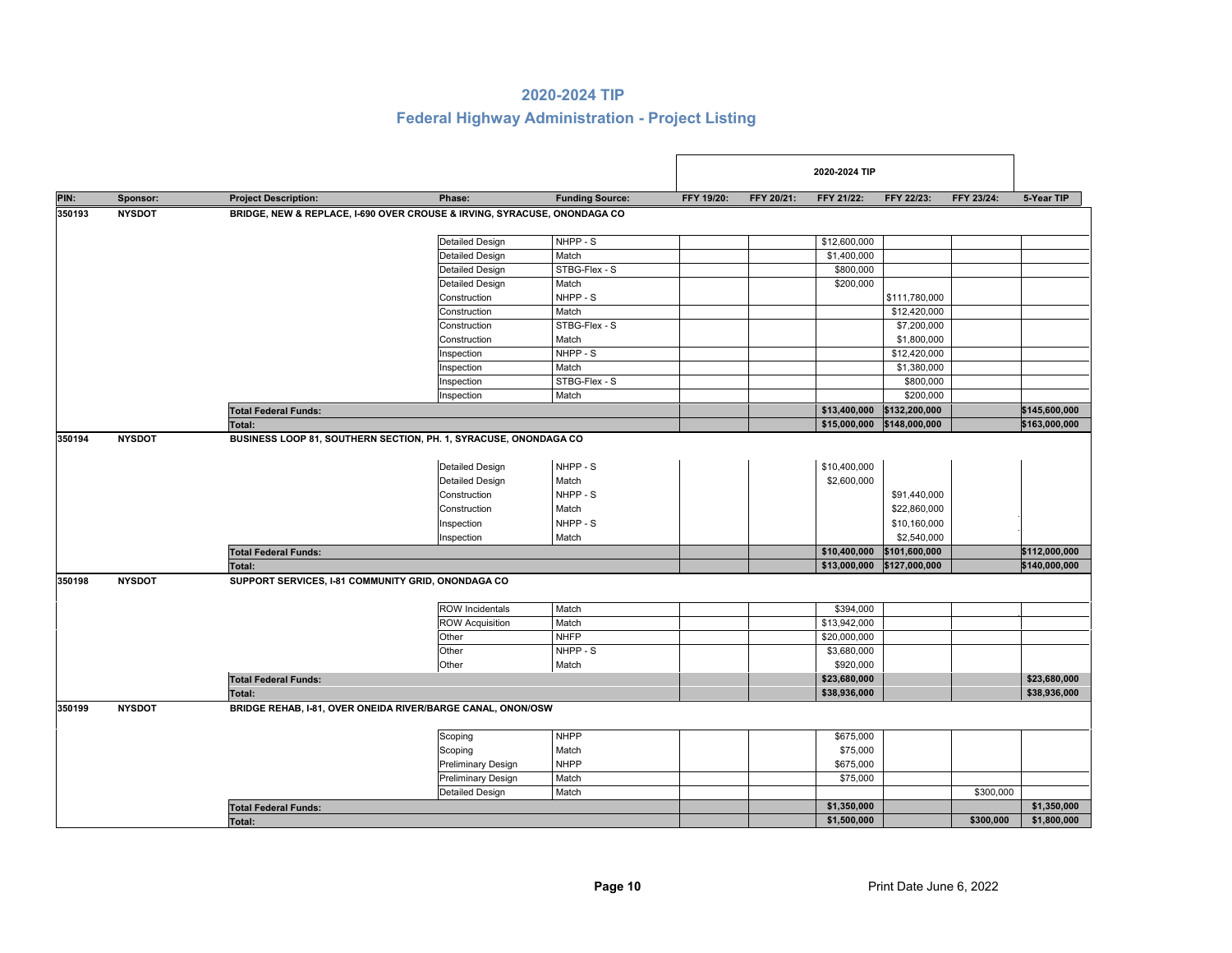|        |               |                             |                                                                                               |                        |              |            | 2020-2024 TIP |             |             |              |
|--------|---------------|-----------------------------|-----------------------------------------------------------------------------------------------|------------------------|--------------|------------|---------------|-------------|-------------|--------------|
| PIN:   | Sponsor:      | <b>Project Description:</b> | Phase:                                                                                        | <b>Funding Source:</b> | FFY 19/20:   | FFY 20/21: | FFY 21/22:    | FFY 22/23:  | FFY 23/24:  | 5-Year TIP   |
| 350653 | <b>NYSDOT</b> |                             | MBC, RT 695, RT 5 TO I-690, TN OF CAMILLUS & GEDDES, ONON CO                                  |                        |              |            |               |             |             |              |
|        |               |                             | Scoping                                                                                       | <b>NHPP</b>            |              | \$127,000  |               |             |             |              |
|        |               |                             | Scoping                                                                                       | Match                  |              | \$32,000   |               |             |             |              |
|        |               |                             | <b>Preliminary Design</b>                                                                     | <b>NHPP</b>            |              | \$127,000  |               |             |             |              |
|        |               |                             | <b>Preliminary Design</b>                                                                     | Match                  |              | \$32,000   |               |             |             |              |
|        |               |                             | <b>Detailed Design</b>                                                                        | <b>NHPP</b>            |              |            |               | \$132,000   |             |              |
|        |               |                             | <b>Detailed Design</b>                                                                        | Match                  |              |            |               | \$33,000    |             |              |
|        |               |                             | Construction                                                                                  | <b>NHPP</b>            |              |            |               | \$1,980,000 |             |              |
|        |               |                             | Construction                                                                                  | Match                  |              |            |               | \$495,000   |             |              |
|        |               |                             | Inspection                                                                                    | <b>NHPP</b>            |              |            |               | \$198,000   |             |              |
|        |               |                             | Inspection                                                                                    | Match                  |              |            |               | \$50,000    |             |              |
|        |               | <b>Total Federal Funds:</b> |                                                                                               |                        |              | \$254,000  |               | \$2,310,000 |             | \$2,564,000  |
|        |               | <b>Total:</b>               |                                                                                               |                        |              | \$318,000  |               | \$2,888,000 |             | \$3,206,000  |
| 350654 | <b>NYSDOT</b> |                             | RAMP TO I-690 WB OVER 690 AND 930T OVER CR 80, BRIDGE REHAB, TN OF GEDDES, ONON CO<br>Scoping | <b>NHPP</b>            |              |            |               |             | \$1,019,000 |              |
|        |               |                             | Scoping                                                                                       | Match                  |              |            |               |             | \$113,000   |              |
|        |               |                             | Preliminary Design                                                                            | <b>NHPP</b>            |              |            |               |             | \$1,019,000 |              |
|        |               |                             | <b>Preliminary Design</b>                                                                     | Match                  |              |            |               |             | \$113,000   |              |
|        |               | <b>Total Federal Funds:</b> |                                                                                               |                        |              |            |               |             | \$2,038,000 | \$2,038,000  |
|        |               | <b>Total:</b>               |                                                                                               |                        |              |            |               |             | \$2,264,000 | \$2,264,000  |
| 360189 | <b>NYSDOT</b> |                             | 181 MBC, RT 31 SOUTH OF RT 49, TNS OF CICERO, HASTINGS, WEST MONROE, ONON & OSW CO            |                        |              |            |               |             |             |              |
|        |               |                             | Construction                                                                                  | <b>NHPP</b>            | \$7,650,000  |            |               |             |             |              |
|        |               |                             | Construction                                                                                  | NHPP - S               | \$1,574,000  |            |               |             |             |              |
|        |               |                             | Construction                                                                                  | Match                  | \$850,000    |            |               |             |             |              |
|        |               |                             | Construction                                                                                  | Match                  | \$175,000    |            |               |             |             |              |
|        |               |                             | Construction                                                                                  | STBG-Urban             | \$226,000    |            |               |             |             |              |
|        |               |                             | Construction                                                                                  | Match                  | \$25,000     |            |               |             |             |              |
|        |               |                             | Inspection                                                                                    | <b>NHPP</b>            | \$653,000    |            |               |             |             |              |
|        |               |                             | Inspection                                                                                    | Match                  | \$73,000     |            |               |             |             |              |
|        |               |                             | Inspection                                                                                    | STBG-Urban             | \$99,000     |            |               |             |             |              |
|        |               |                             | Inspection                                                                                    | Match                  | \$25,000     |            |               |             |             |              |
|        |               | <b>Total Federal Funds:</b> |                                                                                               |                        | \$10,202,000 |            |               |             |             | \$10,202,000 |
|        |               | Total:                      |                                                                                               |                        | \$11,350,000 |            |               |             |             | \$11,350,000 |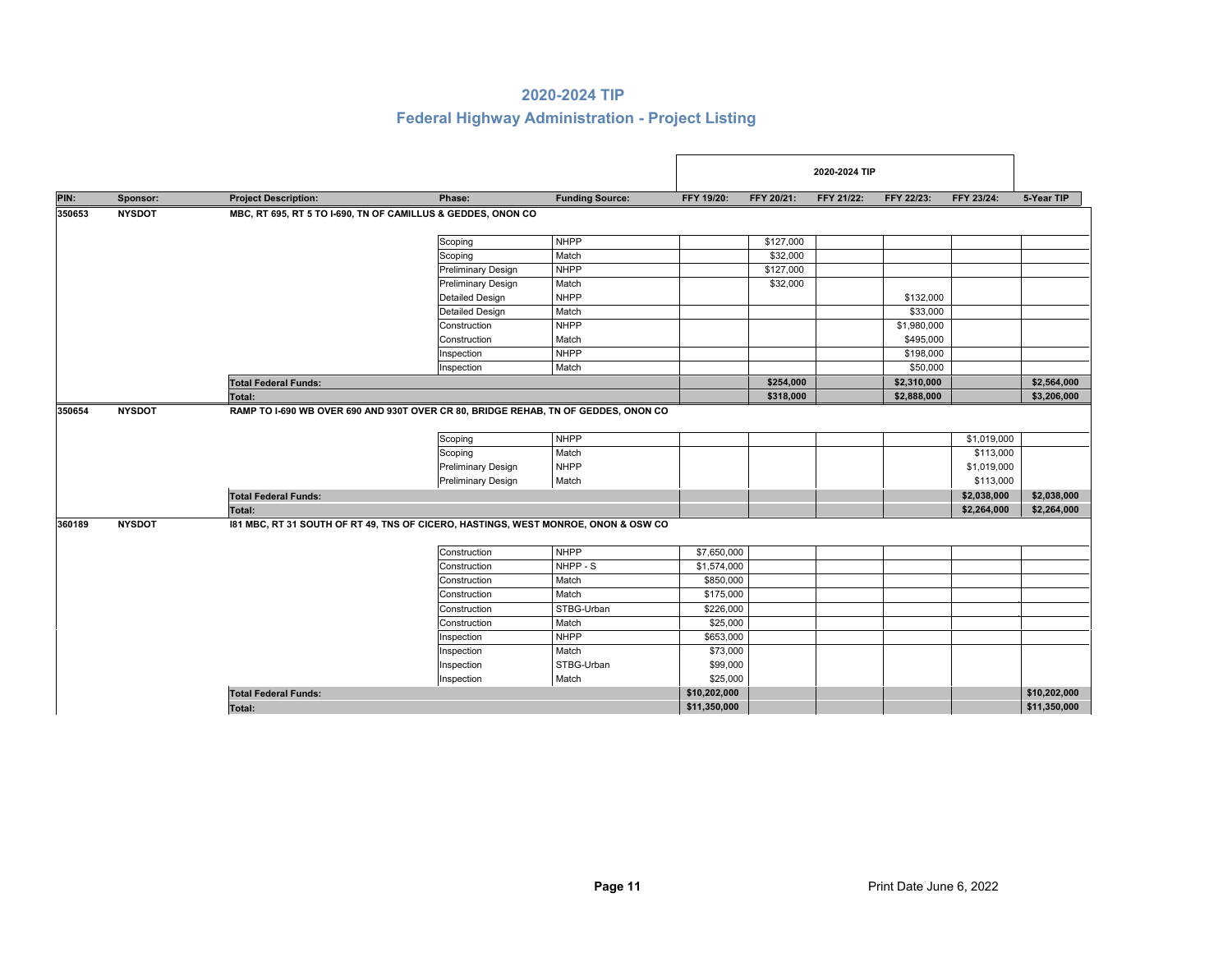|        |               |                                          |                                                                                                                 |                        |            |              | 2020-2024 TIP |            |            |              |
|--------|---------------|------------------------------------------|-----------------------------------------------------------------------------------------------------------------|------------------------|------------|--------------|---------------|------------|------------|--------------|
| PIN:   | Sponsor:      | <b>Project Description:</b>              | Phase:                                                                                                          | <b>Funding Source:</b> | FFY 19/20: | FFY 20/21:   | FFY 21/22:    | FFY 22/23: | FFY 23/24: | 5-Year TIP   |
| 360278 | <b>NYSDOT</b> | <b>SYRACUSE, ONON &amp; OSW COUNTIES</b> | RT 481 MBC, W OF I-81 BRIDGES TO S OF CR57, TNS OF CICERO, CLAY, SCHROEPPEL, & VOLNEY, CITY OF FULTON, VIL OF N |                        |            |              |               |            |            |              |
|        |               |                                          | Construction                                                                                                    | <b>NHPP</b>            |            | \$4,000,000  |               |            |            |              |
|        |               |                                          | Construction                                                                                                    | NHPP - S               |            | \$9,200,000  |               |            |            |              |
|        |               |                                          | Construction                                                                                                    | Match                  |            | \$1,000,000  |               |            |            |              |
|        |               |                                          | Construction                                                                                                    | Match                  |            | \$2,300,000  |               |            |            |              |
|        |               |                                          | Inspection                                                                                                      | <b>NHPP</b>            |            | \$400,000    |               |            |            |              |
|        |               |                                          | Inspection                                                                                                      | NHPP - S               |            | \$920,000    |               |            |            |              |
|        |               |                                          | Inspection                                                                                                      | Match                  |            | \$100,000    |               |            |            |              |
|        |               |                                          | Inspection                                                                                                      | Match                  |            | \$230,000    |               |            |            |              |
|        |               | <b>Total Federal Funds:</b>              |                                                                                                                 |                        |            | \$14,520,000 |               |            |            | \$14,520,000 |
|        |               | Total:                                   |                                                                                                                 |                        |            | \$18,150,000 |               |            |            | \$18,150,000 |
| 360282 | <b>NYSDOT</b> |                                          | MBC, RT 5, WESTERN RT 5 RAMP TO MYRTLE, TN OF GEDDES, ONON CO                                                   |                        |            |              |               |            |            |              |
|        |               |                                          | Scoping                                                                                                         | <b>NHPP</b>            | \$96,000   |              |               |            |            |              |
|        |               |                                          | Scoping                                                                                                         | Match                  | \$24,000   |              |               |            |            |              |
|        |               |                                          | <b>Preliminary Design</b>                                                                                       | <b>NHPP</b>            | \$96,000   |              |               |            |            |              |
|        |               |                                          | <b>Preliminary Design</b>                                                                                       | Match                  | \$24,000   |              |               |            |            |              |
|        |               |                                          | <b>Detailed Design</b>                                                                                          | <b>NHPP</b>            |            | \$128,000    |               |            |            |              |
|        |               |                                          | <b>Detailed Design</b>                                                                                          | Match                  |            | \$32,000     |               |            |            |              |
|        |               |                                          | Construction                                                                                                    | <b>NHPP</b>            |            | \$3,280,000  |               |            |            |              |
|        |               |                                          | Construction                                                                                                    | Match                  |            | \$820,000    |               |            |            |              |
|        |               |                                          | Construction                                                                                                    | Match                  |            | \$80,000     |               |            |            |              |
|        |               |                                          | Inspection                                                                                                      | <b>NHPP</b>            |            | \$332,000    |               |            |            |              |
|        |               |                                          | Inspection                                                                                                      | Match                  |            | \$83,000     |               |            |            |              |
|        |               | <b>Total Federal Funds:</b>              |                                                                                                                 |                        | \$192,000  | \$3,740,000  |               |            |            | \$3,932,000  |
|        |               | <b>Total:</b>                            |                                                                                                                 |                        | \$240,000  | \$4,755,000  |               |            |            | \$4,995,000  |
| 360285 | <b>NYSDOT</b> |                                          | RT 20 MBC, RT 175 TO RT 80, TNS OF ONONDAGA, MARCELLUS & SKANEATELES, ONON CO                                   |                        |            |              |               |            |            |              |
|        |               |                                          | Construction                                                                                                    | <b>NHPP</b>            |            | \$5,986,000  |               |            |            |              |
|        |               |                                          | Construction                                                                                                    | Match                  |            | \$1,497,000  |               |            |            |              |
|        |               |                                          | Construction                                                                                                    | STBG-Flex              |            | \$202,000    |               |            |            |              |
|        |               |                                          | Construction                                                                                                    | Match                  |            | \$51,000     |               |            |            |              |
|        |               |                                          | Inspection                                                                                                      | <b>NHPP</b>            |            | \$581,000    |               |            |            |              |
|        |               |                                          | Inspection                                                                                                      | Match                  |            | \$145,000    |               |            |            |              |
|        |               |                                          | Inspection                                                                                                      | STBG-Flex              |            | \$97,000     |               |            |            |              |
|        |               |                                          | Inspection                                                                                                      | Match                  |            | \$24,000     |               |            |            |              |
|        |               | <b>Total Federal Funds:</b>              |                                                                                                                 |                        |            | \$6,866,000  |               |            |            | \$6,866,000  |
|        |               | <b>Total:</b>                            |                                                                                                                 |                        |            | \$8,583,000  |               |            |            | \$8,583,000  |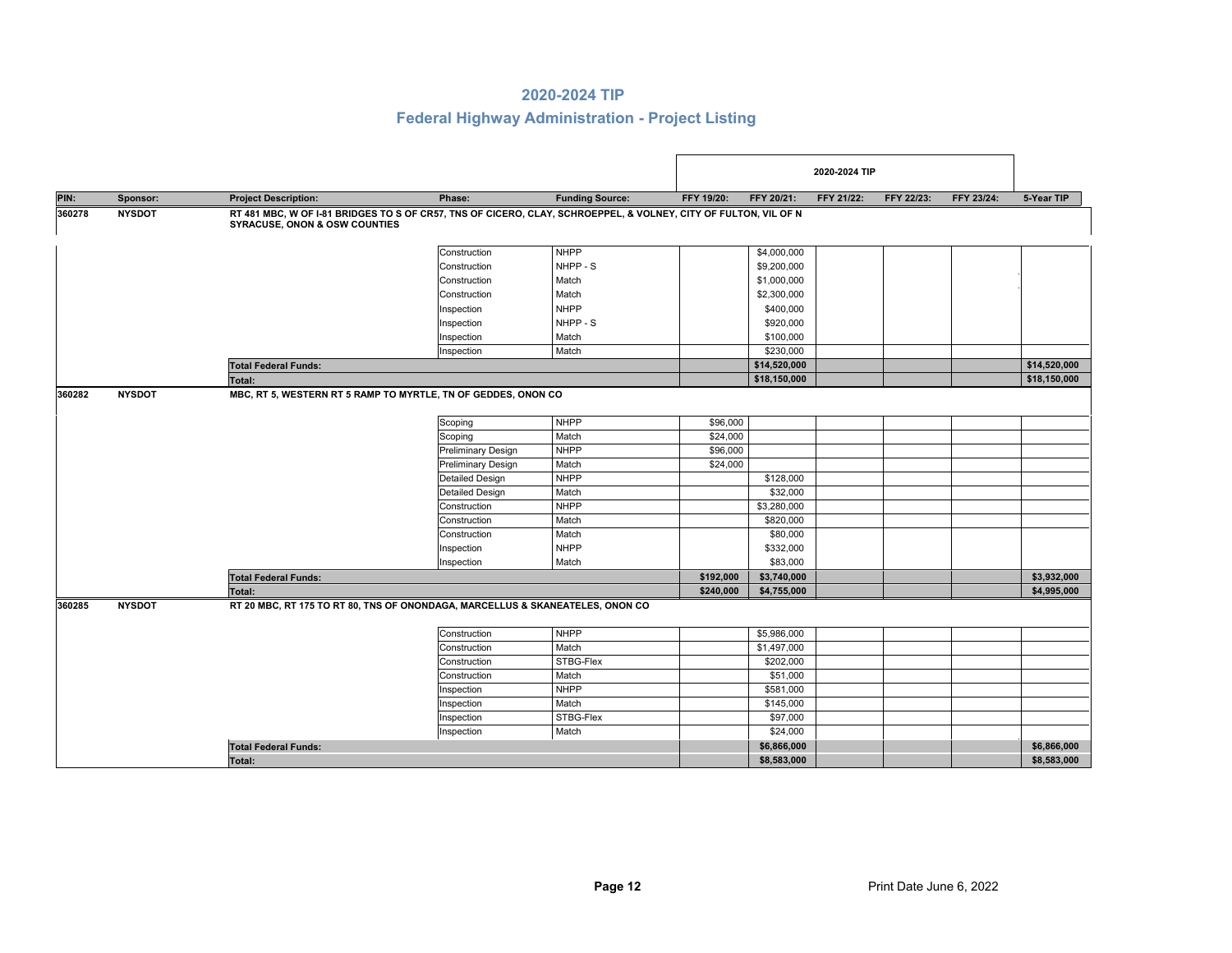|        |               |                                                       |                                                                                                             |                        |                        |                            | 2020-2024 TIP |            |            |                            |
|--------|---------------|-------------------------------------------------------|-------------------------------------------------------------------------------------------------------------|------------------------|------------------------|----------------------------|---------------|------------|------------|----------------------------|
| PIN:   | Sponsor:      | <b>Project Description:</b>                           | Phase:                                                                                                      | <b>Funding Source:</b> | FFY 19/20:             | FFY 20/21:                 | FFY 21/22:    | FFY 22/23: | FFY 23/24: | 5-Year TIP                 |
| 360310 | <b>NYSDOT</b> | ELIGIBLE ROADS, VARIOUS LOCATIONS, ONON & CORTLAND CO | MBC & PSAP WORK RT 5 ERIE BLVD, BRIDGE ST TO RT 92, TN OF DEWITT & PSAP SIDEWALK AND SIGNAL WORK ON FED AID |                        |                        |                            |               |            |            |                            |
|        |               |                                                       | Scoping                                                                                                     | <b>NHPP</b>            | \$81,000               |                            |               |            |            |                            |
|        |               |                                                       | Scoping                                                                                                     | Match                  | \$20,000               |                            |               |            |            |                            |
|        |               |                                                       | <b>Preliminary Design</b>                                                                                   | <b>NHPP</b>            | \$81,000               |                            |               |            |            |                            |
|        |               |                                                       | Preliminary Design                                                                                          | Match                  | \$20,000               |                            |               |            |            |                            |
|        |               |                                                       | <b>Detailed Design</b>                                                                                      | <b>NHPP</b>            | \$106,000              |                            |               |            |            |                            |
|        |               |                                                       | <b>Detailed Design</b>                                                                                      | Match                  | \$27,000               |                            |               |            |            |                            |
|        |               |                                                       | Construction                                                                                                | <b>HSIP</b>            |                        | \$1,002,000                |               |            |            |                            |
|        |               |                                                       | Construction                                                                                                | HSIP-S                 |                        | \$2,300,000                |               |            |            |                            |
|        |               |                                                       | Construction                                                                                                | Match                  |                        | \$111,000                  |               |            |            |                            |
|        |               |                                                       | Construction                                                                                                | Match                  |                        | \$200,000                  |               |            |            |                            |
|        |               |                                                       | Construction                                                                                                | <b>NHPP</b>            |                        | \$2,078,000                |               |            |            |                            |
|        |               |                                                       | Construction                                                                                                | Match                  |                        | \$520,000                  |               |            |            |                            |
|        |               |                                                       | Inspection                                                                                                  | <b>HSIP</b>            |                        | \$55,000                   |               |            |            |                            |
|        |               |                                                       | Inspection                                                                                                  | HSIP-S                 |                        | \$180,000                  |               |            |            |                            |
|        |               |                                                       | Inspection                                                                                                  | Match                  |                        | \$6,000                    |               |            |            |                            |
|        |               |                                                       | Inspection                                                                                                  | Match                  |                        | \$20,000                   |               |            |            |                            |
|        |               |                                                       | Inspection                                                                                                  | <b>NHPP</b>            |                        | \$315,000                  |               |            |            |                            |
|        |               |                                                       | Inspection                                                                                                  | Match                  |                        | \$79,000                   |               |            |            |                            |
|        |               |                                                       |                                                                                                             |                        |                        |                            |               |            |            |                            |
|        |               | <b>Total Federal Funds:</b>                           |                                                                                                             |                        | \$268,000<br>\$335,000 | \$5,930,000<br>\$6,866,000 |               |            |            | \$6,198,000<br>\$7,201,000 |
| 360371 | <b>NYSDOT</b> | <b>Total:</b>                                         | VPP/MILL RT 20, RT 80 TO POMPEY TOWN LINE, TNS OF LAFAYETTE, ONONDAGA & OTISCO, ONONDAGA CO                 |                        |                        |                            |               |            |            |                            |
|        |               |                                                       | Construction                                                                                                | <b>NHPP</b>            | \$1,400,000            |                            |               |            |            |                            |
|        |               |                                                       | Construction                                                                                                | Match                  | \$350,000              |                            |               |            |            |                            |
|        |               | <b>Total Federal Funds:</b>                           |                                                                                                             |                        | \$1,400,000            |                            |               |            |            | \$1,400,000                |
|        |               | Total:                                                |                                                                                                             |                        | \$1,750,000            |                            |               |            |            | \$1,750,000                |
| 360417 | <b>NYSDOT</b> |                                                       | VPP/MILL RT 20, LAFAYETTE/POMPEY TN LINE TO MADISON CO LINE, TN OF POMPEY, ONONDAGA CO                      |                        |                        |                            |               |            |            |                            |
|        |               |                                                       | Construction                                                                                                | <b>NHPP</b>            |                        | \$1,449,000                |               |            |            |                            |
|        |               |                                                       | Construction                                                                                                | Match                  |                        | \$362,000                  |               |            |            |                            |
|        |               |                                                       | Inspection                                                                                                  | Match                  |                        | \$37,000                   |               |            |            |                            |
|        |               | <b>Total Federal Funds:</b>                           |                                                                                                             |                        |                        | \$1,449,000                |               |            |            | \$1,449,000                |
|        |               | Total:                                                |                                                                                                             |                        |                        | \$1,848,000                |               |            |            | \$1,848,000                |
| 360418 | <b>NYSDOT</b> |                                                       | VPP/MILL RT 31, BALDWINSVILLE E VIL LINE TO BELGIUM BRIDGE, TN OF LYSANDER, ONONDAGA CO                     |                        |                        |                            |               |            |            |                            |
|        |               |                                                       | Construction                                                                                                | <b>NHPP</b>            |                        | \$813,000                  |               |            |            |                            |
|        |               |                                                       | Construction                                                                                                | Match                  |                        | \$203,000                  |               |            |            |                            |
|        |               |                                                       | Inspection                                                                                                  | Match                  |                        | \$21,000                   |               |            |            |                            |
|        |               | <b>Total Federal Funds:</b>                           |                                                                                                             |                        |                        | \$813,000                  |               |            |            | \$813,000                  |
|        |               |                                                       |                                                                                                             |                        |                        | \$1,037,000                |               |            |            | \$1,037,000                |
|        |               | <b>Total:</b>                                         |                                                                                                             |                        |                        |                            |               |            |            |                            |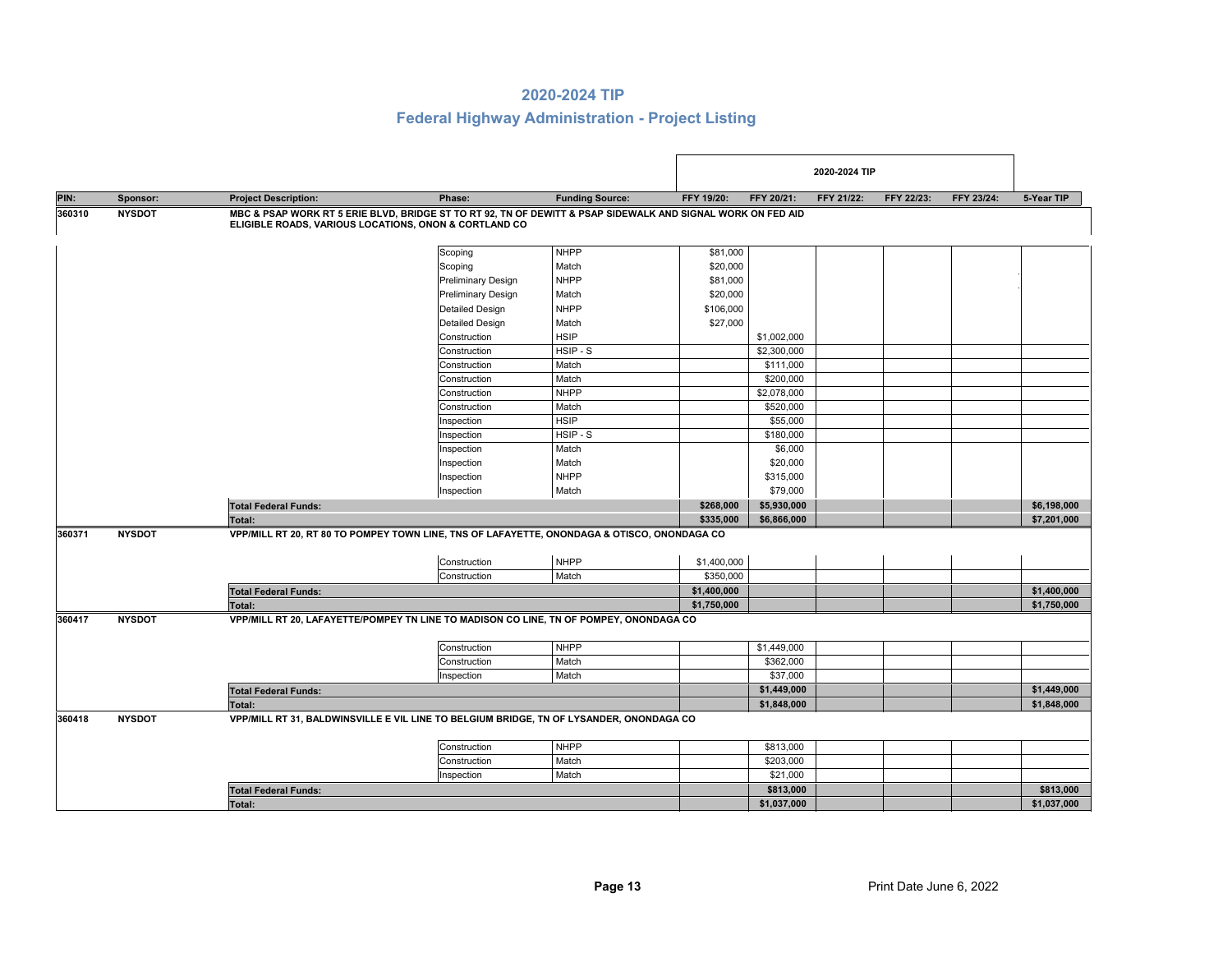|        |               |                                                                 |                           |                        |            |            | 2020-2024 TIP |            |             |             |
|--------|---------------|-----------------------------------------------------------------|---------------------------|------------------------|------------|------------|---------------|------------|-------------|-------------|
| PIN:   | Sponsor:      | <b>Project Description:</b>                                     | Phase:                    | <b>Funding Source:</b> | FFY 19/20: | FFY 20/21: | FFY 21/22:    | FFY 22/23: | FFY 23/24:  | 5-Year TIP  |
| 380429 | <b>NYSDOT</b> | BRIDGE PAINTING, VARIOUS LOCATIONS, ONON CO                     |                           |                        |            |            |               |            |             |             |
|        |               |                                                                 | Scoping                   | <b>NHPP</b>            |            | \$64,000   |               |            |             |             |
|        |               |                                                                 | Scoping                   | Match                  |            | \$16,000   |               |            |             |             |
|        |               |                                                                 | <b>Preliminary Design</b> | <b>NHPP</b>            |            | \$64,000   |               |            |             |             |
|        |               |                                                                 | <b>Preliminary Design</b> | Match                  |            | \$16,000   |               |            |             |             |
|        |               |                                                                 | <b>Detailed Design</b>    | <b>NHPP</b>            |            |            | \$120,000     |            |             |             |
|        |               |                                                                 | <b>Detailed Design</b>    | Match                  |            |            | \$30,000      |            |             |             |
|        |               |                                                                 | Construction              | <b>NHPP</b>            |            |            | \$2,000,000   |            |             |             |
|        |               |                                                                 | Construction              | Match                  |            |            | \$500,000     |            |             |             |
|        |               |                                                                 | Inspection                | <b>NHPP</b>            |            |            | \$200,000     |            |             |             |
|        |               |                                                                 | Inspection                | Match                  |            |            | \$50,000      |            |             |             |
|        |               | <b>Total Federal Funds:</b>                                     |                           |                        |            | \$128,000  | \$2,320,000   |            |             | \$2,448,000 |
|        |               | Total:                                                          |                           |                        |            | \$160,000  | \$2,900,000   |            |             | \$3,060,000 |
| 380518 | <b>NYSDOT</b> | REGIONAL SIGNAL PROJECT, MULTI-LOCATIONS, MULTI-COUNTIES        |                           |                        |            |            |               |            |             |             |
|        |               |                                                                 | Construction              | STBG-Flex              |            |            | \$140,000     |            |             |             |
|        |               |                                                                 | Construction              | Match                  |            |            | \$35,000      |            |             |             |
|        |               |                                                                 | Inspection                | STBG-Flex              |            |            | \$14,000      |            |             |             |
|        |               |                                                                 | Inspection                | Match                  |            |            | \$4,000       |            |             |             |
|        |               | <b>Total Federal Funds:</b>                                     |                           |                        |            |            | \$154,000     |            |             | \$154,000   |
|        |               | Total:                                                          |                           |                        |            |            | \$193,000     |            |             | \$193,000   |
| 380553 | <b>NYSDOT</b> | REHAB/REPLACE, LARGE CULVERTS, VARIOUS LOCATIONS, ONON & OSW CO |                           |                        |            |            |               |            |             |             |
|        |               |                                                                 | Scoping                   | <b>NHPP</b>            |            | \$42,000   |               |            |             |             |
|        |               |                                                                 | Scoping                   | Match                  |            | \$11,000   |               |            |             |             |
|        |               |                                                                 | <b>Preliminary Design</b> | <b>NHPP</b>            |            | \$42,000   |               |            |             |             |
|        |               |                                                                 | Preliminary Design        | Match                  |            | \$11,000   |               |            |             |             |
|        |               |                                                                 | <b>Detailed Design</b>    | <b>NHPP</b>            |            |            |               | \$86,000   |             |             |
|        |               |                                                                 | <b>Detailed Design</b>    | Match                  |            |            |               | \$22,000   |             |             |
|        |               |                                                                 | <b>ROW Incidentals</b>    | <b>NHPP</b>            |            | \$8,000    |               |            |             |             |
|        |               |                                                                 | <b>ROW Incidentals</b>    | Match                  |            | \$2,000    |               |            |             |             |
|        |               |                                                                 | <b>ROW Acquisition</b>    | <b>NHPP</b>            |            |            |               | \$43,000   |             |             |
|        |               |                                                                 | <b>ROW Acquisition</b>    | Match                  |            |            |               | \$11,000   |             |             |
|        |               |                                                                 | Construction              | <b>NHPP</b>            |            |            |               |            | \$1,760,000 |             |
|        |               |                                                                 | Construction              | Match                  |            |            |               |            | \$440,000   |             |
|        |               |                                                                 | Inspection                | <b>NHPP</b>            |            |            |               |            | \$176,000   |             |
|        |               |                                                                 | Inspection                | Match                  |            |            |               |            | \$44,000    |             |
|        |               | <b>Total Federal Funds:</b>                                     |                           |                        |            | \$92,000   |               | \$129,000  | \$1,936,000 | \$2,157,000 |
|        |               | Total:                                                          |                           |                        |            | \$116,000  |               | \$162,000  | \$2,420,000 | \$2,698,000 |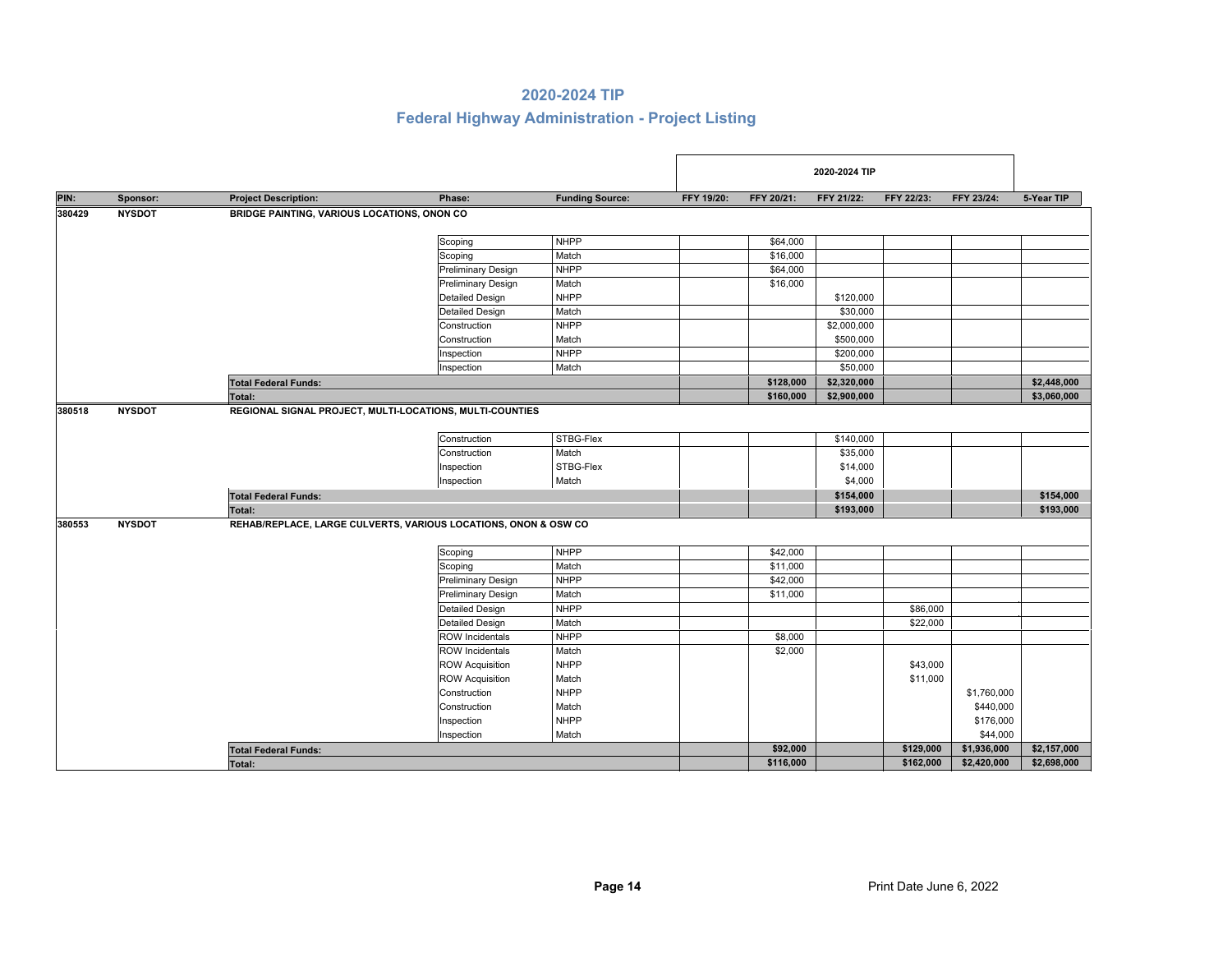|        |               |                                                                  |                           |                        |             |            | 2020-2024 TIP |             |             |             |
|--------|---------------|------------------------------------------------------------------|---------------------------|------------------------|-------------|------------|---------------|-------------|-------------|-------------|
| PIN:   | Sponsor:      | <b>Project Description:</b>                                      | Phase:                    | <b>Funding Source:</b> | FFY 19/20:  | FFY 20/21: | FFY 21/22:    | FFY 22/23:  | FFY 23/24:  | 5-Year TIP  |
| 380567 | <b>NYSDOT</b> | OVERHEAD SIGN STRUCTURE & PANEL REPAIR/REPLACE CONTRACT, ONON CO |                           |                        |             |            |               |             |             |             |
|        |               |                                                                  | Construction              | <b>NHPP</b>            | \$1,500,000 | \$198,000  |               |             |             |             |
|        |               |                                                                  | Construction              | Match                  | \$375,000   | \$22,000   |               |             |             |             |
|        |               |                                                                  | Inspection                | <b>NHPP</b>            | \$150,000   | \$22,000   |               |             |             |             |
|        |               |                                                                  | Inspection                | Match                  | \$38,000    | \$2,000    |               |             |             |             |
|        |               | <b>Total Federal Funds:</b>                                      |                           |                        | \$1,650,000 | \$220,000  |               |             |             | \$1,870,000 |
|        |               | Total:                                                           |                           |                        | \$2,063,000 | \$244,000  |               |             |             | \$2,307,000 |
| 380668 | <b>NYSDOT</b> | SAFETY APPURTENANCE PROGRAM (SAFETAP), ONON CO                   |                           |                        |             |            |               |             |             |             |
|        |               |                                                                  | Scoping                   | <b>NHPP</b>            |             |            | \$51,000      |             |             |             |
|        |               |                                                                  | Scoping                   | Match                  |             |            | \$13,000      |             |             |             |
|        |               |                                                                  | <b>Preliminary Design</b> | <b>NHPP</b>            |             |            | \$51,000      |             |             |             |
|        |               |                                                                  | <b>Preliminary Design</b> | Match                  |             |            | \$13,000      |             |             |             |
|        |               |                                                                  | <b>Detailed Design</b>    | <b>NHPP</b>            |             |            |               | \$69,000    |             |             |
|        |               |                                                                  | <b>Detailed Design</b>    | Match                  |             |            |               | \$17,000    |             |             |
|        |               |                                                                  | Construction              | <b>NHPP</b>            |             |            |               |             | \$1,320,000 |             |
|        |               |                                                                  | Construction              | Match                  |             |            |               |             | \$330,000   |             |
|        |               |                                                                  | Inspection                | <b>NHPP</b>            |             |            |               |             | \$132,000   |             |
|        |               |                                                                  | Inspection                | Match                  |             |            |               |             | \$33,000    |             |
|        |               | <b>Total Federal Funds:</b>                                      |                           |                        |             |            | \$102,000     | \$69,000    | \$1,452,000 | \$1,623,000 |
|        |               | Total:                                                           |                           |                        |             |            | \$128,000     | \$86,000    | \$1,815,000 | \$2,029,000 |
| 380689 | <b>NYSDOT</b> | UPGRADE & REPLACE, SIGNAL HARDWARE, ONON & OSWEGO CO             |                           |                        |             |            |               |             |             |             |
|        |               |                                                                  | Construction              | <b>NHPP</b>            |             |            |               | \$1,429,000 |             |             |
|        |               |                                                                  | Construction              | Match                  |             |            |               | \$357,000   |             |             |
|        |               |                                                                  | Construction              | STBG-Flex              |             |            |               | \$760,000   |             |             |
|        |               |                                                                  | Construction              | Match                  |             |            |               | \$190,000   |             |             |
|        |               |                                                                  | Inspection                | <b>NHPP</b>            |             |            |               | \$143,000   |             |             |
|        |               |                                                                  | Inspection                | Match                  |             |            |               | \$36,000    |             |             |
|        |               |                                                                  | Inspection                | STBG-Flex              |             |            |               | \$76,000    |             |             |
|        |               |                                                                  | Inspection                | Match                  |             |            |               | \$19,000    |             |             |
|        |               | <b>Total Federal Funds:</b>                                      |                           |                        |             |            |               | \$2,408,000 |             | \$2,408,000 |
|        |               | Total:                                                           |                           |                        |             |            |               | \$3,010,000 |             | \$3,010,000 |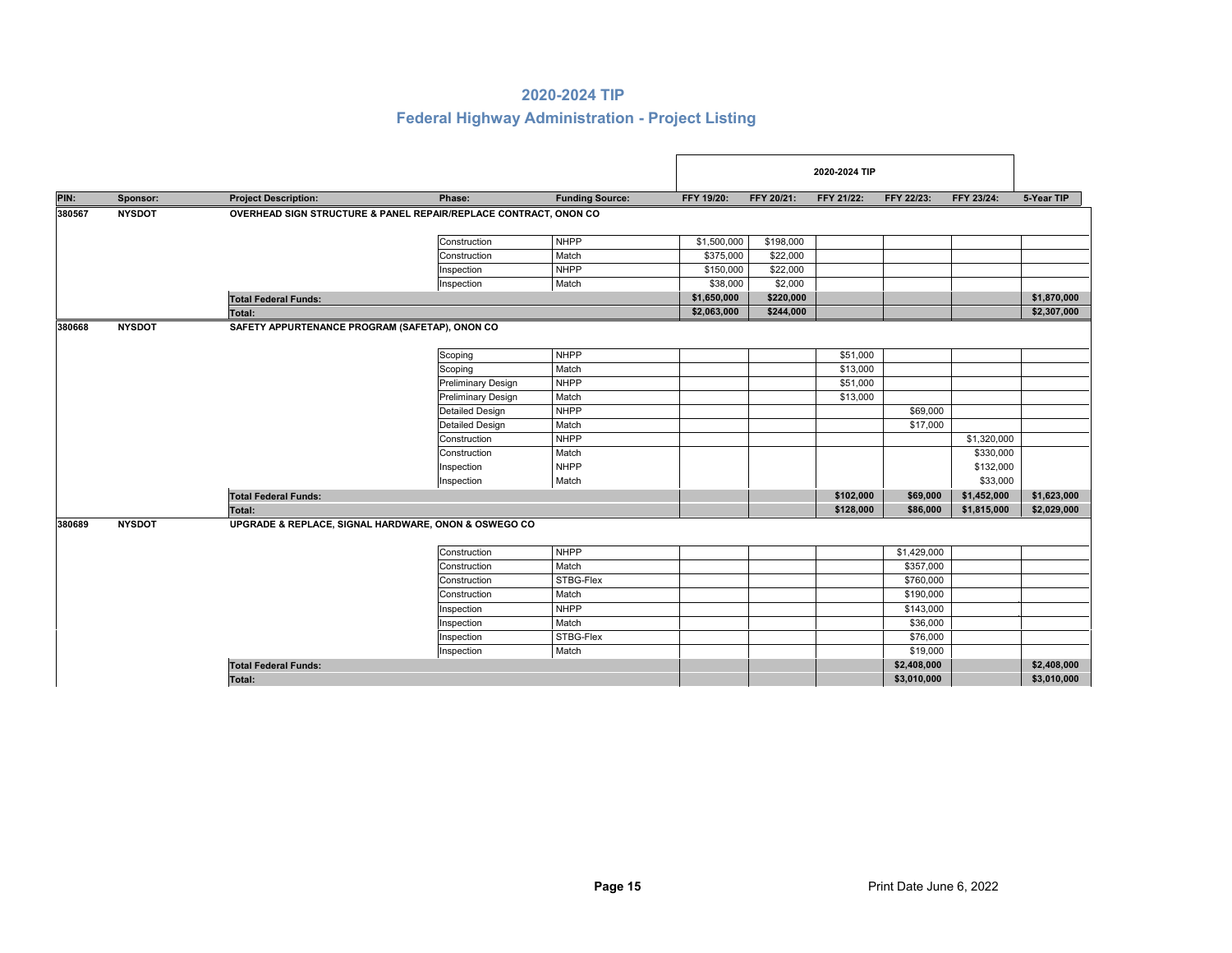|        |               |                                              |                                                                                 |                        |            |            | 2020-2024 TIP |            |             |             |
|--------|---------------|----------------------------------------------|---------------------------------------------------------------------------------|------------------------|------------|------------|---------------|------------|-------------|-------------|
| PIN:   | Sponsor:      | <b>Project Description:</b>                  | Phase:                                                                          | <b>Funding Source:</b> | FFY 19/20: | FFY 20/21: | FFY 21/22:    | FFY 22/23: | FFY 23/24:  | 5-Year TIP  |
| 380717 | <b>NYSDOT</b> | REPLACE, I-481 GROUND MOUNTED SIGNS, ONON CO |                                                                                 |                        |            |            |               |            |             |             |
|        |               |                                              | Scoping                                                                         | <b>NHPP</b>            |            | \$70,000   |               |            |             |             |
|        |               |                                              | Scoping                                                                         | Match                  |            | \$8,000    |               |            |             |             |
|        |               |                                              | <b>Preliminary Design</b>                                                       | <b>NHPP</b>            |            | \$70,000   |               |            |             |             |
|        |               |                                              | Preliminary Design                                                              | Match                  |            | \$8,000    |               |            |             |             |
|        |               |                                              | <b>Detailed Design</b>                                                          | <b>NHPP</b>            |            |            |               | \$72,000   |             |             |
|        |               |                                              | <b>Detailed Design</b>                                                          | Match                  |            |            |               | \$8,000    |             |             |
|        |               |                                              | Construction                                                                    | <b>NHPP</b>            |            |            |               |            | \$871,000   |             |
|        |               |                                              | Construction                                                                    | Match                  |            |            |               |            | \$97,000    |             |
|        |               |                                              | Inspection                                                                      | <b>NHPP</b>            |            |            |               |            | \$87,000    |             |
|        |               |                                              | Inspection                                                                      | Match                  |            |            |               |            | \$10,000    |             |
|        |               | <b>Total Federal Funds:</b>                  |                                                                                 |                        |            | \$140,000  |               | \$72,000   | \$958,000   | \$1,170,000 |
|        |               | Total:                                       |                                                                                 |                        |            | \$156,000  |               | \$80,000   | \$1,065,000 | \$1,301,000 |
| 380719 | <b>NYSDOT</b> |                                              | BRIDGE IMPROVEMENTS, I-690, OVER JOHN GLENN, TNS OF GEDDES & VAN BUREN, ONON CO |                        |            |            |               |            |             |             |
|        |               |                                              | Scoping                                                                         | <b>HSIP</b>            | \$56,000   |            |               |            |             |             |
|        |               |                                              | Scoping                                                                         | Match                  | \$6,000    |            |               |            |             |             |
|        |               |                                              | <b>Preliminary Design</b>                                                       | <b>HSIP</b>            | \$55,000   |            |               |            |             |             |
|        |               |                                              | <b>Preliminary Design</b>                                                       | Match                  | \$6,000    |            |               |            |             |             |
|        |               |                                              | <b>Detailed Design</b>                                                          | <b>HSIP</b>            |            | \$55,000   |               |            |             |             |
|        |               |                                              | <b>Detailed Design</b>                                                          | Match                  |            | \$6,000    |               |            |             |             |
|        |               |                                              | Construction                                                                    | <b>HSIP</b>            |            | \$562,000  |               |            |             |             |
|        |               |                                              | Construction                                                                    | Match                  |            | \$62,000   |               |            |             |             |
|        |               |                                              | Inspection                                                                      | <b>HSIP</b>            |            | \$56,000   |               |            |             |             |
|        |               |                                              | Inspection                                                                      | Match                  |            | \$6,000    |               |            |             |             |
|        |               | <b>Total Federal Funds:</b>                  |                                                                                 |                        | \$111,000  | \$673,000  |               |            |             | \$784,000   |
|        |               | <b>Total:</b>                                |                                                                                 |                        | \$123,000  | \$747,000  |               |            |             | \$870,000   |
| 380728 | <b>NYSDOT</b> |                                              | REGIONAL LARGE CULVERT REPAIR/REPLACEMENT CONTRACT                              |                        |            |            |               |            |             |             |
|        |               |                                              | Construction                                                                    | <b>NHPP</b>            | \$500,000  |            |               |            |             |             |
|        |               |                                              | Construction                                                                    | Match                  | \$125,000  |            |               |            |             |             |
|        |               |                                              | Inspection                                                                      | <b>NHPP</b>            | \$50,000   |            |               |            |             |             |
|        |               |                                              | Inspection                                                                      | Match                  | \$13,000   |            |               |            |             |             |
|        |               | <b>Total Federal Funds:</b>                  |                                                                                 |                        | \$550,000  |            |               |            |             | \$550,000   |
|        |               | Total:                                       |                                                                                 |                        | \$688,000  |            |               |            |             | \$688,000   |
| 380745 | <b>NYSDOT</b> |                                              | REGIONAL GROUND MOUNTED SIGN REPLACEMENT CONTRACT                               |                        |            |            |               |            |             |             |
|        |               |                                              | Construction                                                                    | <b>NHPP</b>            | \$632,000  |            |               |            |             |             |
|        |               |                                              | Construction                                                                    | Match                  | \$158,000  |            |               |            |             |             |
|        |               |                                              | Inspection                                                                      | <b>NHPP</b>            | \$63,000   |            |               |            |             |             |
|        |               |                                              | Inspection                                                                      | Match                  | \$16,000   |            |               |            |             |             |
|        |               | <b>Total Federal Funds:</b>                  |                                                                                 |                        | \$695,000  |            |               |            |             | \$695,000   |
|        |               | Total:                                       |                                                                                 |                        | \$869,000  |            |               |            |             | \$869,000   |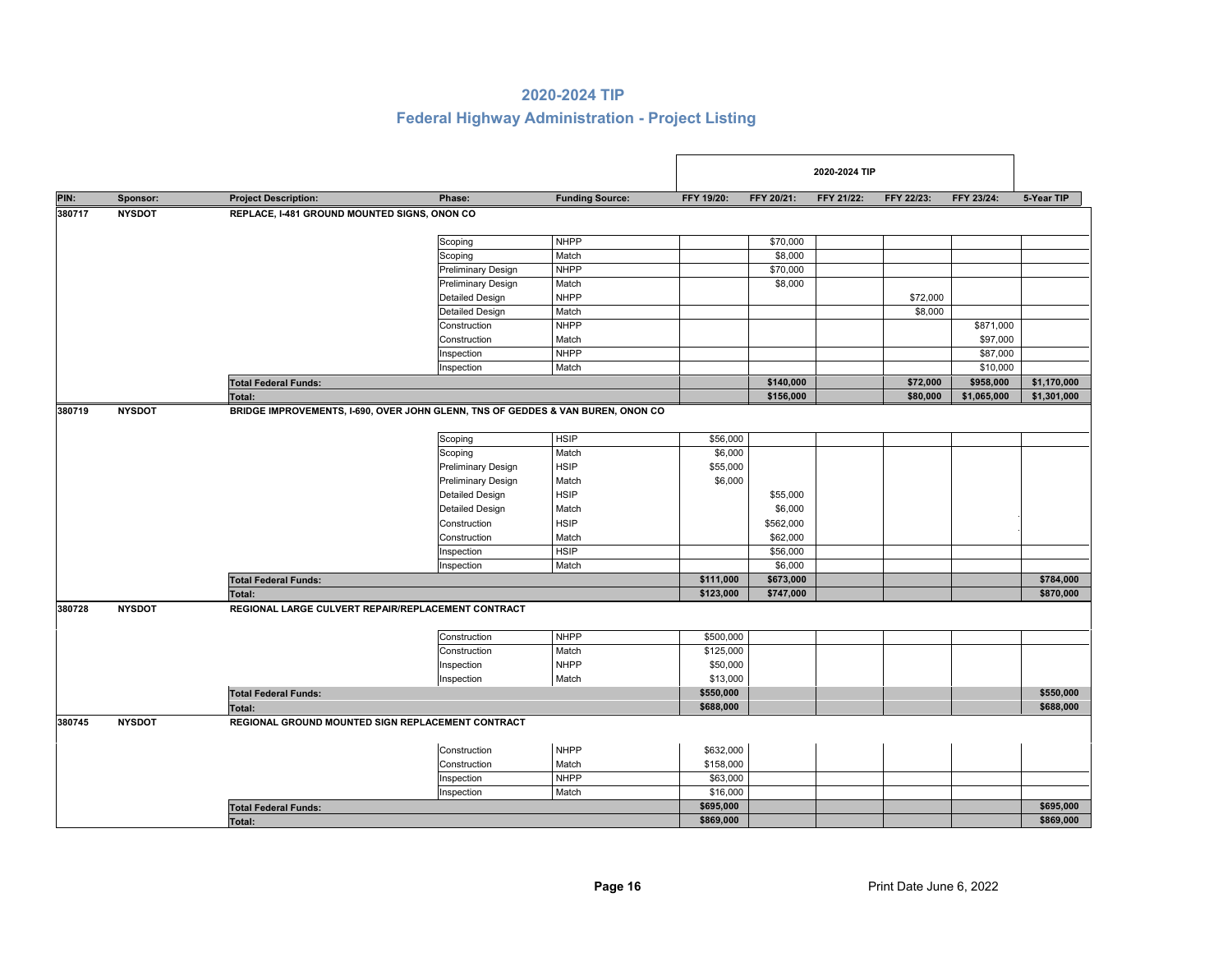|        |               |                                                        |                                                                 |                        |                          |             | 2020-2024 TIP          |                          |                        |             |
|--------|---------------|--------------------------------------------------------|-----------------------------------------------------------------|------------------------|--------------------------|-------------|------------------------|--------------------------|------------------------|-------------|
| PIN:   | Sponsor:      | <b>Project Description:</b>                            | Phase:                                                          | <b>Funding Source:</b> | FFY 19/20:               | FFY 20/21:  | FFY 21/22:             | FFY 22/23:               | FFY 23/24:             | 5-Year TIP  |
| 380750 | <b>NYSDOT</b> | BRIDGE & DECK JOINT REPAIR, VARIOUS LOCATIONS, ONON CO |                                                                 |                        |                          |             |                        |                          |                        |             |
|        |               |                                                        | Scoping                                                         | <b>NHPP</b>            | \$132,000                |             |                        |                          |                        |             |
|        |               |                                                        | Scoping                                                         | Match                  | \$15,000                 |             |                        |                          |                        |             |
|        |               |                                                        | <b>Preliminary Design</b>                                       | <b>NHPP</b>            | \$132,000                |             |                        |                          |                        |             |
|        |               |                                                        | <b>Preliminary Design</b>                                       | Match                  | \$15,000                 |             |                        |                          |                        |             |
|        |               |                                                        | Detailed Design                                                 | <b>NHPP</b>            |                          | \$140,000   |                        |                          |                        |             |
|        |               |                                                        | <b>Detailed Design</b>                                          | Match                  |                          | \$16,000    |                        |                          |                        |             |
|        |               |                                                        | Construction                                                    | <b>NHPP</b>            |                          |             | \$1,620,000            |                          |                        |             |
|        |               |                                                        | Construction                                                    | Match                  |                          |             | \$180,000              |                          |                        |             |
|        |               |                                                        | Inspection                                                      | <b>NHPP</b>            |                          |             | \$162,000              |                          |                        |             |
|        |               |                                                        | Inspection                                                      | Match                  |                          |             | \$18,000               |                          |                        |             |
|        |               | <b>Total Federal Funds:</b>                            |                                                                 |                        | \$264,000                | \$140,000   | \$1,782,000            |                          |                        | \$2,186,000 |
|        |               | Total:                                                 |                                                                 |                        | \$294,000                | \$156,000   | \$1,980,000            |                          |                        | \$2,430,000 |
|        |               |                                                        | Other<br>Other                                                  | NHPP - S<br>Match      | \$1,360,000<br>\$340,000 |             | \$979,000<br>\$245,000 | \$2,592,000<br>\$648,000 | \$979,000<br>\$245,000 |             |
|        |               | <b>Total Federal Funds:</b>                            |                                                                 |                        | \$1,360,000              |             | \$979,000              | \$2,592,000              | \$979,000              | \$5,910,000 |
|        |               | Total:                                                 |                                                                 |                        | \$1,700,000              |             | \$1,224,000            | \$3,240,000              | \$1,224,000            | \$7,388,000 |
| 380760 | <b>NYSDOT</b> |                                                        | INSTALL, PAVEMENT MARKINGS & DELINEATORS, STATE RTS, VARIOUS CO |                        |                          |             |                        |                          |                        |             |
|        |               |                                                        | Construction                                                    | <b>NHPP</b>            | \$930,000                |             |                        |                          |                        |             |
|        |               |                                                        | Construction                                                    | Match                  | \$233,000                |             |                        |                          |                        |             |
|        |               |                                                        | Inspection                                                      | <b>NHPP</b>            | \$93,000                 |             |                        |                          |                        |             |
|        |               |                                                        | Inspection                                                      | Match                  | \$23,000                 |             |                        |                          |                        |             |
|        |               | <b>Total Federal Funds:</b>                            |                                                                 |                        | \$1,023,000              |             |                        |                          |                        | \$1,023,000 |
|        |               | Total:                                                 |                                                                 |                        | \$1,279,000              |             |                        |                          |                        | \$1,279,000 |
| 380761 | <b>NYSDOT</b> |                                                        | INSTALL, PAVEMENT MARKINGS & DELINEATORS, STATE RTS, VARIOUS CO |                        |                          |             |                        |                          |                        |             |
|        |               |                                                        | Construction                                                    | <b>NHPP</b>            |                          | \$948,000   |                        |                          |                        |             |
|        |               |                                                        | Construction                                                    | Match                  |                          | \$237,000   |                        |                          |                        |             |
|        |               |                                                        | Inspection                                                      | <b>NHPP</b>            |                          | \$95,000    |                        |                          |                        |             |
|        |               |                                                        | Inspection                                                      | Match                  |                          | \$24,000    |                        |                          |                        |             |
|        |               | <b>Total Federal Funds:</b>                            |                                                                 |                        |                          | \$1,043,000 |                        |                          |                        | \$1,043,000 |
|        |               | Total:                                                 |                                                                 |                        |                          | \$1,304,000 |                        |                          |                        | \$1,304,000 |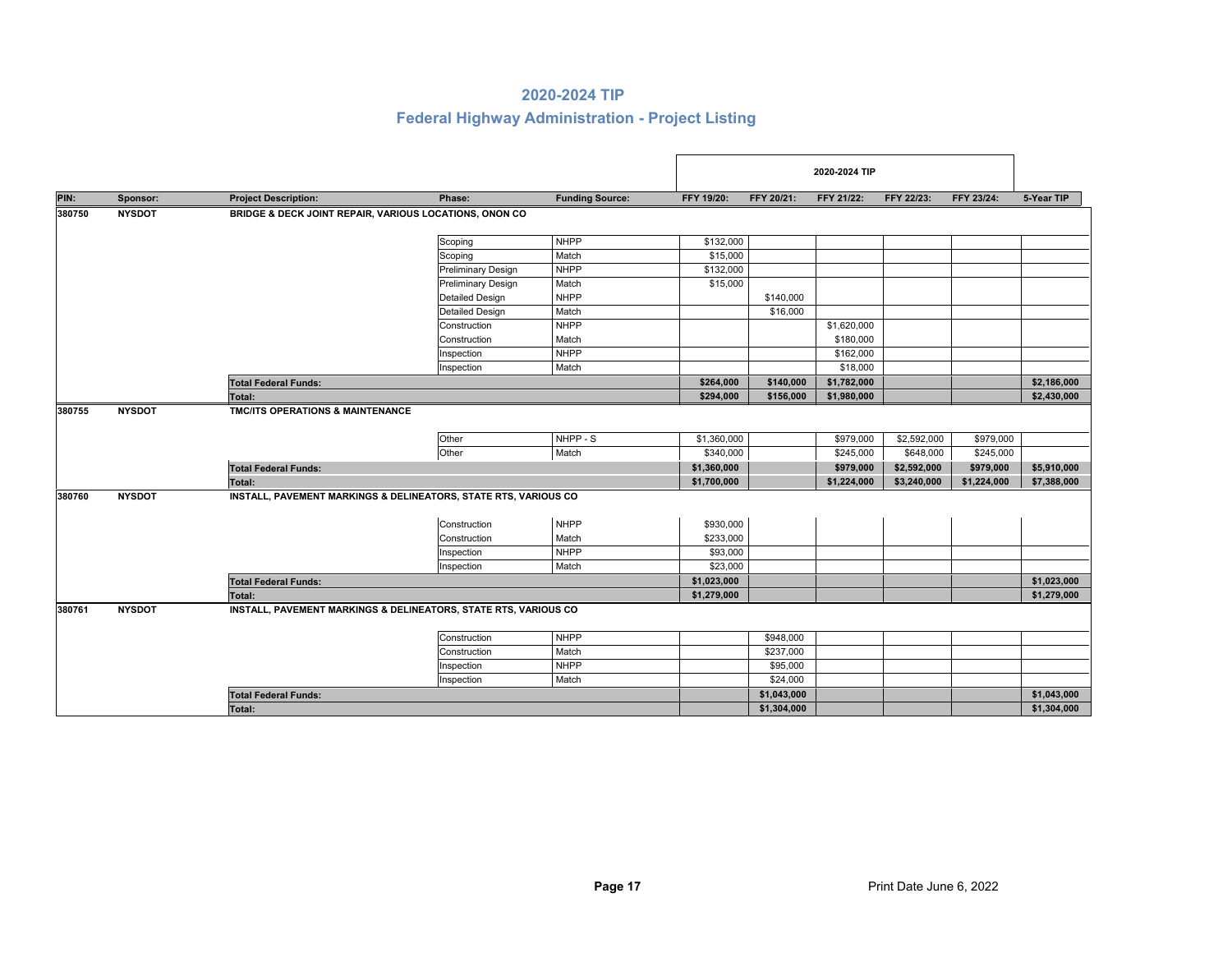|        |               |                                                                |                                            |                                     |             |             | 2020-2024 TIP                      |             |            |             |
|--------|---------------|----------------------------------------------------------------|--------------------------------------------|-------------------------------------|-------------|-------------|------------------------------------|-------------|------------|-------------|
| PIN:   | Sponsor:      | <b>Project Description:</b>                                    | Phase:                                     | <b>Funding Source:</b>              | FFY 19/20:  | FFY 20/21:  | FFY 21/22:                         | FFY 22/23:  | FFY 23/24: | 5-Year TIP  |
| 380764 | <b>NYSDOT</b> | REHAB/REPLACE CONTRACT, REGIONAL CULVERTS, ONONDAGA CO         |                                            |                                     |             |             |                                    |             |            |             |
|        |               |                                                                | Scoping                                    | <b>NHPP</b>                         | \$44,000    |             |                                    |             |            |             |
|        |               |                                                                | Scoping                                    | Match                               | \$11,000    |             |                                    |             |            |             |
|        |               |                                                                | <b>Preliminary Design</b>                  | <b>NHPP</b>                         | \$44,000    |             |                                    |             |            |             |
|        |               |                                                                | <b>Preliminary Design</b>                  | Match                               | \$11,000    |             |                                    |             |            |             |
|        |               |                                                                | <b>Detailed Design</b>                     | <b>NHPP</b>                         | \$435,000   |             |                                    |             |            |             |
|        |               |                                                                | <b>Detailed Design</b>                     | Match                               | \$109,000   |             |                                    |             |            |             |
|        |               |                                                                | <b>ROW Incidentals</b>                     | <b>NHPP</b>                         | \$8,000     |             |                                    |             |            |             |
|        |               |                                                                | <b>ROW Incidentals</b>                     | Match                               | \$2,000     |             |                                    |             |            |             |
|        |               |                                                                | <b>ROW Acquisition</b>                     | <b>NHPP</b>                         | \$85,000    |             |                                    |             |            |             |
|        |               |                                                                | <b>ROW Acquisition</b>                     | Match                               | \$21,000    |             |                                    |             |            |             |
|        |               |                                                                | Construction                               | <b>NHPP</b>                         |             | \$2,412,000 |                                    |             |            |             |
|        |               |                                                                | Construction                               | Match                               |             | \$603,000   |                                    |             |            |             |
|        |               |                                                                | Inspection                                 | <b>NHPP</b>                         |             | \$240,000   |                                    |             |            |             |
|        |               |                                                                | Inspection                                 | Match                               |             | \$60,000    |                                    |             |            |             |
|        |               | <b>Total Federal Funds:</b>                                    |                                            |                                     | \$616,000   | \$2,652,000 |                                    |             |            | \$3,268,000 |
|        |               | Total:                                                         |                                            |                                     | \$770,000   | \$3,315,000 |                                    |             |            | \$4,085,000 |
| 380768 | <b>NYSDOT</b> | INSTALL, PAVEMENT MARKINGS & DELINEATORS, STATE RTS, VAR CO    | Construction<br>Construction<br>Inspection | <b>NHPP</b><br>Match<br><b>NHPP</b> |             |             | \$967,000<br>\$242,000<br>\$96,000 |             |            |             |
|        |               |                                                                | Inspection                                 | Match                               |             |             | \$24,000                           |             |            |             |
|        |               | <b>Total Federal Funds:</b>                                    |                                            |                                     |             |             | \$1,063,000                        |             |            | \$1,063,000 |
|        |               | <b>Total:</b>                                                  |                                            |                                     |             |             | \$1,329,000                        |             |            | \$1,329,000 |
| 380773 | <b>NYSDOT</b> | FREEWAY INCIDENT MANAGEMENT SYSTEMS, PHASE V & VI, ONONDAGA CO |                                            |                                     |             |             |                                    |             |            |             |
|        |               |                                                                | Scoping                                    | <b>NHFP</b>                         | \$495,000   |             |                                    |             |            |             |
|        |               |                                                                | Scoping                                    | Match                               | \$55,000    |             |                                    |             |            |             |
|        |               |                                                                | <b>Preliminary Design</b>                  | <b>NHFP</b>                         | \$495,000   |             |                                    |             |            |             |
|        |               |                                                                | Preliminary Design                         | Match                               | \$55,000    |             |                                    |             |            |             |
|        |               |                                                                | <b>Detailed Design</b>                     | <b>NHFP</b>                         |             |             | \$495,000                          |             |            |             |
|        |               |                                                                | <b>Detailed Design</b>                     | Match                               |             |             | \$55,000                           |             |            |             |
|        |               |                                                                | Construction                               | <b>NHFP</b>                         |             |             |                                    | \$3,200,000 |            |             |
|        |               |                                                                | Construction                               | Match                               |             |             |                                    | \$356,000   |            |             |
|        |               |                                                                | Inspection                                 | <b>NHFP</b>                         |             |             |                                    | \$315,000   |            |             |
|        |               |                                                                | Inspection                                 | Match                               |             |             |                                    | \$35,000    |            |             |
|        |               | <b>Total Federal Funds:</b>                                    |                                            |                                     | \$990,000   |             | \$495,000                          | \$3,515,000 |            | \$5,000,000 |
|        |               | Total:                                                         |                                            |                                     | \$1,100,000 |             | \$550,000                          | \$3,906,000 |            | \$5,556,000 |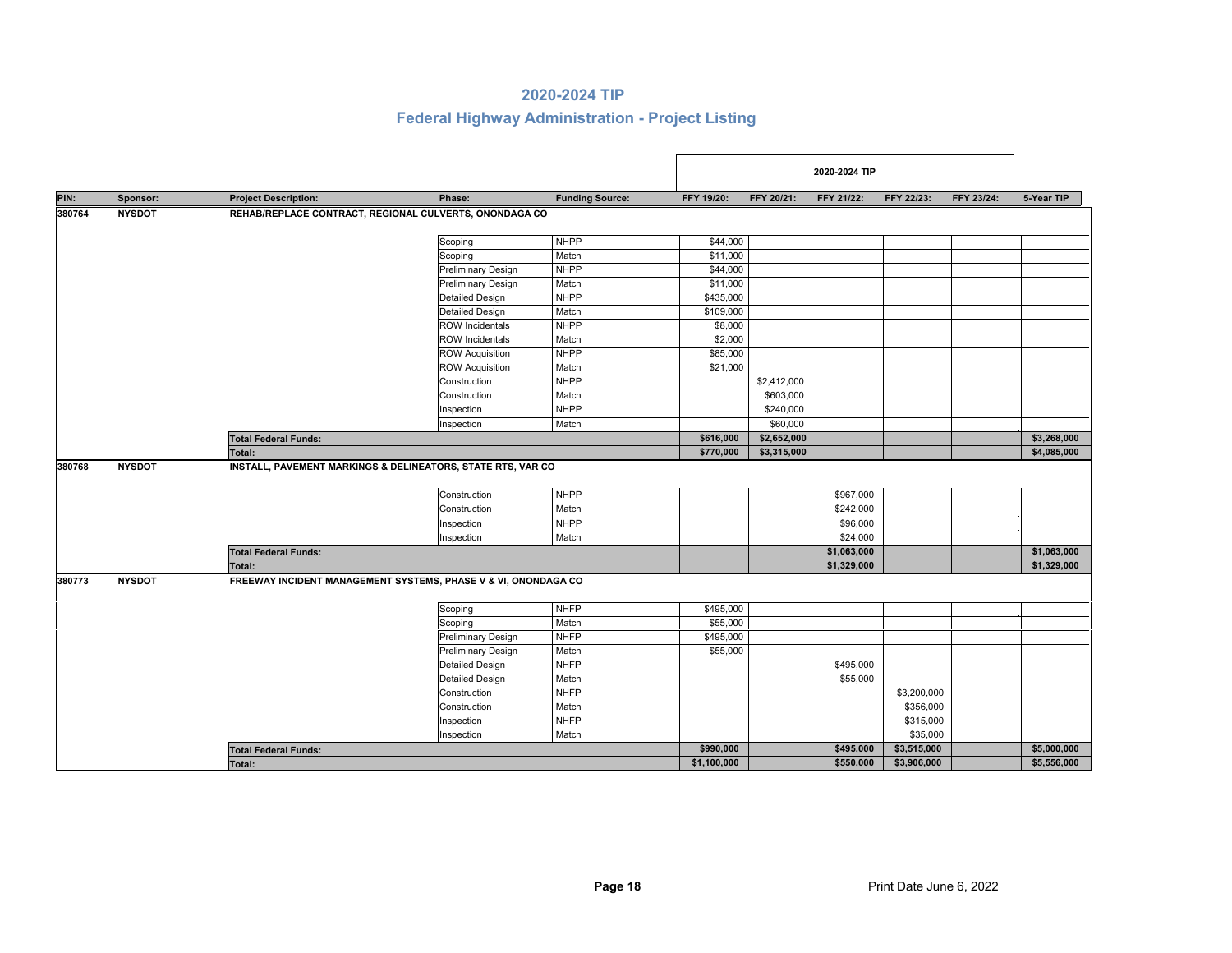|        |               |                             |                                                                |                        |             |             | 2020-2024 TIP |             |            |             |
|--------|---------------|-----------------------------|----------------------------------------------------------------|------------------------|-------------|-------------|---------------|-------------|------------|-------------|
| PIN:   | Sponsor:      | <b>Project Description:</b> | Phase:                                                         | <b>Funding Source:</b> | FFY 19/20:  | FFY 20/21:  | FFY 21/22:    | FFY 22/23:  | FFY 23/24: | 5-Year TIP  |
| 380774 | <b>NYSDOT</b> |                             | REHAB/REPLACE, I-81 CULVERT, VARIOUS LOCATIONS, ONON CO        |                        |             |             |               |             |            |             |
|        |               |                             | Scoping                                                        | <b>NHPP</b>            |             |             | \$57,000      |             |            |             |
|        |               |                             | Scoping                                                        | Match                  |             |             | \$6,000       |             |            |             |
|        |               |                             | <b>Preliminary Design</b>                                      | <b>NHPP</b>            |             |             | \$57,000      |             |            |             |
|        |               |                             | <b>Preliminary Design</b>                                      | Match                  |             |             | \$6,000       |             |            |             |
|        |               |                             | <b>Detailed Design</b>                                         | <b>NHPP</b>            |             |             |               | \$58,000    |            |             |
|        |               |                             | <b>Detailed Design</b>                                         | Match                  |             |             |               | \$6,000     |            |             |
|        |               |                             | <b>ROW Incidentals</b>                                         | <b>NHPP</b>            |             |             | \$8,000       |             |            |             |
|        |               |                             | <b>ROW Incidentals</b>                                         | Match                  |             |             | \$1,000       |             |            |             |
|        |               |                             | <b>ROW Acquisition</b>                                         | <b>NHPP</b>            |             |             |               | \$43,000    |            |             |
|        |               |                             | <b>ROW Acquisition</b>                                         | Match                  |             |             |               | \$5,000     |            |             |
|        |               |                             | Construction                                                   | <b>NHPP</b>            |             |             |               | \$972,000   |            |             |
|        |               |                             | Construction                                                   | Match                  |             |             |               | \$108,000   |            |             |
|        |               |                             | Inspection                                                     | <b>NHPP</b>            |             |             |               | \$97,000    |            |             |
|        |               |                             | Inspection                                                     | Match                  |             |             |               | \$11,000    |            |             |
|        |               | <b>Total Federal Funds:</b> |                                                                |                        |             |             | \$122,000     | \$1,170,000 |            | \$1,292,000 |
|        |               | <b>Total:</b>               |                                                                |                        |             |             | \$135,000     | \$1,300,000 |            | \$1,435,000 |
| 3HLP02 | <b>NYSDOT</b> |                             | HIGHWAY EMERGENCY LOCAL PATROL (HELP), INTERSTATES, ONON CO    |                        |             |             |               |             |            |             |
|        |               |                             |                                                                |                        |             |             |               |             |            |             |
|        |               |                             | Other                                                          | <b>NHPP</b>            |             | \$1,248,000 |               |             |            |             |
|        |               |                             | Other                                                          | Match                  |             | \$312,000   |               |             |            |             |
|        |               |                             |                                                                |                        |             |             |               |             |            | \$1,248,000 |
|        |               | <b>Total Federal Funds:</b> |                                                                |                        |             | \$1,248,000 |               |             |            |             |
|        |               | <b>Total:</b>               |                                                                |                        |             | \$1,560,000 |               |             |            | \$1,560,000 |
| 3m1804 | <b>NYSDOT</b> |                             | BRIDGE JOB ORDER CONTRACT, VAR LOCATIONS, ONON & OSWEGO CO     |                        |             |             |               |             |            |             |
|        |               |                             | Construction                                                   | <b>NHPP</b>            | \$1,020,000 |             |               |             |            |             |
|        |               |                             | Construction                                                   | Match                  | \$255,000   |             |               |             |            |             |
|        |               |                             | Inspection                                                     | <b>NHPP</b>            | \$102,000   |             |               |             |            |             |
|        |               |                             |                                                                |                        | \$26,000    |             |               |             |            |             |
|        |               |                             | Inspection                                                     | Match                  |             |             |               |             |            | \$1,122,000 |
|        |               | <b>Total Federal Funds:</b> |                                                                |                        | \$1,122,000 |             |               |             |            |             |
|        |               | Total:                      |                                                                |                        | \$1,403,000 |             |               |             |            | \$1,403,000 |
| 3m1904 | <b>NYSDOT</b> |                             | BRIDGE JOB ORDER CONTRACT, VARIOUS LOCATIONS, ONON & OSWEGO CO |                        |             |             |               |             |            |             |
|        |               |                             | <b>Detailed Design</b>                                         | <b>NHPP</b>            |             | \$75,000    |               |             |            |             |
|        |               |                             | <b>Detailed Design</b>                                         | Match                  |             | \$19,000    |               |             |            |             |
|        |               |                             | Construction                                                   | <b>NHPP</b>            |             |             | \$509,000     |             |            |             |
|        |               |                             | Construction                                                   | Match                  |             |             | \$127,000     |             |            |             |
|        |               |                             | Inspection                                                     | <b>NHPP</b>            |             |             | \$51,000      |             |            |             |
|        |               |                             | Inspection                                                     | Match                  |             |             | \$13,000      |             |            |             |
|        |               |                             |                                                                |                        |             | \$75,000    | \$560,000     |             |            | \$635,000   |
|        |               | <b>Total Federal Funds:</b> |                                                                |                        |             | \$94,000    | \$700,000     |             |            | \$794,000   |
|        |               | Total:                      |                                                                |                        |             |             |               |             |            |             |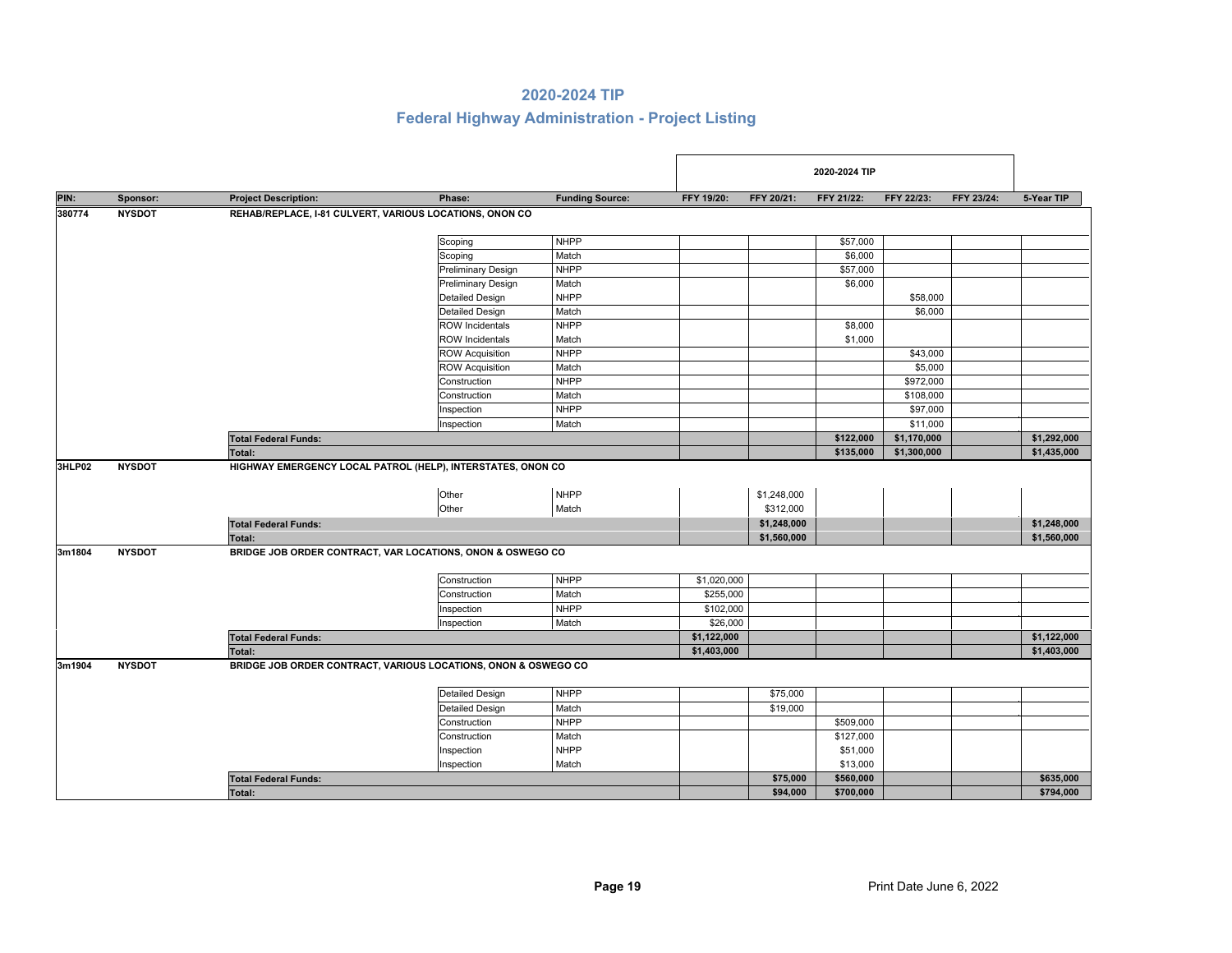|                    |               |                                                        |                                                              |                             |              |              | 2020-2024 TIP |               |              |                 |
|--------------------|---------------|--------------------------------------------------------|--------------------------------------------------------------|-----------------------------|--------------|--------------|---------------|---------------|--------------|-----------------|
| PIN:               | Sponsor:      | <b>Project Description:</b>                            | Phase:                                                       | <b>Funding Source:</b>      | FFY 19/20:   | FFY 20/21:   | FFY 21/22:    | FFY 22/23:    | FFY 23/24:   | 5-Year TIP      |
| 3M2001             | <b>NYSDOT</b> | BRIDGE CLEAN & WASH (19/20) VARIOUS LOCATIONS, ONON CO |                                                              |                             |              |              |               |               |              |                 |
|                    |               |                                                        |                                                              |                             |              |              |               |               |              |                 |
|                    |               |                                                        | Construction                                                 | <b>NHPP</b>                 | \$979,000    |              |               |               |              |                 |
|                    |               |                                                        | Construction                                                 | Match                       | \$245,000    |              |               |               |              |                 |
|                    |               |                                                        | Inspection                                                   | <b>NHPP</b>                 | \$98,000     |              |               |               |              |                 |
|                    |               |                                                        | Inspection                                                   | Match                       | \$25,000     |              |               |               |              |                 |
|                    |               | <b>Total Federal Funds:</b>                            |                                                              |                             | \$1,077,000  |              |               |               |              | \$1,077,000     |
|                    |               | Total:                                                 |                                                              |                             | \$1,347,000  |              |               |               |              | \$1,347,000     |
| 3m2201             | <b>NYSDOT</b> |                                                        | BRIDGE CLEAN & WASH (20/21-21/22) VARIOUS LOCATIONS, ONON CO |                             |              |              |               |               |              |                 |
|                    |               |                                                        | Scoping                                                      | <b>NHPP</b>                 |              | \$15,000     |               |               |              |                 |
|                    |               |                                                        | Scoping                                                      | Match                       |              | \$4,000      |               |               |              |                 |
|                    |               |                                                        | <b>Preliminary Design</b>                                    | <b>NHPP</b>                 |              | \$16,000     |               |               |              |                 |
|                    |               |                                                        | Preliminary Design                                           | Match                       |              | \$4,000      |               |               |              |                 |
|                    |               |                                                        | <b>Detailed Design</b>                                       | <b>NHPP</b>                 |              | \$20,000     |               |               |              |                 |
|                    |               |                                                        | <b>Detailed Design</b>                                       | Match                       |              | \$5,000      |               |               |              |                 |
|                    |               |                                                        | Construction                                                 | <b>NHPP</b>                 |              |              | \$1,018,000   |               |              |                 |
|                    |               |                                                        | Construction                                                 | Match                       |              |              | \$255,000     |               |              |                 |
|                    |               |                                                        | Inspection                                                   | <b>NHPP</b>                 |              |              | \$102,000     |               |              |                 |
|                    |               |                                                        | Inspection                                                   | Match                       |              |              | \$26,000      |               |              |                 |
|                    |               | <b>Total Federal Funds:</b>                            |                                                              |                             |              | \$51,000     | \$1,120,000   |               |              | \$1,171,000     |
|                    |               | Total:                                                 |                                                              |                             |              | \$64,000     | \$1,401,000   |               |              | \$1,465,000     |
| SRRX22             | <b>NYSDOT</b> |                                                        | HIGHWAY-RAIL GRADE CROSSING ANNUAL SAFETY PROGRAM FFY 2022   |                             |              |              |               |               |              |                 |
|                    |               |                                                        |                                                              |                             |              |              |               |               |              |                 |
|                    |               |                                                        | <b>Detailed Design</b>                                       | HSIP-Rail - S               |              |              | \$20,000      |               |              |                 |
|                    |               |                                                        | Construction                                                 | HSIP-Rail - S               |              |              | \$275,000     |               |              |                 |
|                    |               | <b>Total Federal Funds:</b>                            |                                                              |                             |              |              | \$295,000     |               |              | \$295,000       |
|                    |               | <b>Total:</b>                                          |                                                              |                             |              |              | \$295,000     |               |              | \$295,000       |
| STIC <sub>21</sub> | <b>NYSDOT</b> |                                                        | STIC21, STIC INCENTIVE PROGRAM FFY 2021, ONON & CORTLAND CO  |                             |              |              |               |               |              |                 |
|                    |               |                                                        |                                                              |                             |              |              |               |               |              |                 |
|                    |               |                                                        | Other                                                        | Misc Federal Aid            |              |              | \$100,000     |               |              |                 |
|                    |               |                                                        | Other                                                        | Match                       |              |              | \$25,000      |               |              |                 |
|                    |               | <b>Total Federal Funds:</b>                            |                                                              |                             |              |              | \$100,000     |               |              | \$100,000       |
|                    |               | Total:                                                 |                                                              |                             |              |              | \$125,000     |               |              | \$125,000       |
|                    |               |                                                        |                                                              | <b>NYSDOT</b>               |              |              |               |               |              |                 |
|                    |               |                                                        |                                                              |                             |              |              |               |               |              |                 |
|                    |               |                                                        |                                                              | <b>Total Federal Funds:</b> | \$47,757,000 | \$60,662,000 | \$595,728,000 | \$314,668,000 | \$32,791,000 | \$1,051,606,000 |
|                    |               |                                                        |                                                              | Total:                      | \$57,240,000 | \$73,084,000 | \$682,968,000 | \$397,043,000 | \$39,672,000 | \$1,250,007,000 |
| TWSE20             | <b>NYSTA</b>  |                                                        | THRUWAY PAVEMENT STRIPING, ALBANY & SYR. DIVISIONS, VAR. CO  |                             |              |              |               |               |              |                 |
|                    |               |                                                        | Construction                                                 | NHPP - S                    |              | \$50,000     | \$34,000      | \$32,000      |              |                 |
|                    |               |                                                        | Construction                                                 | Match                       |              | \$13,000     | \$8,000       | \$8,000       |              |                 |
|                    |               |                                                        | Inspection                                                   | NHPP - S                    |              | \$6,000      |               |               |              |                 |
|                    |               |                                                        | Inspection                                                   | Match                       |              | \$2,000      |               |               |              |                 |
|                    |               | <b>Total Federal Funds:</b>                            |                                                              |                             |              | \$56,000     | \$34,000      | \$32,000      |              | \$122,000       |
|                    |               | Total:                                                 |                                                              |                             |              | \$71,000     | \$42,000      | \$40,000      |              | \$153,000       |
|                    |               |                                                        |                                                              |                             |              |              |               |               |              |                 |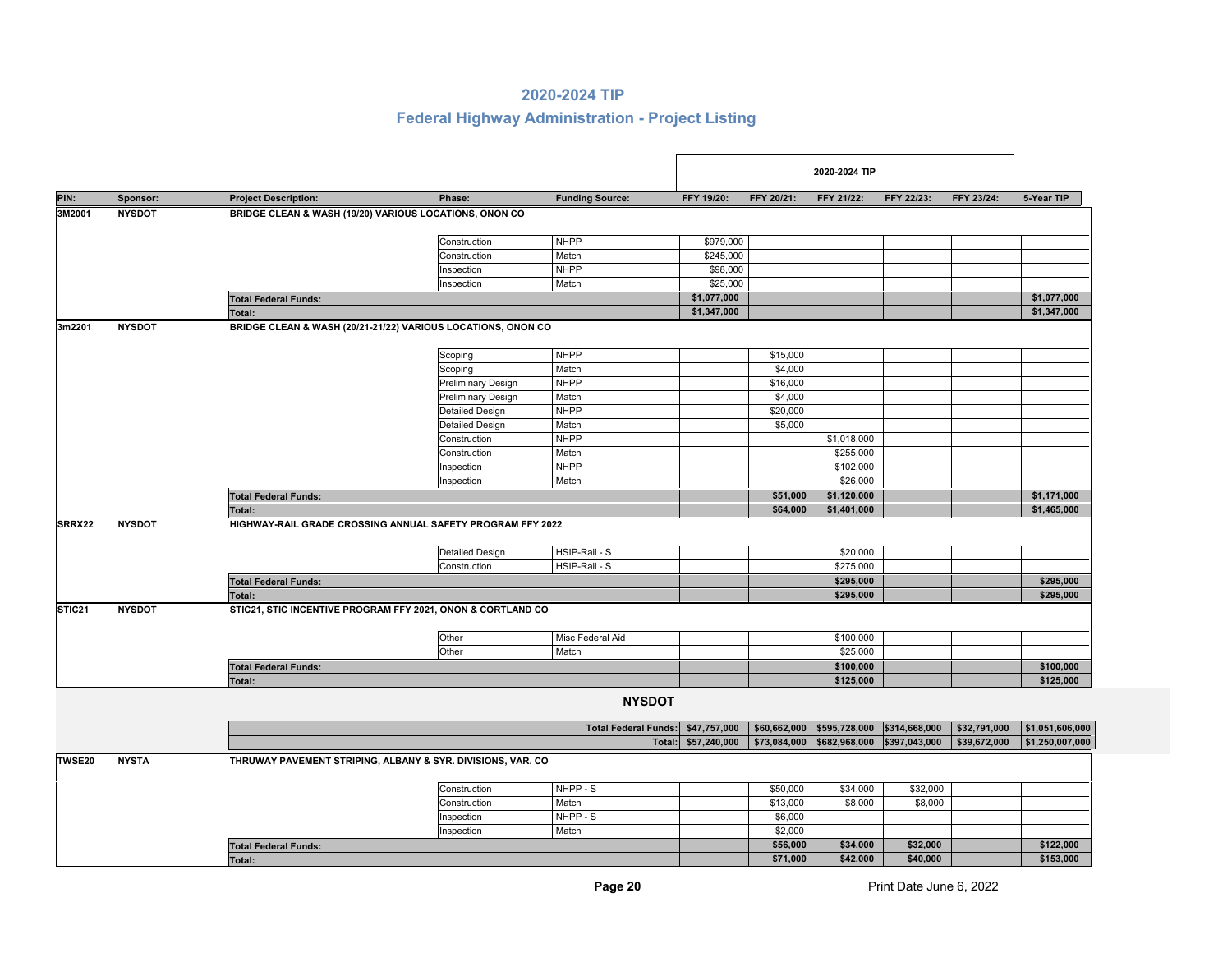|               |              |                                                                     |              |                                                                                      |             |            | 2020-2024 TIP |            |            |             |
|---------------|--------------|---------------------------------------------------------------------|--------------|--------------------------------------------------------------------------------------|-------------|------------|---------------|------------|------------|-------------|
| PIN:          | Sponsor:     | <b>Project Description:</b>                                         | Phase:       | <b>Funding Source:</b>                                                               | FFY 19/20:  | FFY 20/21: | FFY 21/22:    | FFY 22/23: | FFY 23/24: | 5-Year TIP  |
| <b>TWSW20</b> | <b>NYSTA</b> | THRUWAY PAVEMENT STRIPING, BUFFALO & SYR. DIVISIONS, VAR. CO        |              |                                                                                      |             |            |               |            |            |             |
|               |              |                                                                     | Construction | NHPP - S                                                                             |             | \$66,000   | \$67,000      | \$64,000   |            |             |
|               |              |                                                                     | Construction | Match                                                                                |             | \$17,000   | \$17,000      | \$16,000   |            |             |
|               |              |                                                                     | Inspection   | NHPP - S                                                                             |             | \$8,000    |               |            |            |             |
|               |              |                                                                     | Inspection   | Match                                                                                |             | \$2,000    |               |            |            |             |
|               |              | <b>Total Federal Funds:</b>                                         |              |                                                                                      |             | \$74,000   | \$67,000      | \$64,000   |            | \$205,000   |
|               |              | <b>Total:</b>                                                       |              |                                                                                      |             | \$93,000   | \$84,000      | \$80,000   |            | \$257,000   |
|               |              |                                                                     |              | <b>NYSTA</b>                                                                         |             |            |               |            |            |             |
|               |              |                                                                     |              | <b>Total Federal Funds:</b>                                                          |             | \$130,000  | \$101,000     | \$96,000   |            | \$327,000   |
|               |              |                                                                     |              | Total:                                                                               |             | \$164,000  | \$126,000     | \$120,000  |            | \$410,000   |
| 375524        | <b>OCDOT</b> |                                                                     |              | TULLY FARMS RD/BRANCH OF ONONDAGA CREEK BRIDGE REPLACEMENT, TN OF LAFAYETTE, ONON CO |             |            |               |            |            |             |
|               |              |                                                                     | Construction | STBG-Off                                                                             | \$400,000   | \$0        |               |            |            |             |
|               |              |                                                                     | Construction | Match                                                                                | \$100,000   |            |               |            |            |             |
|               |              |                                                                     | Inspection   | STBG-Flex                                                                            | \$3,000     |            |               |            |            |             |
|               |              |                                                                     | Inspection   | Match                                                                                | \$1,000     |            |               |            |            |             |
|               |              |                                                                     | Inspection   | STBG-Off                                                                             | \$77,000    |            |               |            |            |             |
|               |              |                                                                     | Inspection   | Match                                                                                | \$19,000    |            |               |            |            |             |
|               |              | <b>Total Federal Funds:</b>                                         |              |                                                                                      | \$480,000   | \$0<br>\$0 |               |            |            | \$480,000   |
| 375569        |              | Total:                                                              |              |                                                                                      | \$600,000   |            |               |            |            | \$600,000   |
|               | <b>OCDOT</b> | OLD ROUTE 5/WARNERS RD PAVING (2R) PROJECT, TN OF CAMILLUS, ONON CO |              |                                                                                      |             |            |               |            |            |             |
|               |              |                                                                     | Construction | STBG-Flex                                                                            | \$1,694,000 |            | \$48,000      |            |            |             |
|               |              |                                                                     | Construction | Match                                                                                | \$424,000   |            | \$12,000      |            |            |             |
|               |              |                                                                     | Construction | STBG-Urban                                                                           | \$1,056,000 | \$360,000  |               |            |            |             |
|               |              |                                                                     | Construction | Match                                                                                | \$264,000   | \$90,000   |               |            |            |             |
|               |              |                                                                     | Inspection   | STBG-Flex                                                                            |             | \$22,000   |               |            |            |             |
|               |              |                                                                     | Inspection   | Match                                                                                |             | \$6,000    |               |            |            |             |
|               |              |                                                                     | Inspection   | STBG-Urban                                                                           | \$400,000   | \$18,000   | \$200,000     |            |            |             |
|               |              |                                                                     | Inspection   | Match                                                                                | \$100,000   | \$4,000    | \$50,000      |            |            |             |
|               |              | <b>Total Federal Funds:</b>                                         |              |                                                                                      | \$3,150,000 | \$400,000  | \$248,000     |            |            | \$3,798,000 |
|               |              | <b>Total:</b>                                                       |              |                                                                                      | \$3,938,000 | \$500,000  | \$310,000     |            |            | \$4,748,000 |
| 375576        | <b>OCDOT</b> | TUTTLE RD BRIDGE REPLACEMENT, TN OF CICERO, ONON CO                 |              |                                                                                      |             |            |               |            |            |             |
|               |              |                                                                     | Construction | STBG-Flex                                                                            |             |            | \$54,000      |            |            |             |
|               |              |                                                                     | Construction | Match                                                                                |             |            | \$14,000      |            |            |             |
|               |              |                                                                     | Construction | STBG-Off                                                                             |             |            | \$675,000     |            |            |             |
|               |              |                                                                     | Construction | Match                                                                                |             |            | \$169,000     |            |            |             |
|               |              |                                                                     | Inspection   | STBG-Off                                                                             |             |            | \$101,000     |            |            |             |
|               |              |                                                                     | Inspection   | Match                                                                                |             |            | \$25,000      |            |            |             |
|               |              | <b>Total Federal Funds:</b>                                         |              |                                                                                      |             |            | \$830,000     |            |            | \$830,000   |
|               |              | <b>Total:</b>                                                       |              |                                                                                      |             |            | \$1,038,000   |            |            | \$1,038,000 |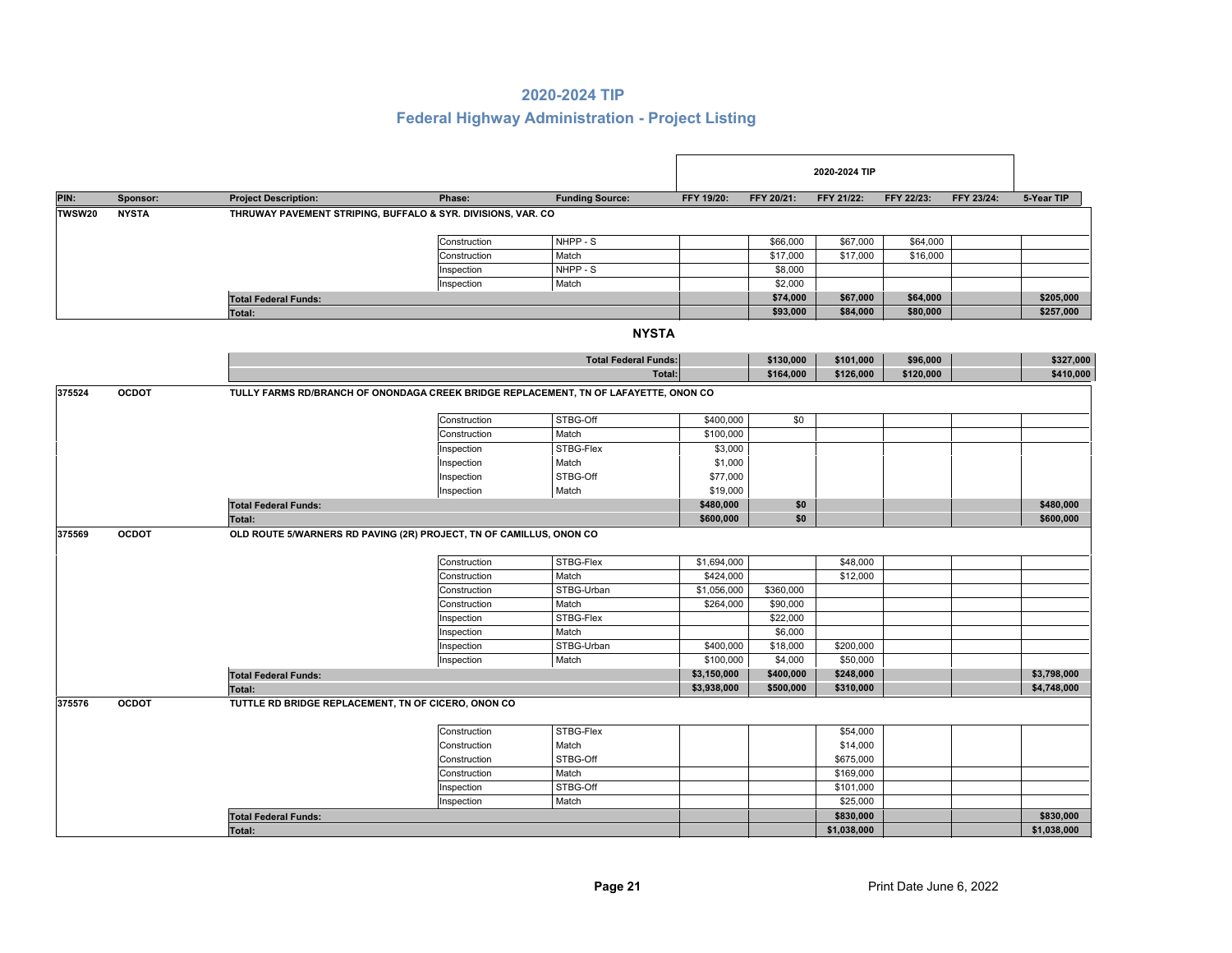|        |              |                             |                                                                                            |                        |             |             | 2020-2024 TIP |             |            |             |
|--------|--------------|-----------------------------|--------------------------------------------------------------------------------------------|------------------------|-------------|-------------|---------------|-------------|------------|-------------|
| PIN:   | Sponsor:     | <b>Project Description:</b> | Phase:                                                                                     | <b>Funding Source:</b> | FFY 19/20:  | FFY 20/21:  | FFY 21/22:    | FFY 22/23:  | FFY 23/24: | 5-Year TIP  |
| 375582 | <b>OCDOT</b> |                             | OLD RT 57 PAVING (1R) PROJECT, CALDER CT TO RT 31, TN OF CLAY, ONON CO                     |                        |             |             |               |             |            |             |
|        |              |                             | Construction                                                                               | <b>NHPP</b>            | \$1,088,000 |             |               |             |            |             |
|        |              |                             | Construction                                                                               | Match                  | \$272,000   |             |               |             |            |             |
|        |              |                             | Construction                                                                               | STBG-Urban             | \$150,000   |             |               |             |            |             |
|        |              |                             | Construction                                                                               | Match                  | \$38,000    |             |               |             |            |             |
|        |              |                             | Inspection                                                                                 | <b>NHPP</b>            | \$192,000   |             |               |             |            |             |
|        |              |                             | Inspection                                                                                 | Match                  | \$48,000    |             |               |             |            |             |
|        |              |                             | Inspection                                                                                 | STBG-Urban             | \$27,000    |             |               |             |            |             |
|        |              |                             | Inspection                                                                                 | Match                  | \$6,000     |             |               |             |            |             |
|        |              | <b>Total Federal Funds:</b> |                                                                                            |                        | \$1,457,000 |             |               |             |            | \$1,457,000 |
|        |              | <b>Total:</b>               |                                                                                            |                        | \$1,821,000 |             |               |             |            | \$1,821,000 |
| 375622 | <b>OCDOT</b> |                             | ONONDAGA LAKE CANALWAYS TRAIL - SALINA EXTENSION PROJECT, SYRACUSE & TN OF SALINA, ONON CO |                        |             |             |               |             |            |             |
|        |              |                             | Scoping                                                                                    | STBG-Urban             | \$22,000    |             |               |             |            |             |
|        |              |                             | Scoping                                                                                    | Match                  | \$6,000     |             |               |             |            |             |
|        |              |                             | <b>Preliminary Design</b>                                                                  | STBG-Urban             | \$336,000   |             |               |             |            |             |
|        |              |                             | <b>Preliminary Design</b>                                                                  | Match                  | \$84,000    |             |               |             |            |             |
|        |              |                             | <b>Detailed Design</b>                                                                     | STBG-Flex              |             |             |               |             | \$102,000  |             |
|        |              |                             | <b>Detailed Design</b>                                                                     | Match                  |             |             |               |             | \$26,000   |             |
|        |              |                             | <b>Detailed Design</b>                                                                     | STBG-Urban             |             |             |               |             | \$200,000  |             |
|        |              |                             | <b>Detailed Design</b>                                                                     | Match                  |             |             |               |             | \$50,000   |             |
|        |              |                             | <b>ROW Incidentals</b>                                                                     | STBG-Urban             | \$22,000    |             |               |             |            |             |
|        |              |                             | <b>ROW Incidentals</b>                                                                     | Match                  | \$6,000     |             |               |             |            |             |
|        |              | <b>Total Federal Funds:</b> |                                                                                            |                        | \$380,000   |             |               |             | \$302,000  | \$682,000   |
|        |              | Total:                      |                                                                                            |                        | \$476,000   |             |               |             | \$378,000  | \$854,000   |
| 375623 | <b>OCDOT</b> |                             | EAST TAFT RD PAVING PROJECT, NORTHERN BLVD TO FREMONT RD, TN OF CICERO, ONON CO            |                        |             |             |               |             |            |             |
|        |              |                             | Construction                                                                               | STBG-Flex              |             | \$1,750,000 |               |             |            |             |
|        |              |                             | Construction                                                                               | Match                  |             | \$438,000   |               |             |            |             |
|        |              |                             | Inspection                                                                                 | STBG-Flex              |             | \$263,000   |               |             |            |             |
|        |              |                             | Inspection                                                                                 | Match                  |             | \$66,000    |               |             |            |             |
|        |              | <b>Total Federal Funds:</b> |                                                                                            |                        |             | \$2,013,000 |               |             |            | \$2,013,000 |
|        |              | Total:                      |                                                                                            |                        |             | \$2,517,000 |               |             |            | \$2,517,000 |
| 375627 | <b>OCDOT</b> |                             | OLD LIVERPOOL RD PAVING, ELECTRONICS PKWY TO BUCKLEY RD, TN OF SALINA, ONON CO             |                        |             |             |               |             |            |             |
|        |              |                             | <b>Detailed Design</b>                                                                     | <b>NHPP</b>            |             | \$640,000   |               |             |            |             |
|        |              |                             | <b>Detailed Design</b>                                                                     | Match                  |             | \$160,000   |               |             |            |             |
|        |              |                             | <b>ROW Incidentals</b>                                                                     | <b>NHPP</b>            | \$16,000    |             |               |             |            |             |
|        |              |                             | <b>ROW</b> Incidentals                                                                     | Match                  | \$4,000     |             |               |             |            |             |
|        |              |                             | <b>ROW Acquisition</b>                                                                     | Match                  |             | \$225,000   |               |             |            |             |
|        |              |                             | Construction                                                                               | <b>NHPP</b>            |             |             |               | \$4,730,000 |            |             |
|        |              |                             | Construction                                                                               | Match                  |             |             |               | \$1,183,000 |            |             |
|        |              |                             | Inspection                                                                                 | <b>NHPP</b>            |             |             |               | \$720,000   |            |             |
|        |              |                             | Inspection                                                                                 | Match                  |             |             |               | \$180,000   |            |             |
|        |              | <b>Total Federal Funds:</b> |                                                                                            |                        | \$16,000    | \$640,000   |               | \$5,450,000 |            | \$6,106,000 |
|        |              | Total:                      |                                                                                            |                        | \$20,000    | \$1,025,000 |               | \$6,813,000 |            | \$7,858,000 |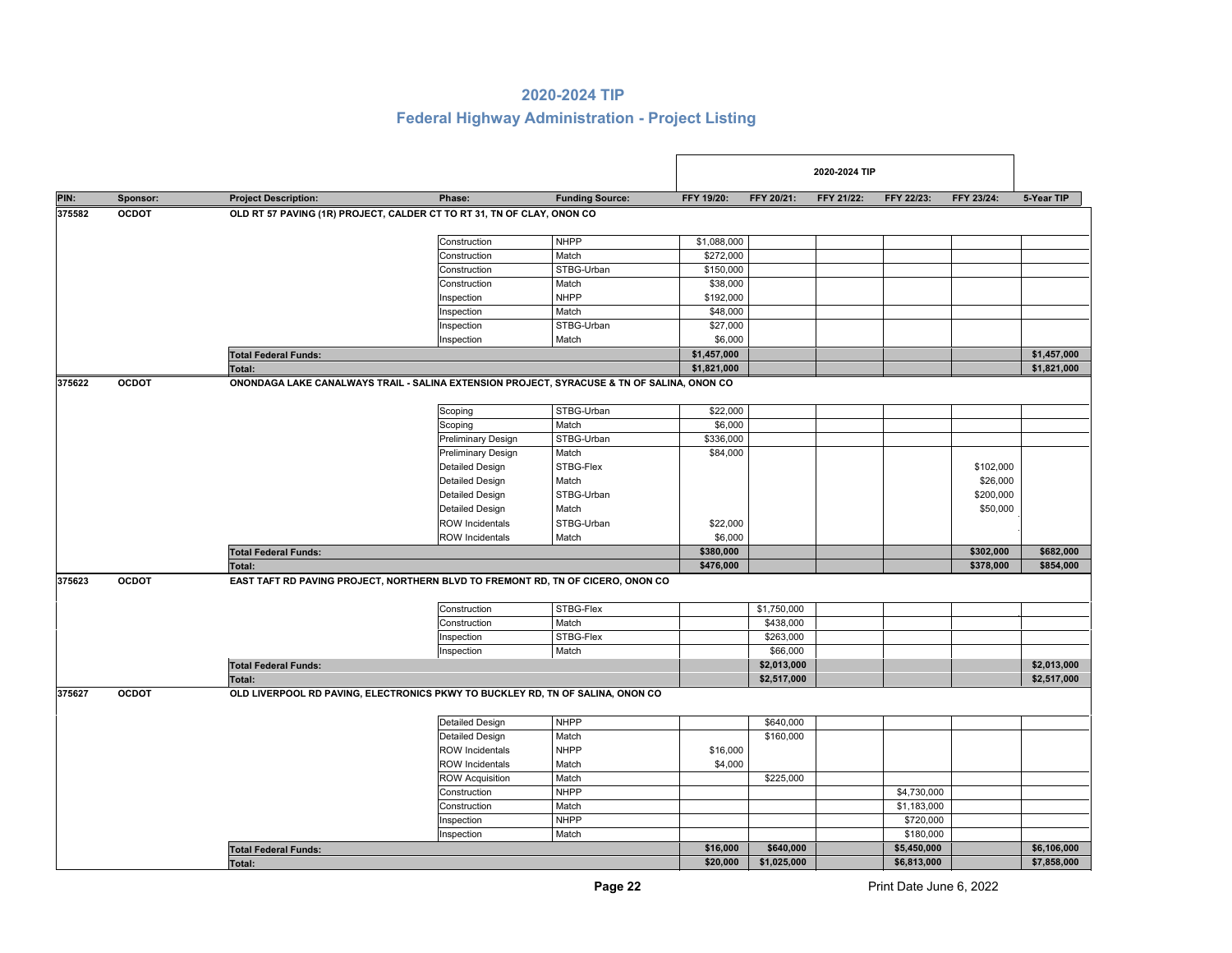|        |              |                             |                                                                                            |                        |             |            | 2020-2024 TIP |            |             |             |
|--------|--------------|-----------------------------|--------------------------------------------------------------------------------------------|------------------------|-------------|------------|---------------|------------|-------------|-------------|
| PIN:   | Sponsor:     | <b>Project Description:</b> | Phase:                                                                                     | <b>Funding Source:</b> | FFY 19/20:  | FFY 20/21: | FFY 21/22:    | FFY 22/23: | FFY 23/24:  | 5-Year TIP  |
| 375629 | <b>OCDOT</b> |                             | ONONDAGA COUNTY CANALWAYS TRAIL PHASE II: PEDESTRIAN BRIDGE OVER CSX RR, SYRACUSE, ONON CO |                        |             |            |               |            |             |             |
|        |              |                             | <b>Detailed Design</b>                                                                     | STBG-Urban - S         | \$60,000    |            |               |            |             |             |
|        |              |                             | <b>Detailed Design</b>                                                                     | Match                  | \$15,000    |            |               |            |             |             |
|        |              |                             | Construction                                                                               | STBG-Urban             | \$1,626,000 |            |               |            |             |             |
|        |              |                             | Construction                                                                               | Match                  | \$406,000   |            |               |            |             |             |
|        |              | <b>Total Federal Funds:</b> |                                                                                            |                        | \$1,686,000 |            |               |            |             | \$1,686,000 |
|        |              | Total:                      |                                                                                            |                        | \$2,107,000 |            |               |            |             | \$2,107,000 |
| 375632 | <b>OCDOT</b> |                             | PEDESTRIAN SIGNAL SAFETY PROJECT - 10 PRIORITY LOCATIONS - ONONDAGA COUNTY                 |                        |             |            |               |            |             |             |
|        |              |                             | Construction                                                                               | HSIP-S                 | \$600,000   |            |               |            |             |             |
|        |              |                             | Inspection                                                                                 | HSIP - S               | \$93,000    |            |               |            |             |             |
|        |              | <b>Total Federal Funds:</b> |                                                                                            |                        | \$693,000   |            |               |            |             | \$693,000   |
|        |              | Total:                      |                                                                                            |                        | \$693,000   |            |               |            |             | \$693,000   |
| 375670 | <b>OCDOT</b> |                             | PAVING, BUCKLEY RD, HOPKINS TO TAFT, TN OF CLAY, ONON CO                                   |                        |             |            |               |            |             |             |
|        |              |                             | Scoping                                                                                    | STBG-Flex              |             | \$5,000    |               |            |             |             |
|        |              |                             | Scoping                                                                                    | Match                  |             | \$1,000    |               |            |             |             |
|        |              |                             | <b>Preliminary Design</b>                                                                  | STBG-Flex              |             | \$116,000  |               |            |             |             |
|        |              |                             | <b>Preliminary Design</b>                                                                  | Match                  |             | \$29,000   |               |            |             |             |
|        |              |                             | <b>Detailed Design</b>                                                                     | STBG-Flex              |             | \$116,000  |               |            |             |             |
|        |              |                             | <b>Detailed Design</b>                                                                     | Match                  |             | \$29,000   |               |            |             |             |
|        |              |                             | <b>ROW Incidentals</b>                                                                     | STBG-Flex              |             | \$3,000    |               |            |             |             |
|        |              |                             | <b>ROW Incidentals</b>                                                                     | Match                  |             | \$1,000    |               |            |             |             |
|        |              |                             | <b>ROW Acquisition</b>                                                                     | STBG-Flex              |             |            |               | \$2,000    |             |             |
|        |              |                             | <b>ROW Acquisition</b>                                                                     | Match                  |             |            |               | \$1,000    |             |             |
|        |              |                             | Construction                                                                               | STBG-Flex              |             |            |               |            | \$1,042,000 |             |
|        |              |                             | Construction                                                                               | Match                  |             |            |               |            | \$261,000   |             |
|        |              |                             | Construction                                                                               | STBG-Urban             |             |            |               |            | \$259,000   |             |
|        |              |                             | Construction                                                                               | Match                  |             |            |               |            | \$65,000    |             |
|        |              |                             | Inspection                                                                                 | STBG-Urban             |             |            |               |            | \$202,000   |             |
|        |              |                             | Inspection                                                                                 | Match                  |             |            |               |            | \$51,000    |             |
|        |              | <b>Total Federal Funds:</b> |                                                                                            |                        |             | \$240,000  |               | \$2,000    | \$1,503,000 | \$1,745,000 |
|        |              | Total:                      |                                                                                            |                        |             | \$300,000  |               | \$3,000    | \$1,880,000 | \$2,183,000 |
| 375671 | <b>OCDOT</b> |                             | PAVING, JOHN GLENN BLVD EB, I-690 TO BUCKLEY RD, TNS OF CLAY, GEDDES & SALINA, ONON CO     |                        |             |            |               |            |             |             |
|        |              |                             | Scoping                                                                                    | <b>NHPP</b>            |             |            |               |            | \$41,000    |             |
|        |              |                             | Scoping                                                                                    | Match                  |             |            |               |            | \$10,000    |             |
|        |              |                             | <b>Preliminary Design</b>                                                                  | <b>NHPP</b>            |             |            |               |            | \$259,000   |             |
|        |              |                             | <b>Preliminary Design</b>                                                                  | Match                  |             |            |               |            | \$65,000    |             |
|        |              |                             | <b>Detailed Design</b>                                                                     | <b>NHPP</b>            |             |            |               |            | \$259,000   |             |
|        |              |                             | <b>Detailed Design</b>                                                                     | Match                  |             |            |               |            | \$65,000    |             |
|        |              | <b>Total Federal Funds:</b> |                                                                                            |                        |             |            |               |            | \$559,000   | \$559,000   |
|        |              | Total:                      |                                                                                            |                        |             |            |               |            | \$699,000   | \$699,000   |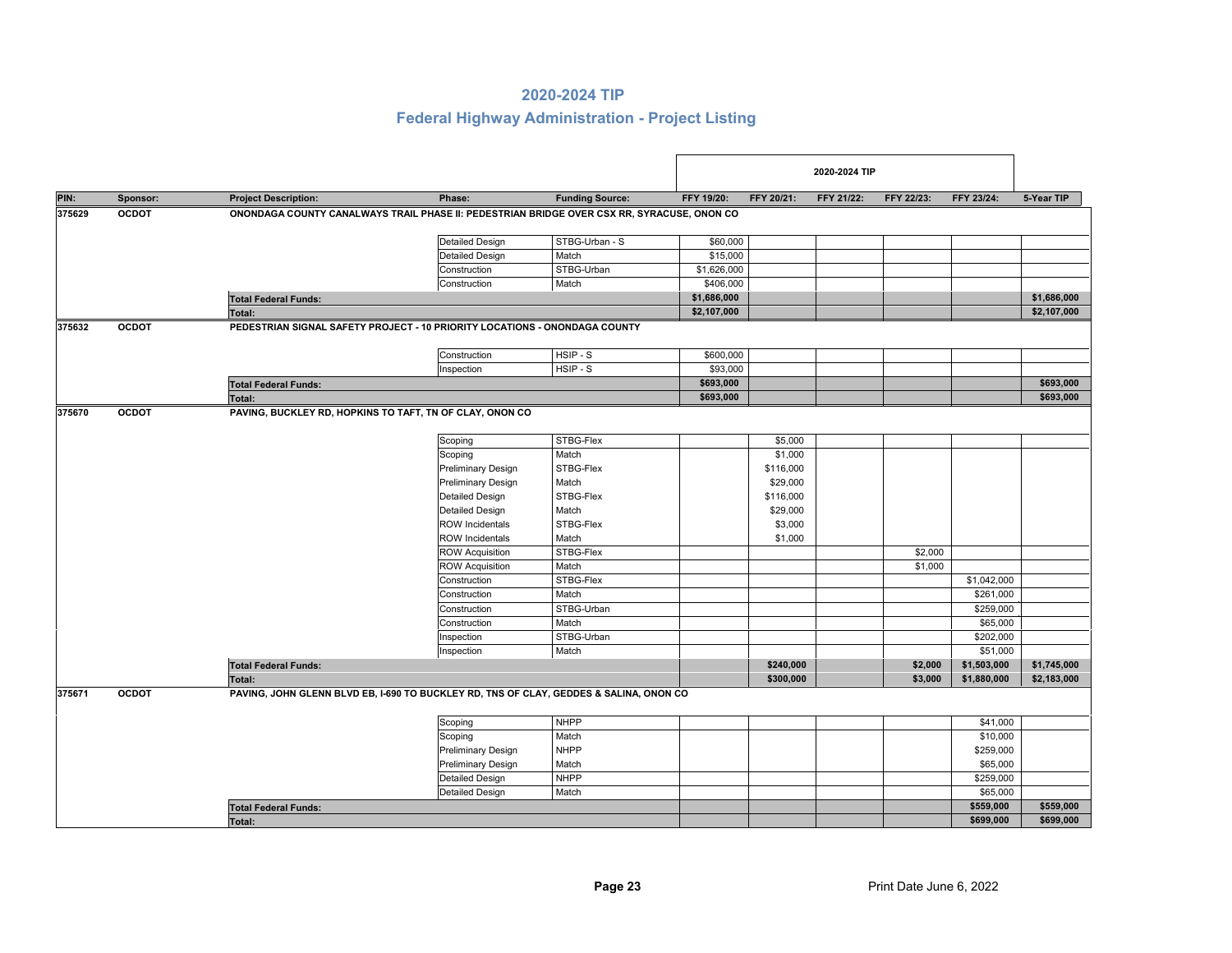| PIN:   | Sponsor:     | <b>Project Description:</b>                   | Phase:                                                                           | <b>Funding Source:</b> | FFY 19/20: | FFY 20/21: | FFY 21/22: | FFY 22/23: | FFY 23/24: | 5-Year TIP  |
|--------|--------------|-----------------------------------------------|----------------------------------------------------------------------------------|------------------------|------------|------------|------------|------------|------------|-------------|
| 375672 | <b>OCDOT</b> | PAVING, RT 57 & SOULE RD, TN OF CLAY, ONON CO |                                                                                  |                        |            |            |            |            |            |             |
|        |              |                                               |                                                                                  |                        |            |            |            |            |            |             |
|        |              |                                               | Scoping                                                                          | STBG-Flex              |            |            | \$10,000   |            |            |             |
|        |              |                                               | Scoping                                                                          | Match                  |            |            | \$3,000    |            |            |             |
|        |              |                                               | <b>Preliminary Design</b>                                                        | STBG-Flex              |            |            | \$243,000  |            |            |             |
|        |              |                                               | <b>Preliminary Design</b>                                                        | Match                  |            |            | \$61,000   |            |            |             |
|        |              |                                               | <b>Detailed Design</b>                                                           | STBG-Flex              |            |            | \$243,000  |            |            |             |
|        |              |                                               | <b>Detailed Design</b>                                                           | Match                  |            |            | \$61,000   |            |            |             |
|        |              |                                               | <b>ROW Incidentals</b>                                                           | STBG-Flex              |            |            | \$7,000    |            |            |             |
|        |              |                                               | <b>ROW Incidentals</b>                                                           | Match                  |            |            | \$2,000    |            |            |             |
|        |              | <b>Total Federal Funds:</b>                   |                                                                                  |                        |            |            | \$503,000  |            |            | \$503,000   |
|        |              | <b>Total:</b>                                 |                                                                                  |                        |            |            | \$630,000  |            |            | \$630,000   |
| 375673 | <b>OCDOT</b> |                                               | BRIDGE REPAIR, LAKESHORE RD, OVER MAPLE CRK, TN OF CICERO, ONON CO.              |                        |            |            |            |            |            |             |
|        |              |                                               |                                                                                  |                        |            |            |            |            |            |             |
|        |              |                                               | Scoping                                                                          | STBG-Urban             |            |            | \$4,000    |            |            |             |
|        |              |                                               | Scoping                                                                          | Match                  |            |            | \$1,000    |            |            |             |
|        |              |                                               | <b>Preliminary Design</b>                                                        | STBG-Urban             |            |            | \$89,000   |            |            |             |
|        |              |                                               | <b>Preliminary Design</b>                                                        | Match                  |            |            | \$22,000   |            |            |             |
|        |              |                                               | <b>Detailed Design</b>                                                           | STBG-Urban             |            |            | \$89,000   |            |            |             |
|        |              |                                               | <b>Detailed Design</b>                                                           | Match                  |            |            | \$22,000   |            |            |             |
|        |              |                                               | Construction                                                                     | STBG-Urban             |            |            |            |            | \$598,000  |             |
|        |              |                                               | Construction                                                                     | Match                  |            |            |            |            | \$150,000  |             |
|        |              |                                               | Inspection                                                                       | STBG-Urban             |            |            |            |            | \$92,000   |             |
|        |              |                                               | Inspection                                                                       | Match                  |            |            |            |            | \$23,000   |             |
|        |              | <b>Total Federal Funds:</b>                   |                                                                                  |                        |            |            | \$182,000  |            | \$690,000  | \$872,000   |
|        |              | Total:                                        |                                                                                  |                        |            |            | \$227,000  |            | \$863,000  | \$1,090,000 |
| 375674 | <b>OCDOT</b> |                                               | BRIDGE REHAB/REPLACEMENT, LIMESTONE PLAZA OVER CRK, VIL OF FAYETTEVILLE, ONON CO |                        |            |            |            |            |            |             |
|        |              |                                               | Scoping                                                                          | STBG-Off               |            |            | \$7,000    |            |            |             |
|        |              |                                               | Scoping                                                                          | Match                  |            |            | \$2,000    |            |            |             |
|        |              |                                               | <b>Preliminary Design</b>                                                        | STBG-Off               |            |            | \$151,000  |            |            |             |
|        |              |                                               | <b>Preliminary Design</b>                                                        | Match                  |            |            | \$38,000   |            |            |             |
|        |              |                                               | <b>Detailed Design</b>                                                           | STBG-Off               |            |            | \$151,000  |            |            |             |
|        |              |                                               | <b>Detailed Design</b>                                                           | Match                  |            |            | \$38,000   |            |            |             |
|        |              | <b>Total Federal Funds:</b>                   |                                                                                  |                        |            |            | \$309,000  |            |            | \$309,000   |
|        |              | <b>Total:</b>                                 |                                                                                  |                        |            |            | \$387,000  |            |            | \$387,000   |
| 375675 | <b>OCDOT</b> |                                               | PAVING, ONONDAGA BLVD, CITY BOUNDARY TO FAY RD, TN OF ONONDAGA, ONON CO          |                        |            |            |            |            |            |             |
|        |              |                                               |                                                                                  |                        |            |            |            |            |            |             |
|        |              |                                               | Scoping                                                                          | STBG-Urban             |            |            | \$11,000   |            |            |             |
|        |              |                                               | Scoping                                                                          | Match                  |            |            | \$3,000    |            |            |             |
|        |              |                                               | <b>Preliminary Design</b>                                                        | STBG-Urban             |            |            | \$246,000  |            |            |             |
|        |              |                                               | <b>Preliminary Design</b>                                                        | Match                  |            |            | \$62,000   |            |            |             |
|        |              |                                               | <b>ROW Incidentals</b>                                                           | STBG-Urban             |            |            | \$7,000    |            |            |             |
|        |              |                                               | <b>ROW Incidentals</b>                                                           | Match                  |            |            | \$2,000    |            |            |             |
|        |              | <b>Total Federal Funds:</b>                   |                                                                                  |                        |            |            | \$264,000  |            |            | \$264,000   |
|        |              | Total:                                        |                                                                                  |                        |            |            | \$331,000  |            |            | \$331,000   |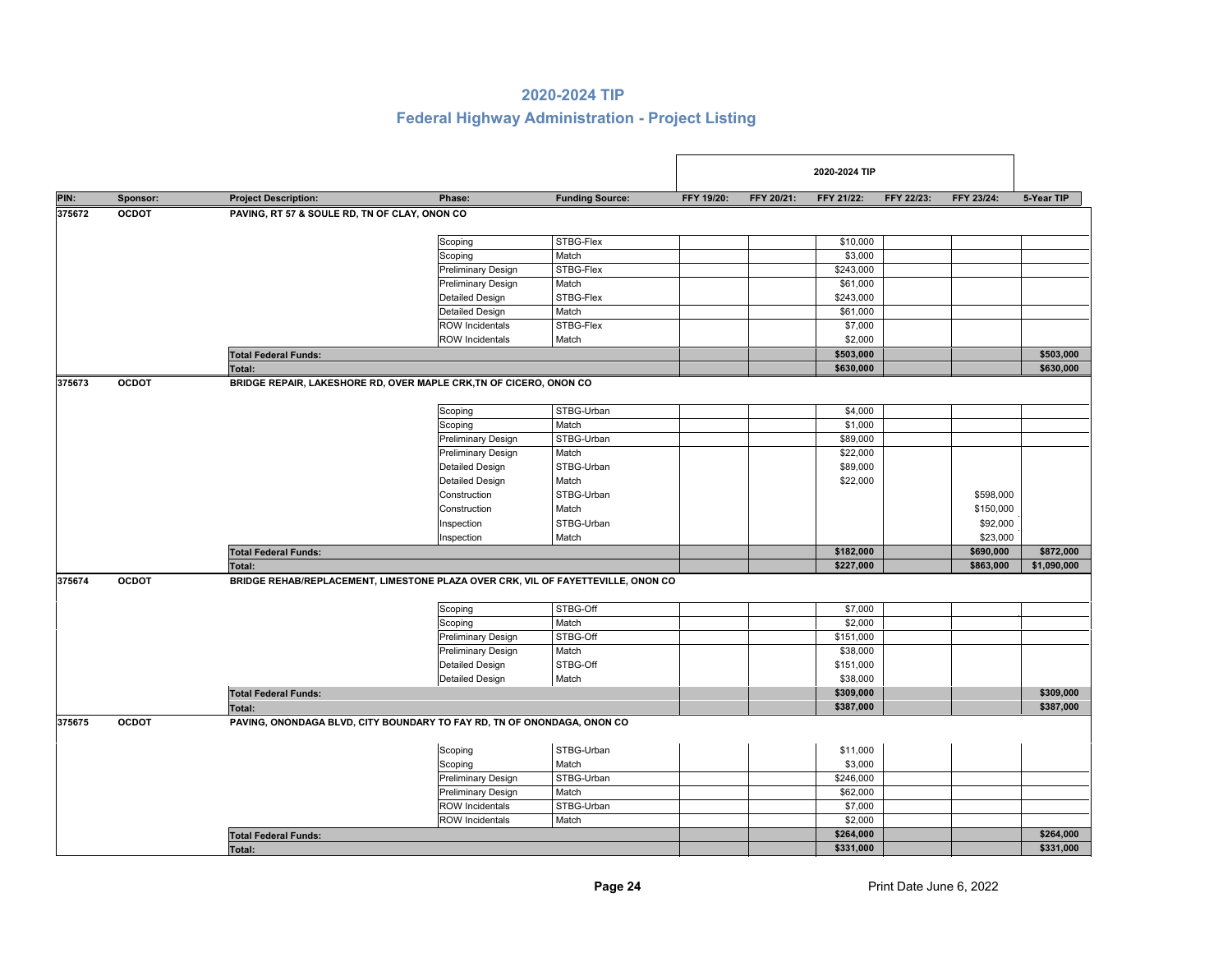|        |              |                                                                            |                           |                        |            |            | 2020-2024 TIP |            |                                                                                                                                 |             |  |
|--------|--------------|----------------------------------------------------------------------------|---------------------------|------------------------|------------|------------|---------------|------------|---------------------------------------------------------------------------------------------------------------------------------|-------------|--|
| PIN:   | Sponsor:     | <b>Project Description:</b>                                                | Phase:                    | <b>Funding Source:</b> | FFY 19/20: | FFY 20/21: | FFY 21/22:    | FFY 22/23: | FFY 23/24:                                                                                                                      | 5-Year TIP  |  |
| 375676 | <b>OCDOT</b> | PAVING, 7TH NORTH ST, ELECTRONICS PKWY TO RR BRIDGE, TN OF SALINA, ONON CO |                           |                        |            |            |               |            |                                                                                                                                 |             |  |
|        |              |                                                                            | Scoping                   | STBG-Flex              |            |            | \$12,000      |            |                                                                                                                                 |             |  |
|        |              |                                                                            | Scoping                   | Match                  |            |            | \$3,000       |            |                                                                                                                                 |             |  |
|        |              |                                                                            | <b>Preliminary Design</b> | STBG-Flex              |            |            | \$228,000     |            |                                                                                                                                 |             |  |
|        |              |                                                                            | <b>Preliminary Design</b> | Match                  |            |            | \$57,000      |            |                                                                                                                                 |             |  |
|        |              |                                                                            | <b>Detailed Design</b>    | STBG-Flex              |            |            | \$228,000     |            |                                                                                                                                 |             |  |
|        |              |                                                                            | <b>Detailed Design</b>    | Match                  |            |            | \$57,000      |            |                                                                                                                                 |             |  |
|        |              |                                                                            | <b>ROW Incidentals</b>    | STBG-Flex              |            |            | \$8,000       |            |                                                                                                                                 |             |  |
|        |              |                                                                            | <b>ROW Incidentals</b>    | Match                  |            |            | \$2,000       |            |                                                                                                                                 |             |  |
|        |              | <b>Total Federal Funds:</b>                                                |                           |                        |            |            | \$476,000     |            |                                                                                                                                 | \$476,000   |  |
|        |              | Total:                                                                     |                           |                        |            |            | \$595,000     |            |                                                                                                                                 | \$595,000   |  |
| 375677 | <b>OCDOT</b> | PAVING, BEAR RD, SANDY LN TO RT 11, TN OF CLAY, ONON CO                    | Scoping                   | <b>NHPP</b>            | \$6,000    |            |               |            |                                                                                                                                 |             |  |
|        |              |                                                                            | Scoping                   | Match                  | \$2,000    |            |               |            |                                                                                                                                 |             |  |
|        |              |                                                                            | <b>Preliminary Design</b> | <b>NHPP</b>            | \$134,000  |            |               |            |                                                                                                                                 |             |  |
|        |              |                                                                            | <b>Preliminary Design</b> | Match                  | \$34,000   |            |               |            |                                                                                                                                 |             |  |
|        |              |                                                                            | <b>Detailed Design</b>    | <b>NHPP</b>            | \$134,000  |            |               |            |                                                                                                                                 |             |  |
|        |              |                                                                            | <b>Detailed Design</b>    | Match                  | \$34,000   |            |               |            |                                                                                                                                 |             |  |
|        |              |                                                                            | <b>ROW Incidentals</b>    | <b>NHPP</b>            | \$4,000    |            |               |            |                                                                                                                                 |             |  |
|        |              |                                                                            | <b>ROW Incidentals</b>    | Match                  | \$1,000    |            |               |            |                                                                                                                                 |             |  |
|        |              |                                                                            | <b>ROW Acquisition</b>    | <b>NHPP</b>            |            |            | \$2,000       |            |                                                                                                                                 |             |  |
|        |              |                                                                            | <b>ROW Acquisition</b>    | Match                  |            |            | \$1,000       |            |                                                                                                                                 |             |  |
|        |              |                                                                            | Construction              | <b>NHPP</b>            |            |            |               |            |                                                                                                                                 |             |  |
|        |              |                                                                            | Construction              | Match                  |            |            |               |            |                                                                                                                                 |             |  |
|        |              |                                                                            | Inspection                | <b>NHPP</b>            |            |            |               |            |                                                                                                                                 |             |  |
|        |              |                                                                            | Inspection                | Match                  |            |            |               |            |                                                                                                                                 |             |  |
|        |              | <b>Total Federal Funds:</b>                                                |                           |                        | \$278,000  |            | \$2,000       |            | \$1,501,000<br>\$375,000<br>\$233,000<br>\$58,000<br>\$1,734,000<br>\$2,014,000<br>\$2,167,000<br>\$2,000<br>\$1,000<br>\$2,000 |             |  |
|        |              | <b>Total:</b>                                                              |                           |                        | \$349,000  |            | \$3,000       |            |                                                                                                                                 | \$2,519,000 |  |
| 375678 | <b>OCDOT</b> | PAVING, BUCKLEY RD, BEAR RD TO HENRY CLAY BLVD, TN OF CLAY, ONON CO        |                           |                        |            |            |               |            |                                                                                                                                 |             |  |
|        |              |                                                                            | Scoping                   | <b>NHPP</b>            |            |            | \$5,000       |            |                                                                                                                                 |             |  |
|        |              |                                                                            | Scoping                   | Match                  |            |            | \$1,000       |            |                                                                                                                                 |             |  |
|        |              |                                                                            | <b>Preliminary Design</b> | <b>NHPP</b>            |            |            | \$119,000     |            |                                                                                                                                 |             |  |
|        |              |                                                                            | <b>Preliminary Design</b> | Match                  |            |            | \$30,000      |            |                                                                                                                                 |             |  |
|        |              |                                                                            | <b>Detailed Design</b>    | <b>NHPP</b>            |            |            | \$119,000     |            |                                                                                                                                 |             |  |
|        |              |                                                                            | <b>Detailed Design</b>    | Match                  |            |            | \$30,000      |            |                                                                                                                                 |             |  |
|        |              |                                                                            | <b>ROW Incidentals</b>    | <b>NHPP</b>            |            |            | \$3,000       |            |                                                                                                                                 |             |  |
|        |              |                                                                            | <b>ROW Incidentals</b>    | Match                  |            |            | \$1,000       |            |                                                                                                                                 |             |  |
|        |              |                                                                            | <b>ROW Acquisition</b>    | <b>NHPP</b>            |            |            |               |            |                                                                                                                                 |             |  |
|        |              |                                                                            | <b>ROW Acquisition</b>    | Match                  |            |            |               |            |                                                                                                                                 |             |  |
|        |              | <b>Total Federal Funds:</b>                                                |                           |                        |            |            | \$246,000     |            |                                                                                                                                 | \$248,000   |  |
|        |              | Total:                                                                     |                           |                        |            |            | \$308,000     |            | \$3,000                                                                                                                         | \$311,000   |  |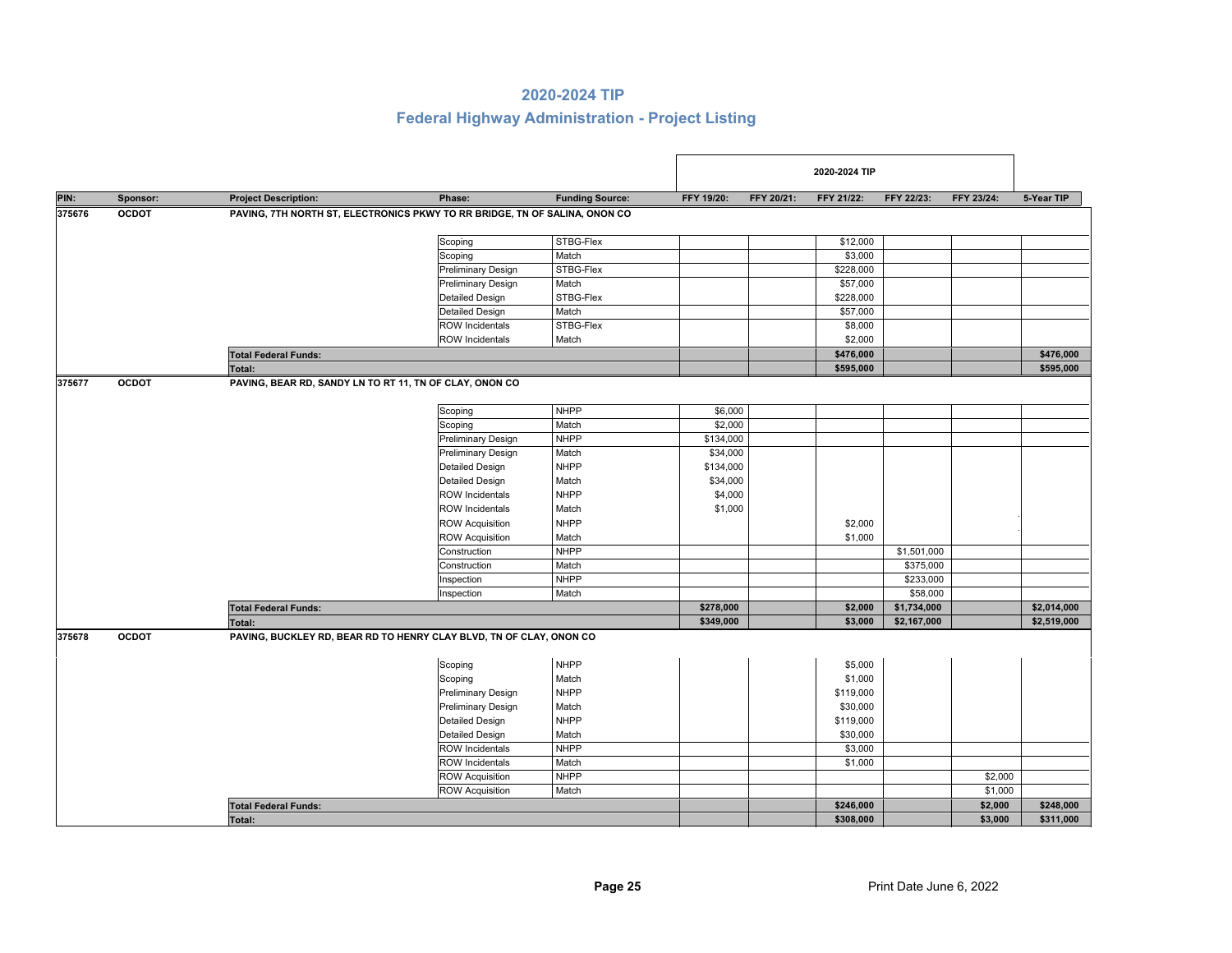| PIN:   | Sponsor:        | <b>Project Description:</b>                                           | Phase:                    | <b>Funding Source:</b>      | FFY 19/20:              | FFY 20/21:  | FFY 21/22:  | FFY 22/23:  | FFY 23/24:                 | 5-Year TIP   |
|--------|-----------------|-----------------------------------------------------------------------|---------------------------|-----------------------------|-------------------------|-------------|-------------|-------------|----------------------------|--------------|
| 375691 | <b>OCDOT</b>    | BRIDGE REHAB, N MANLIUS RD OVER LIMESTONE CRK, TN OF MANLIUS, ONON CO |                           |                             |                         |             |             |             |                            |              |
|        |                 |                                                                       | Scoping                   | STBG-Off-S                  |                         |             | \$86,000    |             |                            |              |
|        |                 |                                                                       | Scoping                   | Match                       |                         |             | \$4,000     |             |                            |              |
|        |                 |                                                                       | <b>Preliminary Design</b> | STBG-Off-S                  |                         |             | \$86,000    |             |                            |              |
|        |                 |                                                                       | Preliminary Design        | Match                       |                         |             | \$4,000     |             |                            |              |
|        |                 |                                                                       | <b>Detailed Design</b>    | STBG-Off-S                  |                         |             | \$114,000   |             |                            |              |
|        |                 |                                                                       | Detailed Design           | Match                       |                         |             | \$6,000     |             |                            |              |
|        |                 |                                                                       | Construction              | STBG-Off-S                  |                         |             |             |             | \$1,191,000                |              |
|        |                 |                                                                       | Construction              | Match                       |                         |             |             |             | \$63,000                   |              |
|        |                 |                                                                       | Inspection                | STBG-Off-S                  |                         |             |             |             | \$167,000                  |              |
|        |                 |                                                                       | Inspection                | Match                       |                         |             |             |             | \$9,000                    |              |
|        |                 | <b>Total Federal Funds:</b>                                           |                           |                             |                         |             | \$286,000   |             | \$1,358,000                | \$1,644,000  |
|        |                 | <b>Total:</b>                                                         |                           |                             |                         |             | \$300,000   |             | \$1,430,000                | \$1,730,000  |
|        |                 |                                                                       |                           | <b>OCDOT</b>                |                         |             |             |             |                            |              |
|        |                 |                                                                       |                           | <b>Total Federal Funds:</b> | \$8,140,000             | \$3,293,000 | \$3,346,000 | \$7,186,000 |                            | \$26,379,000 |
|        |                 |                                                                       |                           | Total:                      | \$10,004,000            | \$4,342,000 | \$4,129,000 | \$8,983,000 |                            | \$32,711,000 |
| 375479 | <b>SYRACUSE</b> | N, S, E, W CORRIDORS INTERCONNECT EXPANSION, SYRACUSE, ONON CO        |                           |                             |                         |             |             |             |                            |              |
|        |                 |                                                                       |                           |                             |                         |             |             |             |                            |              |
|        |                 |                                                                       | Construction              | <b>NHPP</b>                 | \$1,430,000             |             | \$1,129,000 |             |                            |              |
|        |                 |                                                                       | Construction              | Match                       | \$358,000               |             | \$282,000   |             |                            |              |
|        |                 |                                                                       | Construction              | STBG-Flex                   | \$3,340,000             |             |             |             |                            |              |
|        |                 |                                                                       | Construction              | Match                       | \$835,000               |             |             |             |                            |              |
|        |                 |                                                                       | Inspection                | STBG-Urban                  | \$645,000               |             |             |             |                            |              |
|        |                 |                                                                       | Inspection                | Match                       | \$161,000               |             |             |             |                            |              |
|        |                 | <b>Total Federal Funds:</b>                                           |                           |                             | \$5,415,000             |             | \$1,129,000 |             |                            | \$6,544,000  |
|        |                 | Total:                                                                |                           |                             | \$6,769,000             |             | \$1,411,000 |             |                            | \$8,180,000  |
| 375584 | <b>SYRACUSE</b> | HIAWATHA BLVD BRIDGE SIDEWALK IMPROVEMENT PROJECT, SYRACUSE, ONON CO  |                           |                             |                         |             |             |             |                            |              |
|        |                 |                                                                       |                           |                             |                         |             |             |             |                            |              |
|        |                 |                                                                       | Construction              | $HPP-S$                     |                         | \$204,215   |             |             |                            |              |
|        |                 |                                                                       | Construction              | Match                       |                         | \$51,054    |             |             |                            |              |
|        |                 | <b>Total Federal Funds:</b>                                           |                           |                             |                         | \$204,215   |             |             |                            | \$204,215    |
|        |                 |                                                                       |                           |                             |                         | \$255,269   |             |             |                            | \$255,269    |
|        |                 | Total:                                                                |                           |                             |                         |             |             |             | \$4,414,000<br>\$5,253,000 |              |
| 375606 | <b>SYRACUSE</b> | SALINA AND STATE ST MILL & PAVE, SYRACUSE, ONON CO                    |                           |                             |                         |             |             |             |                            |              |
|        |                 |                                                                       |                           |                             |                         |             |             |             |                            |              |
|        |                 |                                                                       | Construction              | NHPP - S                    | \$330,000               | \$560,000   |             |             |                            |              |
|        |                 |                                                                       | Construction              | Match                       | \$82,000                | \$140,000   |             |             |                            |              |
|        |                 |                                                                       | Construction              | STBG-Flex - S               | \$656,000               |             |             |             |                            |              |
|        |                 |                                                                       | Construction              | Match                       | \$164,000               |             |             |             |                            |              |
|        |                 |                                                                       | Inspection                | STBG-Flex - S               | \$40,000                |             |             |             |                            |              |
|        |                 | <b>Total Federal Funds:</b>                                           | Inspection                | Match                       | \$10,000<br>\$1,026,000 | \$560,000   |             |             |                            | \$1,586,000  |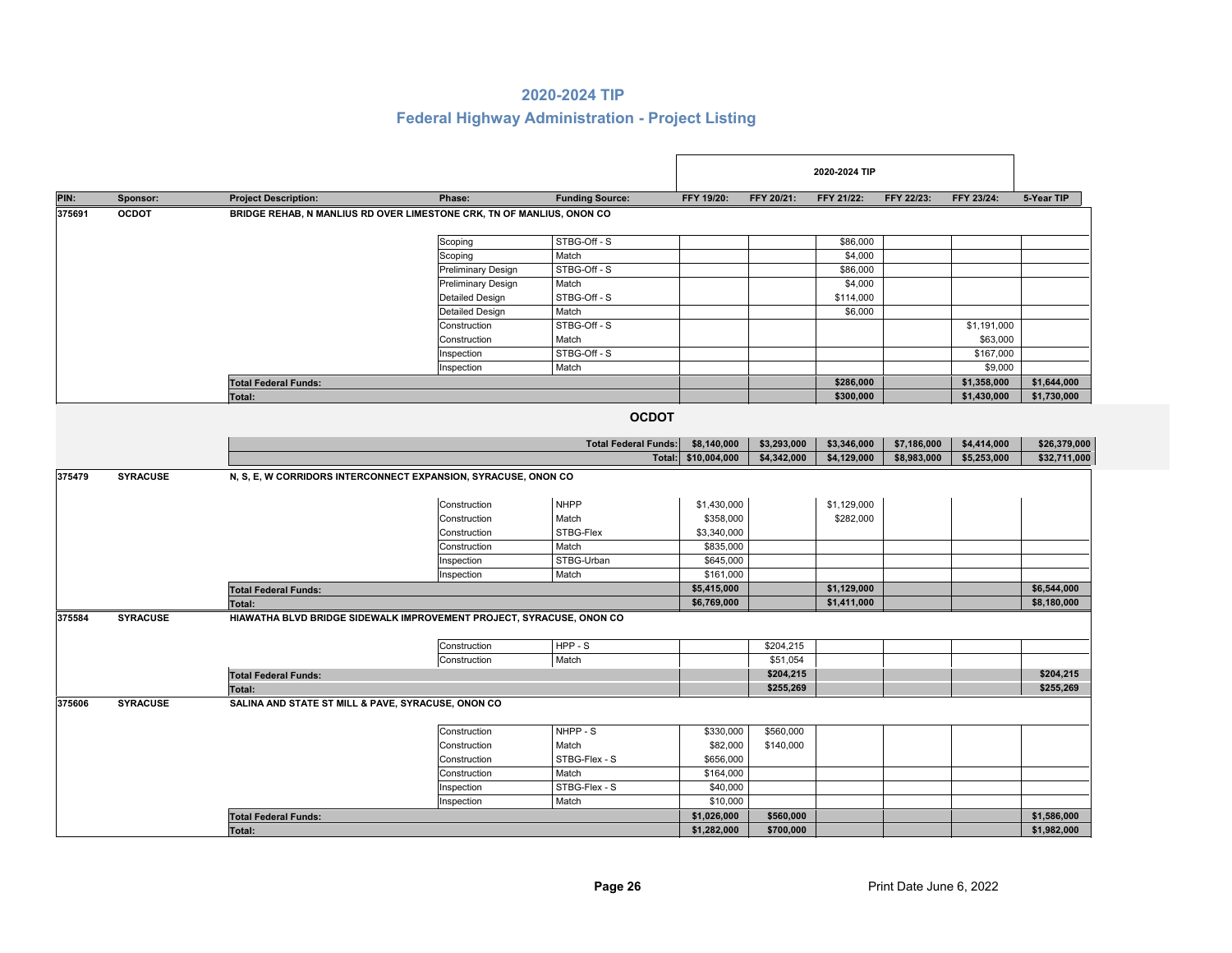|        |                 |                                                                                     |                        |                        |            |             | 2020-2024 TIP                                                                         |            |            |              |
|--------|-----------------|-------------------------------------------------------------------------------------|------------------------|------------------------|------------|-------------|---------------------------------------------------------------------------------------|------------|------------|--------------|
| PIN:   | Sponsor:        | <b>Project Description:</b>                                                         | Phase:                 | <b>Funding Source:</b> | FFY 19/20: | FFY 20/21:  | FFY 21/22:                                                                            | FFY 22/23: | FFY 23/24: | 5-Year TIP   |
| 375624 | <b>SYRACUSE</b> | WEST GENESEE ST RD IMPROVEMENT PROJECT, CITY LINE TO S SALINA ST, SYRACUSE, ONON CO |                        |                        |            |             |                                                                                       |            |            |              |
|        |                 |                                                                                     | <b>Detailed Design</b> | <b>NHPP</b>            |            | \$180,000   |                                                                                       |            |            |              |
|        |                 |                                                                                     | <b>Detailed Design</b> | Match                  |            | \$45,000    |                                                                                       |            |            |              |
|        |                 |                                                                                     | <b>Detailed Design</b> | STBG-Flex              |            | \$127,000   |                                                                                       |            |            |              |
|        |                 |                                                                                     | <b>Detailed Design</b> | Match                  |            | \$32,000    |                                                                                       |            |            |              |
|        |                 |                                                                                     | Construction           | <b>NHPP</b>            |            |             |                                                                                       |            |            |              |
|        |                 |                                                                                     | Construction           | Match                  |            |             |                                                                                       |            |            |              |
|        |                 |                                                                                     | Construction           | Match                  |            |             |                                                                                       |            |            |              |
|        |                 |                                                                                     | Inspection             | <b>NHPP</b>            |            |             | \$852,000                                                                             |            |            |              |
|        |                 |                                                                                     | Inspection             | Match                  |            |             |                                                                                       |            |            |              |
|        |                 | <b>Total Federal Funds:</b>                                                         |                        |                        |            | \$307,000   |                                                                                       |            |            | \$7,807,000  |
|        |                 | Total:                                                                              |                        |                        |            | \$384,000   |                                                                                       |            |            | \$12,405,000 |
| 375625 | <b>SYRACUSE</b> | DOWNTOWN MILL & PAVE PROJECT, VARIOUS STS, SYRACUSE, ONON CO                        |                        |                        |            |             |                                                                                       |            |            |              |
|        |                 |                                                                                     | Construction           | STBG-Flex              |            | \$40,000    |                                                                                       |            |            |              |
|        |                 |                                                                                     | Construction           | Match                  |            | \$10,000    |                                                                                       |            |            |              |
|        |                 |                                                                                     | Construction           | STBG-Urban             |            | \$3,052,000 |                                                                                       |            |            |              |
|        |                 |                                                                                     | Construction           | STBG-Urban - S         |            | \$104,000   |                                                                                       |            |            |              |
|        |                 |                                                                                     | Construction           | Match                  |            | \$763,000   |                                                                                       |            |            |              |
|        |                 |                                                                                     | Construction           | Match                  |            | \$26,000    |                                                                                       |            |            |              |
|        |                 |                                                                                     | Inspection             | STBG-Urban             |            | \$298,000   |                                                                                       |            |            |              |
|        |                 |                                                                                     | Inspection             | Match                  |            | \$75,000    |                                                                                       |            |            |              |
|        |                 | <b>Total Federal Funds:</b>                                                         |                        |                        |            | \$3,494,000 |                                                                                       |            |            | \$3,494,000  |
|        |                 | <b>Total:</b>                                                                       |                        |                        |            | \$4,368,000 | \$6,648,000<br>\$1,662,000<br>\$2,646,000<br>\$213,000<br>\$7,500,000<br>\$12,021,000 |            |            | \$4,368,000  |
| 375626 | <b>SYRACUSE</b> | SOLAR ST IMPROVEMENT PROJECT, SYRACUSE, ONON CO.                                    |                        |                        |            |             |                                                                                       |            |            |              |
|        |                 |                                                                                     | <b>Detailed Design</b> | STBG-Urban             | \$98,000   |             |                                                                                       |            |            |              |
|        |                 |                                                                                     | <b>Detailed Design</b> | Match                  | \$24,000   |             |                                                                                       |            |            |              |
|        |                 |                                                                                     | Construction           | STBG-Flex              |            | \$1,100,000 |                                                                                       |            |            |              |
|        |                 |                                                                                     | Construction           | Match                  |            | \$275,000   |                                                                                       |            |            |              |
|        |                 |                                                                                     | Construction           | STBG-Urban             |            | \$110,000   |                                                                                       |            |            |              |
|        |                 |                                                                                     | Construction           | Match                  |            | \$28,000    |                                                                                       |            |            |              |
|        |                 |                                                                                     | Inspection             | STBG-Flex              |            | \$89,000    |                                                                                       |            |            |              |
|        |                 |                                                                                     | Inspection             | Match                  |            | \$22,000    |                                                                                       |            |            |              |
|        |                 |                                                                                     | Inspection             | STBG-Urban             |            | \$59,000    |                                                                                       |            |            |              |
|        |                 |                                                                                     | Inspection             | Match                  |            | \$15,000    |                                                                                       |            |            |              |
|        |                 | <b>Total Federal Funds:</b>                                                         |                        |                        | \$98,000   | \$1,358,000 |                                                                                       |            |            | \$1,456,000  |
|        |                 | <b>Total:</b>                                                                       |                        |                        | \$122,000  | \$1,698,000 |                                                                                       |            |            | \$1,820,000  |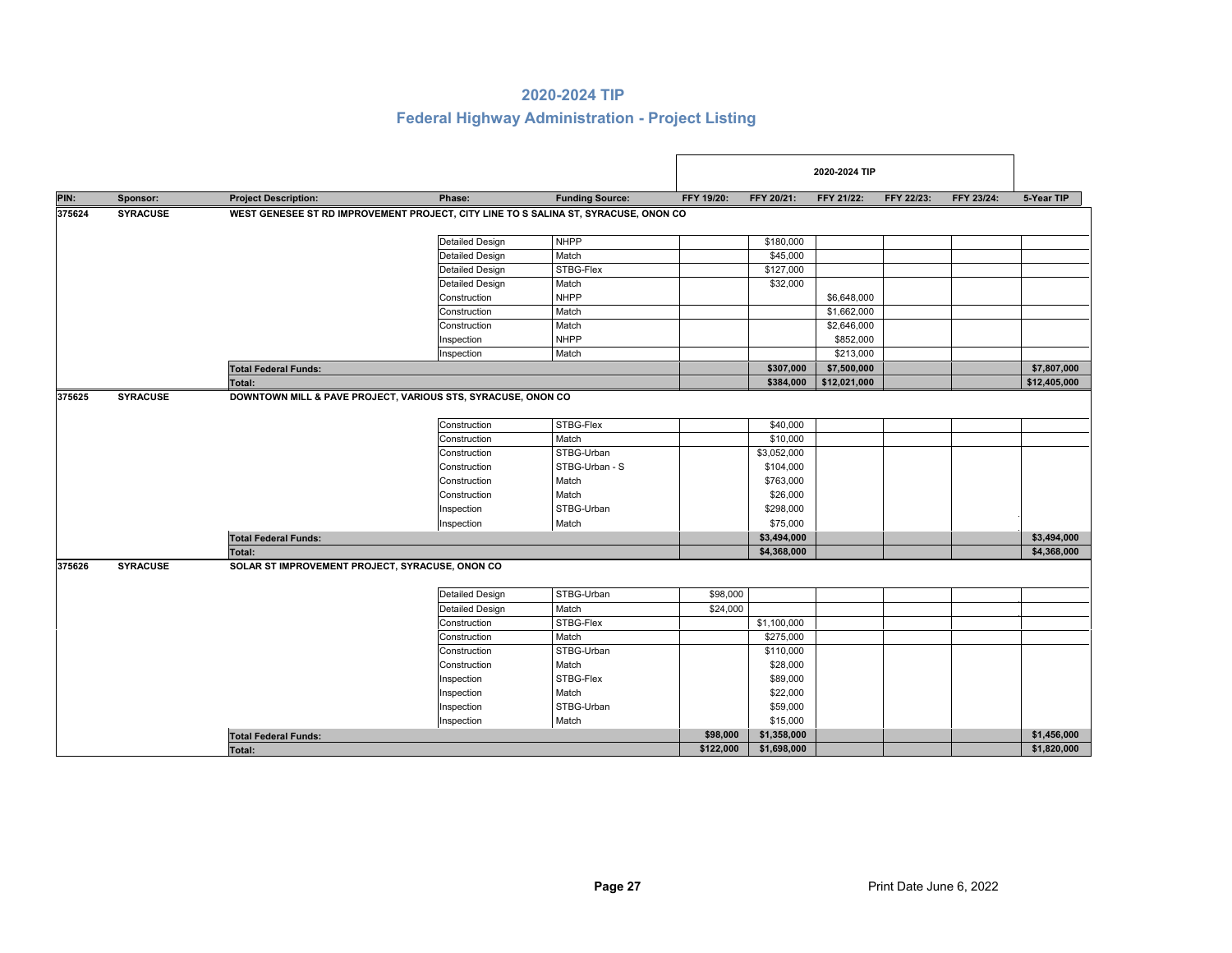|        |                 |                             |                                                                                                                                                                                                                                                                                                                                                                                                                                                                                                                                                                                                                                                                                                                                                                                                                                                                                                                                           |                        |            |                                                                                                                                                                                                                                                                                                                                                                                                 | 2020-2024 TIP |            |             |             |
|--------|-----------------|-----------------------------|-------------------------------------------------------------------------------------------------------------------------------------------------------------------------------------------------------------------------------------------------------------------------------------------------------------------------------------------------------------------------------------------------------------------------------------------------------------------------------------------------------------------------------------------------------------------------------------------------------------------------------------------------------------------------------------------------------------------------------------------------------------------------------------------------------------------------------------------------------------------------------------------------------------------------------------------|------------------------|------------|-------------------------------------------------------------------------------------------------------------------------------------------------------------------------------------------------------------------------------------------------------------------------------------------------------------------------------------------------------------------------------------------------|---------------|------------|-------------|-------------|
| PIN:   | Sponsor:        | <b>Project Description:</b> | Phase:                                                                                                                                                                                                                                                                                                                                                                                                                                                                                                                                                                                                                                                                                                                                                                                                                                                                                                                                    | <b>Funding Source:</b> | FFY 19/20: | FFY 20/21:                                                                                                                                                                                                                                                                                                                                                                                      | FFY 21/22:    | FFY 22/23: | FFY 23/24:  | 5-Year TIP  |
| 375649 | <b>SYRACUSE</b> |                             |                                                                                                                                                                                                                                                                                                                                                                                                                                                                                                                                                                                                                                                                                                                                                                                                                                                                                                                                           |                        |            |                                                                                                                                                                                                                                                                                                                                                                                                 |               |            |             |             |
|        |                 |                             |                                                                                                                                                                                                                                                                                                                                                                                                                                                                                                                                                                                                                                                                                                                                                                                                                                                                                                                                           |                        |            |                                                                                                                                                                                                                                                                                                                                                                                                 |               |            |             |             |
|        |                 |                             |                                                                                                                                                                                                                                                                                                                                                                                                                                                                                                                                                                                                                                                                                                                                                                                                                                                                                                                                           |                        |            | \$459,000<br>\$1,104,000<br>\$51,000<br>\$81,000<br>\$200,000<br>\$9,000<br>\$1,844,000<br>\$1,904,000<br>\$2,499,000<br>\$412,000<br>\$300,000<br>\$16,000<br>\$2,799,000<br>\$3,227,000<br>\$621,000<br>\$33,000<br>\$74,000<br>\$4,000<br>\$695,000<br>\$732,000<br>\$72,000<br>\$8,000<br>\$72,000<br>\$8,000<br>\$143,000<br>\$16,000<br>\$1,188,000<br>\$132,000<br>\$178,000<br>\$20,000 |               |            |             |             |
|        |                 |                             | CITY OF SYRACUSE INTERSECTION PEDESTRIAN IMPROVEMENTS<br><b>HSIP</b><br>Construction<br>HSIP - S<br>Construction<br>Construction<br>Match<br><b>HSIP</b><br>Inspection<br>HSIP-S<br>Inspection<br>Match<br>Inspection<br>\$1,844,000<br>\$1,904,000<br>SUPERSTRUCTURE REPLACEMENT, BRIGHTON AVE OVER NYSW, SYRACUSE, ONON CO<br>NHPP - S<br>Construction<br>Construction<br>Match<br>NHPP - S<br>Inspection<br>Match<br>Inspection<br>BRIDGE REHAB, W COLVIN ST OVER ONONDAGA CREEK, SYRACUSE, ONON CO<br>NHPP - S<br>Construction<br>Construction<br>Match<br>NHPP - S<br>Inspection<br>Inspection<br>Match<br>INTERSECTION IMPROVEMENTS, PSAP #2, SYRACUSE, ONON CO<br><b>HSIP</b><br>Scoping<br>Match<br>Scoping<br><b>HSIP</b><br><b>Preliminary Design</b><br>Match<br><b>Preliminary Design</b><br><b>HSIP</b><br><b>Detailed Design</b><br>Match<br><b>Detailed Design</b><br><b>HSIP</b><br>Construction<br>Match<br>Construction |                        |            |                                                                                                                                                                                                                                                                                                                                                                                                 |               |            |             |             |
|        |                 |                             |                                                                                                                                                                                                                                                                                                                                                                                                                                                                                                                                                                                                                                                                                                                                                                                                                                                                                                                                           |                        |            |                                                                                                                                                                                                                                                                                                                                                                                                 |               |            |             |             |
|        |                 |                             |                                                                                                                                                                                                                                                                                                                                                                                                                                                                                                                                                                                                                                                                                                                                                                                                                                                                                                                                           |                        |            |                                                                                                                                                                                                                                                                                                                                                                                                 |               |            |             |             |
|        |                 |                             |                                                                                                                                                                                                                                                                                                                                                                                                                                                                                                                                                                                                                                                                                                                                                                                                                                                                                                                                           |                        |            |                                                                                                                                                                                                                                                                                                                                                                                                 |               |            |             |             |
|        |                 |                             |                                                                                                                                                                                                                                                                                                                                                                                                                                                                                                                                                                                                                                                                                                                                                                                                                                                                                                                                           |                        |            |                                                                                                                                                                                                                                                                                                                                                                                                 |               |            |             |             |
|        |                 | <b>Total Federal Funds:</b> |                                                                                                                                                                                                                                                                                                                                                                                                                                                                                                                                                                                                                                                                                                                                                                                                                                                                                                                                           |                        |            |                                                                                                                                                                                                                                                                                                                                                                                                 |               |            |             |             |
|        |                 | <b>Total:</b>               |                                                                                                                                                                                                                                                                                                                                                                                                                                                                                                                                                                                                                                                                                                                                                                                                                                                                                                                                           |                        |            |                                                                                                                                                                                                                                                                                                                                                                                                 |               |            |             |             |
| 375651 | <b>SYRACUSE</b> |                             |                                                                                                                                                                                                                                                                                                                                                                                                                                                                                                                                                                                                                                                                                                                                                                                                                                                                                                                                           |                        |            |                                                                                                                                                                                                                                                                                                                                                                                                 |               |            |             |             |
|        |                 |                             |                                                                                                                                                                                                                                                                                                                                                                                                                                                                                                                                                                                                                                                                                                                                                                                                                                                                                                                                           |                        |            |                                                                                                                                                                                                                                                                                                                                                                                                 |               |            |             |             |
|        |                 |                             |                                                                                                                                                                                                                                                                                                                                                                                                                                                                                                                                                                                                                                                                                                                                                                                                                                                                                                                                           |                        |            |                                                                                                                                                                                                                                                                                                                                                                                                 |               |            |             |             |
|        |                 |                             |                                                                                                                                                                                                                                                                                                                                                                                                                                                                                                                                                                                                                                                                                                                                                                                                                                                                                                                                           |                        |            |                                                                                                                                                                                                                                                                                                                                                                                                 |               |            |             |             |
|        |                 |                             |                                                                                                                                                                                                                                                                                                                                                                                                                                                                                                                                                                                                                                                                                                                                                                                                                                                                                                                                           |                        |            |                                                                                                                                                                                                                                                                                                                                                                                                 |               |            |             |             |
|        |                 | <b>Total Federal Funds:</b> |                                                                                                                                                                                                                                                                                                                                                                                                                                                                                                                                                                                                                                                                                                                                                                                                                                                                                                                                           |                        |            |                                                                                                                                                                                                                                                                                                                                                                                                 |               |            |             | \$2,799,000 |
|        |                 | <b>Total:</b>               |                                                                                                                                                                                                                                                                                                                                                                                                                                                                                                                                                                                                                                                                                                                                                                                                                                                                                                                                           |                        |            |                                                                                                                                                                                                                                                                                                                                                                                                 |               |            |             | \$3,227,000 |
| 375657 | <b>SYRACUSE</b> |                             |                                                                                                                                                                                                                                                                                                                                                                                                                                                                                                                                                                                                                                                                                                                                                                                                                                                                                                                                           |                        |            |                                                                                                                                                                                                                                                                                                                                                                                                 |               |            |             |             |
|        |                 |                             |                                                                                                                                                                                                                                                                                                                                                                                                                                                                                                                                                                                                                                                                                                                                                                                                                                                                                                                                           |                        |            |                                                                                                                                                                                                                                                                                                                                                                                                 |               |            |             |             |
|        |                 |                             |                                                                                                                                                                                                                                                                                                                                                                                                                                                                                                                                                                                                                                                                                                                                                                                                                                                                                                                                           |                        |            |                                                                                                                                                                                                                                                                                                                                                                                                 |               |            |             |             |
|        |                 |                             |                                                                                                                                                                                                                                                                                                                                                                                                                                                                                                                                                                                                                                                                                                                                                                                                                                                                                                                                           |                        |            |                                                                                                                                                                                                                                                                                                                                                                                                 |               |            |             |             |
|        |                 |                             |                                                                                                                                                                                                                                                                                                                                                                                                                                                                                                                                                                                                                                                                                                                                                                                                                                                                                                                                           |                        |            |                                                                                                                                                                                                                                                                                                                                                                                                 |               |            |             |             |
|        |                 | <b>Total Federal Funds:</b> |                                                                                                                                                                                                                                                                                                                                                                                                                                                                                                                                                                                                                                                                                                                                                                                                                                                                                                                                           |                        |            |                                                                                                                                                                                                                                                                                                                                                                                                 |               |            |             | \$695,000   |
|        |                 | Total:                      |                                                                                                                                                                                                                                                                                                                                                                                                                                                                                                                                                                                                                                                                                                                                                                                                                                                                                                                                           |                        |            |                                                                                                                                                                                                                                                                                                                                                                                                 |               |            |             | \$732,000   |
| 375679 | <b>SYRACUSE</b> |                             |                                                                                                                                                                                                                                                                                                                                                                                                                                                                                                                                                                                                                                                                                                                                                                                                                                                                                                                                           |                        |            |                                                                                                                                                                                                                                                                                                                                                                                                 |               |            |             |             |
|        |                 |                             |                                                                                                                                                                                                                                                                                                                                                                                                                                                                                                                                                                                                                                                                                                                                                                                                                                                                                                                                           |                        |            |                                                                                                                                                                                                                                                                                                                                                                                                 |               |            |             |             |
|        |                 |                             |                                                                                                                                                                                                                                                                                                                                                                                                                                                                                                                                                                                                                                                                                                                                                                                                                                                                                                                                           |                        |            |                                                                                                                                                                                                                                                                                                                                                                                                 |               |            |             |             |
|        |                 |                             |                                                                                                                                                                                                                                                                                                                                                                                                                                                                                                                                                                                                                                                                                                                                                                                                                                                                                                                                           |                        |            |                                                                                                                                                                                                                                                                                                                                                                                                 |               |            |             |             |
|        |                 |                             |                                                                                                                                                                                                                                                                                                                                                                                                                                                                                                                                                                                                                                                                                                                                                                                                                                                                                                                                           |                        |            |                                                                                                                                                                                                                                                                                                                                                                                                 |               |            |             |             |
|        |                 |                             |                                                                                                                                                                                                                                                                                                                                                                                                                                                                                                                                                                                                                                                                                                                                                                                                                                                                                                                                           |                        |            |                                                                                                                                                                                                                                                                                                                                                                                                 |               |            |             |             |
|        |                 |                             |                                                                                                                                                                                                                                                                                                                                                                                                                                                                                                                                                                                                                                                                                                                                                                                                                                                                                                                                           |                        |            |                                                                                                                                                                                                                                                                                                                                                                                                 |               |            |             |             |
|        |                 |                             |                                                                                                                                                                                                                                                                                                                                                                                                                                                                                                                                                                                                                                                                                                                                                                                                                                                                                                                                           |                        |            |                                                                                                                                                                                                                                                                                                                                                                                                 |               |            |             |             |
|        |                 |                             |                                                                                                                                                                                                                                                                                                                                                                                                                                                                                                                                                                                                                                                                                                                                                                                                                                                                                                                                           |                        |            |                                                                                                                                                                                                                                                                                                                                                                                                 |               |            |             |             |
|        |                 |                             | Inspection                                                                                                                                                                                                                                                                                                                                                                                                                                                                                                                                                                                                                                                                                                                                                                                                                                                                                                                                | <b>HSIP</b>            |            |                                                                                                                                                                                                                                                                                                                                                                                                 |               |            |             |             |
|        |                 |                             | Inspection                                                                                                                                                                                                                                                                                                                                                                                                                                                                                                                                                                                                                                                                                                                                                                                                                                                                                                                                | Match                  |            |                                                                                                                                                                                                                                                                                                                                                                                                 |               |            |             |             |
|        |                 | <b>Total Federal Funds:</b> |                                                                                                                                                                                                                                                                                                                                                                                                                                                                                                                                                                                                                                                                                                                                                                                                                                                                                                                                           |                        |            |                                                                                                                                                                                                                                                                                                                                                                                                 | \$287,000     |            | \$1,366,000 | \$1,653,000 |
|        |                 | Total:                      |                                                                                                                                                                                                                                                                                                                                                                                                                                                                                                                                                                                                                                                                                                                                                                                                                                                                                                                                           |                        |            |                                                                                                                                                                                                                                                                                                                                                                                                 | \$319,000     |            | \$1,518,000 | \$1,837,000 |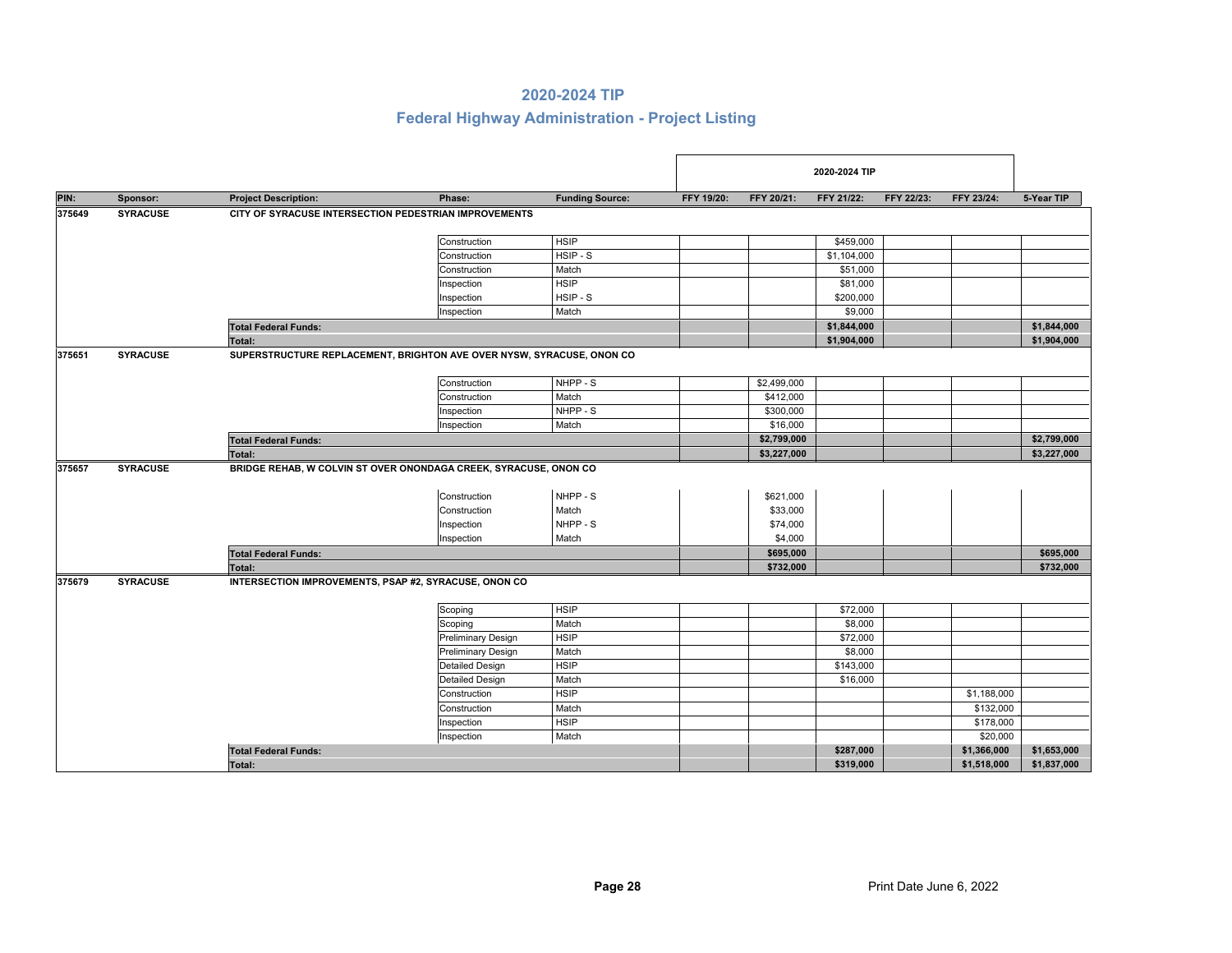|        |                 |                                                                       |                           |                        |            |            | 2020-2024 TIP |            |             |             |
|--------|-----------------|-----------------------------------------------------------------------|---------------------------|------------------------|------------|------------|---------------|------------|-------------|-------------|
| PIN:   | Sponsor:        | <b>Project Description:</b>                                           | Phase:                    | <b>Funding Source:</b> | FFY 19/20: | FFY 20/21: | FFY 21/22:    | FFY 22/23: | FFY 23/24:  | 5-Year TIP  |
| 375680 | <b>SYRACUSE</b> | PAVING, E BRIGHTON AVE & E SENECA TPK, SYRACUSE, ONON CO              |                           |                        |            |            |               |            |             |             |
|        |                 |                                                                       |                           | STBG-Urban             |            |            | \$170,000     |            |             |             |
|        |                 |                                                                       | Scoping<br>Scoping        | Match                  |            |            | \$43,000      |            |             |             |
|        |                 |                                                                       | <b>Preliminary Design</b> | STBG-Urban             |            |            | \$170,000     |            |             |             |
|        |                 |                                                                       | <b>Preliminary Design</b> | Match                  |            |            | \$43,000      |            |             |             |
|        |                 |                                                                       | <b>Detailed Design</b>    | STBG-Flex              |            |            |               | \$346,000  |             |             |
|        |                 |                                                                       | <b>Detailed Design</b>    | Match                  |            |            |               | \$87,000   |             |             |
|        |                 |                                                                       | Construction              | <b>NHPP</b>            |            |            |               |            | \$3,049,000 |             |
|        |                 |                                                                       | Construction              | Match                  |            |            |               |            | \$762,000   |             |
|        |                 |                                                                       | Construction              | STBG-Urban             |            |            |               |            | \$1,634,000 |             |
|        |                 |                                                                       | Construction              | Match                  |            |            |               |            | \$409,000   |             |
|        |                 |                                                                       | Inspection                | STBG-Urban             |            |            |               |            | \$572,000   |             |
|        |                 |                                                                       | Inspection                | Match                  |            |            |               |            | \$143,000   |             |
|        |                 | <b>Total Federal Funds:</b>                                           |                           |                        |            |            | \$340,000     | \$346,000  | \$5,255,000 | \$5,941,000 |
|        |                 | <b>Total:</b>                                                         |                           |                        |            |            | \$426,000     | \$433,000  | \$6,569,000 | \$7,428,000 |
| 375681 | <b>SYRACUSE</b> | PAVING, E COLVIN ST, COMSTOCK AVE TO CITY LINE, SYRACUSE, ONON CO     |                           |                        |            |            |               |            |             |             |
|        |                 |                                                                       |                           |                        |            |            |               |            |             |             |
|        |                 |                                                                       | Scoping                   | STBG-Urban             |            |            | \$183,000     |            |             |             |
|        |                 |                                                                       | Scoping                   | Match                  |            |            | \$46,000      |            |             |             |
|        |                 |                                                                       | <b>Preliminary Design</b> | STBG-Flex              |            |            | \$183,000     |            |             |             |
|        |                 |                                                                       | <b>Preliminary Design</b> | Match                  |            |            | \$47,000      |            |             |             |
|        |                 |                                                                       | <b>Detailed Design</b>    | STBG-Flex              |            |            |               | \$225,000  |             |             |
|        |                 |                                                                       | <b>Detailed Design</b>    | Match                  |            |            |               | \$56,000   |             |             |
|        |                 |                                                                       | Construction              | STBG-Flex              |            |            |               |            | \$3,337,000 |             |
|        |                 |                                                                       | Construction              | Match                  |            |            |               |            | \$834,000   |             |
|        |                 |                                                                       | Inspection                | STBG-Flex              |            |            |               |            | \$352,000   |             |
|        |                 |                                                                       | Inspection                | Match                  |            |            |               |            | \$88,000    |             |
|        |                 | <b>Total Federal Funds:</b>                                           |                           |                        |            |            | \$366,000     | \$225,000  | \$3,689,000 | \$4,280,000 |
|        |                 | Total:                                                                |                           |                        |            |            | \$459,000     | \$281,000  | \$4,611,000 | \$5,351,000 |
| 375682 | <b>SYRACUSE</b> | PAVING, E COLVIN ST, S SALINA ST TO JAMESVILLE AVE, SYRACUSE, ONON CO |                           |                        |            |            |               |            |             |             |
|        |                 |                                                                       |                           |                        |            |            |               |            |             |             |
|        |                 |                                                                       | Scoping                   | STBG-Urban             | \$98,000   |            |               |            |             |             |
|        |                 |                                                                       | Scoping                   | Match                  | \$25,000   |            |               |            |             |             |
|        |                 |                                                                       | <b>Preliminary Design</b> | STBG-Urban             | \$98,000   |            |               |            |             |             |
|        |                 |                                                                       | <b>Preliminary Design</b> | Match                  | \$25,000   |            |               |            |             |             |
|        |                 |                                                                       | <b>Detailed Design</b>    | STBG-Urban             |            | \$183,000  |               |            |             |             |
|        |                 |                                                                       | <b>Detailed Design</b>    | Match                  |            | \$46,000   |               |            |             |             |
|        |                 |                                                                       | Construction              | STBG-Urban             |            |            | \$2,205,000   |            |             |             |
|        |                 |                                                                       | Construction              | Match                  |            |            | \$551,000     |            |             |             |
|        |                 |                                                                       | Inspection                | STBG-Urban             |            |            | \$263,000     |            |             |             |
|        |                 |                                                                       | Inspection                | Match                  |            |            | \$66,000      |            |             |             |
|        |                 | <b>Total Federal Funds:</b>                                           |                           |                        | \$196,000  | \$183,000  | \$2,468,000   |            |             | \$2,847,000 |
|        |                 | Total:                                                                |                           |                        | \$246,000  | \$229,000  | \$3,085,000   |            |             | \$3,560,000 |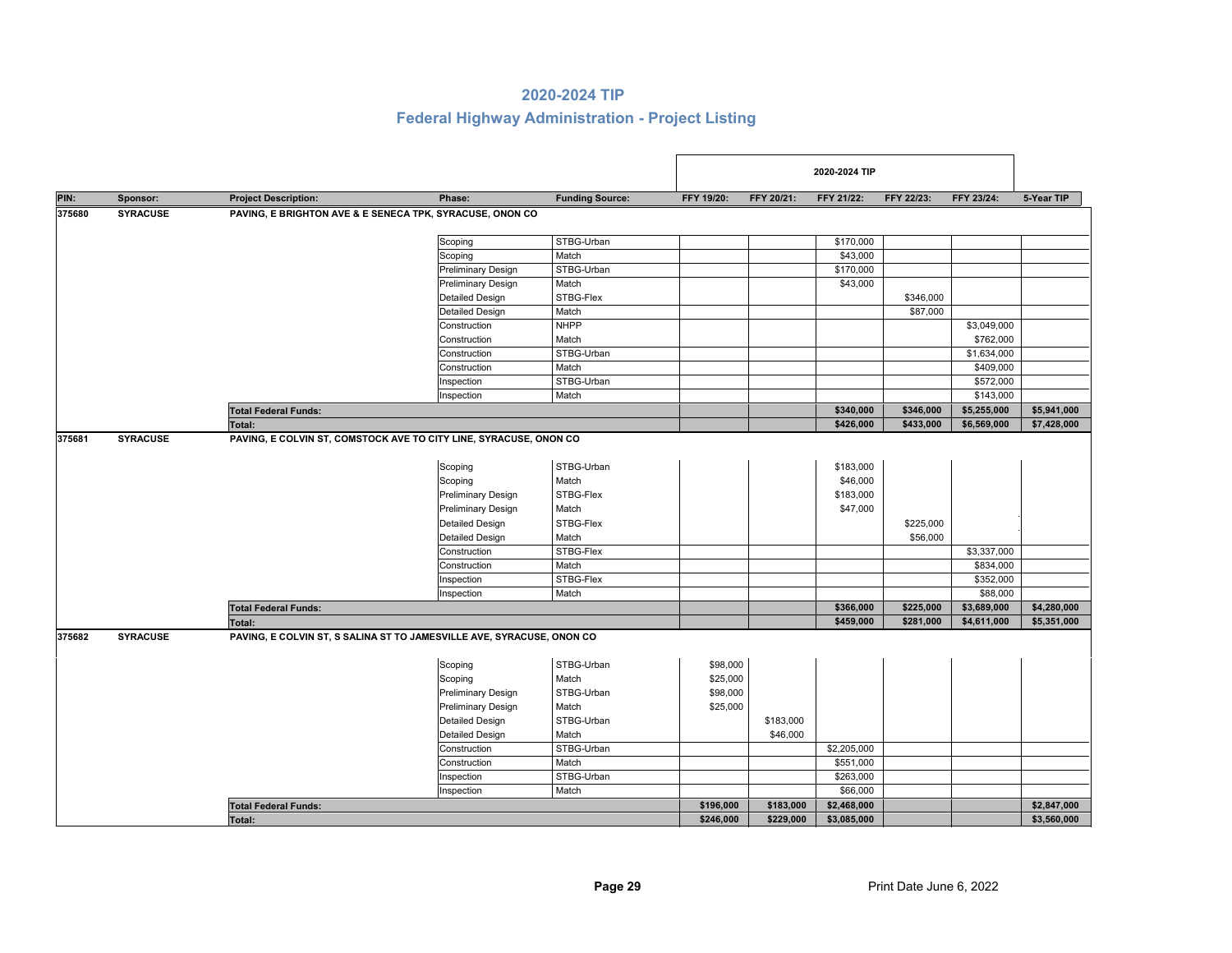## **Federal Highway Administration - Project Listing**

|        |                 |                                              | 2020-2024 TIP                                                     |                        |            |                                                                                                                                                                                                                                                                                                             |            |            |            |             |
|--------|-----------------|----------------------------------------------|-------------------------------------------------------------------|------------------------|------------|-------------------------------------------------------------------------------------------------------------------------------------------------------------------------------------------------------------------------------------------------------------------------------------------------------------|------------|------------|------------|-------------|
| PIN:   | Sponsor:        | <b>Project Description:</b>                  | Phase:                                                            | <b>Funding Source:</b> | FFY 19/20: | FFY 20/21:                                                                                                                                                                                                                                                                                                  | FFY 21/22: | FFY 22/23: | FFY 23/24: | 5-Year TIP  |
| 375683 | <b>SYRACUSE</b> |                                              | PAVING, MIDLAND AVE, OSTRANDER AVE TO NY 173, SYRACUSE, ONON CO   |                        |            |                                                                                                                                                                                                                                                                                                             |            |            |            |             |
|        |                 |                                              |                                                                   |                        |            |                                                                                                                                                                                                                                                                                                             |            |            |            |             |
|        |                 |                                              | Scoping                                                           | STBG-Urban             |            |                                                                                                                                                                                                                                                                                                             |            |            |            |             |
|        |                 |                                              | Scoping                                                           | Match                  |            |                                                                                                                                                                                                                                                                                                             |            |            |            |             |
|        |                 |                                              | <b>Preliminary Design</b>                                         | STBG-Urban             |            | \$102,000<br>\$26,000<br>\$102,000<br>\$26,000<br>\$276,000<br>\$69,000<br>\$204,000<br>\$276,000<br>\$256,000<br>\$345,000<br>\$182,000<br>\$46,000<br>\$34,000<br>\$8,000<br>\$216,000<br>\$270,000<br>\$26,000<br>\$6,000<br>\$802,000<br>\$200,000<br>\$146,000<br>\$37,000<br>\$974,000<br>\$1,217,000 |            |            |            |             |
|        |                 |                                              | <b>Preliminary Design</b>                                         | Match                  |            |                                                                                                                                                                                                                                                                                                             |            |            |            |             |
|        |                 |                                              | <b>Detailed Design</b>                                            | STBG-Flex              |            |                                                                                                                                                                                                                                                                                                             |            |            |            |             |
|        |                 |                                              | <b>Detailed Design</b>                                            | Match                  |            |                                                                                                                                                                                                                                                                                                             |            |            |            |             |
|        |                 | <b>Total Federal Funds:</b>                  |                                                                   |                        |            |                                                                                                                                                                                                                                                                                                             |            |            |            | \$480,000   |
|        |                 | Total:                                       |                                                                   |                        |            |                                                                                                                                                                                                                                                                                                             |            |            |            | \$601,000   |
| 375684 | <b>SYRACUSE</b> |                                              | OPERATING ASSISTANCE, TRAFFIC CONTROL CENTER, SYRACUSE, ONON CO   |                        |            |                                                                                                                                                                                                                                                                                                             |            |            |            |             |
|        |                 |                                              | Other                                                             | STBG-Flex              | \$574,000  |                                                                                                                                                                                                                                                                                                             |            |            |            |             |
|        |                 |                                              | Other                                                             | Match                  | \$144,000  |                                                                                                                                                                                                                                                                                                             |            |            |            |             |
|        |                 | <b>Total Federal Funds:</b>                  |                                                                   |                        | \$574,000  |                                                                                                                                                                                                                                                                                                             |            |            |            | \$574,000   |
|        |                 | Total:                                       |                                                                   |                        | \$718,000  |                                                                                                                                                                                                                                                                                                             |            |            |            | \$718,000   |
|        | <b>SYRACUSE</b> | LODI ST CONNECTOR, CITY OF SYRACUSE, ONON CO |                                                                   |                        |            |                                                                                                                                                                                                                                                                                                             |            |            |            |             |
|        |                 |                                              |                                                                   |                        |            |                                                                                                                                                                                                                                                                                                             |            |            |            |             |
|        |                 |                                              | Scoping                                                           | TAP-S                  | \$9,000    |                                                                                                                                                                                                                                                                                                             |            |            |            |             |
|        |                 |                                              | Scoping                                                           | Match                  | \$2,000    |                                                                                                                                                                                                                                                                                                             |            |            |            |             |
|        |                 |                                              | <b>Preliminary Design</b>                                         | TAP-S                  | \$28,000   |                                                                                                                                                                                                                                                                                                             |            |            |            |             |
|        |                 |                                              | <b>Preliminary Design</b>                                         | Match                  | \$7,000    |                                                                                                                                                                                                                                                                                                             |            |            |            |             |
| 395072 |                 |                                              | <b>Detailed Design</b>                                            | TAP-S                  | \$28,000   |                                                                                                                                                                                                                                                                                                             |            |            |            |             |
|        |                 |                                              | <b>Detailed Design</b>                                            | Match                  | \$7,000    |                                                                                                                                                                                                                                                                                                             |            |            |            |             |
|        |                 |                                              | Construction                                                      | $TAP-S$                |            |                                                                                                                                                                                                                                                                                                             |            |            |            |             |
|        |                 |                                              | Construction                                                      | Match                  |            |                                                                                                                                                                                                                                                                                                             |            |            |            |             |
|        |                 |                                              | Inspection                                                        | TAP-S                  |            |                                                                                                                                                                                                                                                                                                             |            |            |            |             |
|        |                 |                                              | Inspection                                                        | Match                  |            |                                                                                                                                                                                                                                                                                                             |            |            |            |             |
|        |                 | <b>Total Federal Funds:</b>                  |                                                                   |                        | \$65,000   |                                                                                                                                                                                                                                                                                                             |            |            |            | \$281,000   |
|        |                 | Total:                                       |                                                                   |                        | \$81,000   |                                                                                                                                                                                                                                                                                                             |            |            |            | \$351,000   |
| 395074 | <b>SYRACUSE</b> |                                              | CREEKWALK IMPROVEMENT, BRIDGE-WALK MAINTENANCE, SYRACUSE, ONON CO |                        |            |                                                                                                                                                                                                                                                                                                             |            |            |            |             |
|        |                 |                                              |                                                                   |                        |            |                                                                                                                                                                                                                                                                                                             |            |            |            |             |
|        |                 |                                              | <b>ROW Acquisition</b>                                            | TAP-S                  |            |                                                                                                                                                                                                                                                                                                             |            |            |            |             |
|        |                 |                                              | <b>ROW Acquisition</b>                                            | Match                  |            |                                                                                                                                                                                                                                                                                                             |            |            |            |             |
|        |                 |                                              | Construction                                                      | TAP-S                  |            |                                                                                                                                                                                                                                                                                                             |            |            |            |             |
|        |                 |                                              | Construction                                                      | Match                  |            |                                                                                                                                                                                                                                                                                                             |            |            |            |             |
|        |                 |                                              | Inspection                                                        | TAP-S                  |            |                                                                                                                                                                                                                                                                                                             |            |            |            |             |
|        |                 |                                              | Inspection                                                        | Match                  |            |                                                                                                                                                                                                                                                                                                             |            |            |            |             |
|        |                 | <b>Total Federal Funds:</b>                  |                                                                   |                        |            |                                                                                                                                                                                                                                                                                                             |            |            |            | \$974,000   |
|        |                 | Total:                                       |                                                                   |                        |            |                                                                                                                                                                                                                                                                                                             |            |            |            | \$1,217,000 |

**Total: \$9,218,000 \$11,593,269 \$21,368,000 \$1,059,000 \$12,698,000 \$55,936,269 Total Federal Funds:\$7,374,000 \$9,600,215 \$15,328,000 \$847,000 \$10,310,000 \$43,459,215**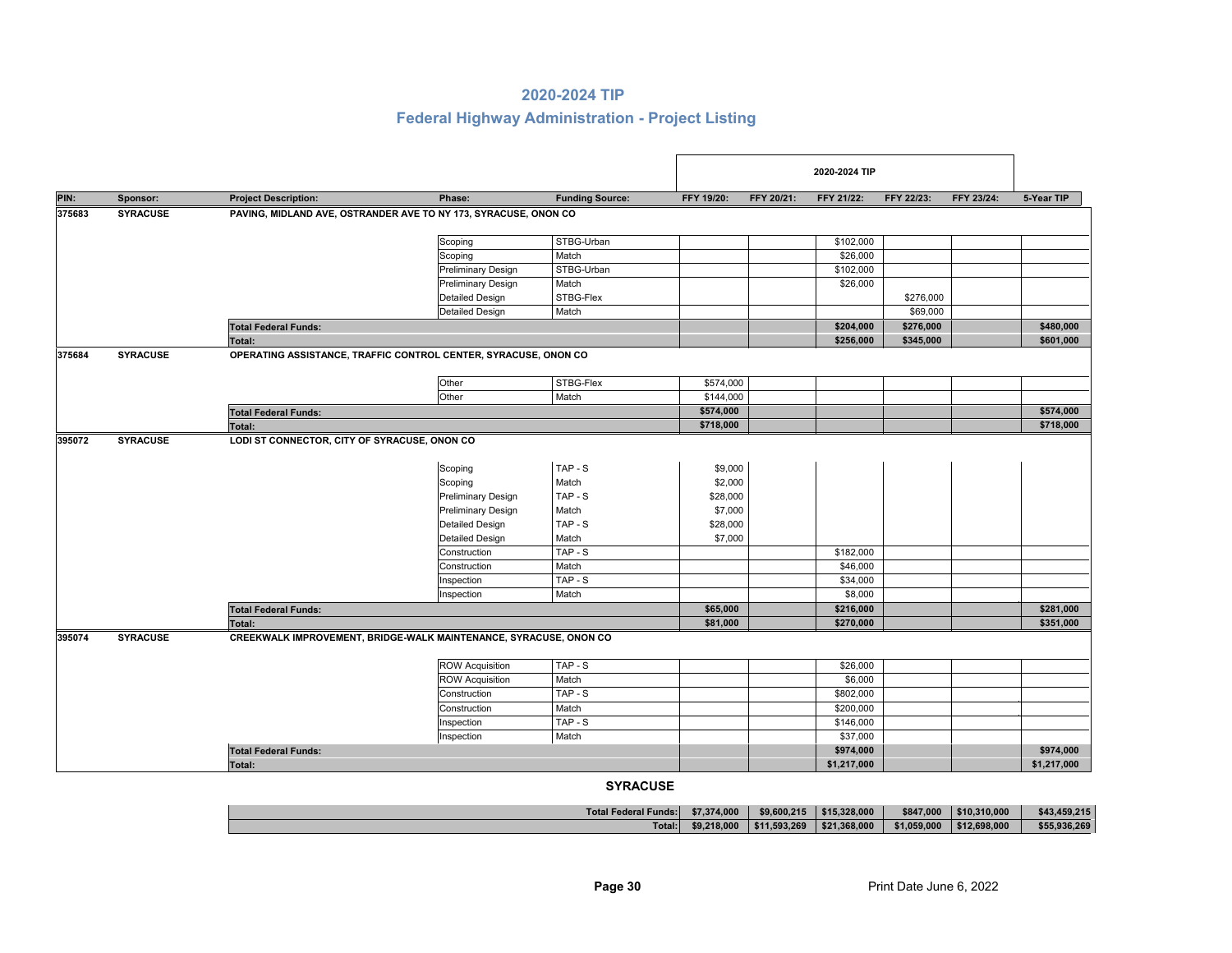## **Federal Highway Administration - Project Listing**

|        |                       |                                                                                              |                        |                             |             |            | 2020-2024 TIP |            |            |             |
|--------|-----------------------|----------------------------------------------------------------------------------------------|------------------------|-----------------------------|-------------|------------|---------------|------------|------------|-------------|
| PIN:   | Sponsor:              | <b>Project Description:</b>                                                                  | Phase:                 | <b>Funding Source:</b>      | FFY 19/20:  | FFY 20/21: | FFY 21/22:    | FFY 22/23: | FFY 23/24: | 5-Year TIP  |
| 375471 | <b>Town of Cicero</b> | EAST CIRCLE DR OVER DARLENE'S BROOK REPLACEMENT, TN OF CICERO, ONON CO                       |                        |                             |             |            |               |            |            |             |
|        |                       |                                                                                              | Construction           | STBG-Flex                   | \$42,000    |            |               |            |            |             |
|        |                       |                                                                                              | Construction           | STBG-Flex - S               | \$29,000    |            |               |            |            |             |
|        |                       |                                                                                              | Construction           | Match                       | \$11,000    |            |               |            |            |             |
|        |                       |                                                                                              | Construction           | Match                       | \$7,000     |            |               |            |            |             |
|        |                       |                                                                                              | Construction           | STBG-Urban                  | \$44,000    |            |               |            |            |             |
|        |                       |                                                                                              | Construction           | Match                       | \$11,000    |            |               |            |            |             |
|        |                       |                                                                                              | Inspection             | STBG-Flex - S               | \$4,000     |            |               |            |            |             |
|        |                       |                                                                                              | Inspection             | Match                       | \$1,000     |            |               |            |            |             |
|        |                       | <b>Total Federal Funds:</b>                                                                  |                        |                             | \$119,000   |            |               |            |            | \$119,000   |
|        |                       | <b>Total:</b>                                                                                |                        |                             | \$149,000   |            |               |            |            | \$149,000   |
| 375495 | <b>Town of Cicero</b> | REVITALIZATION AND REDEVELOPMENT OF THE HAMLET OF BREWERTON, TN OF CICERO, ONON CO           |                        |                             |             |            |               |            |            |             |
|        |                       |                                                                                              | <b>ROW Acquisition</b> | HPP-S                       |             | \$218,000  |               |            |            |             |
|        |                       |                                                                                              | Construction           | HPP-S                       |             |            | \$77,610      |            |            |             |
|        |                       |                                                                                              | Construction           | Match                       |             |            | \$137,390     |            |            |             |
|        |                       |                                                                                              | Inspection             | HPP-S                       |             |            | \$16,605      |            |            |             |
|        |                       |                                                                                              | Inspection             | Match                       |             |            | \$29,395      |            |            |             |
|        |                       | <b>Total Federal Funds:</b>                                                                  |                        |                             |             | \$218,000  | \$94,215      |            |            | \$312,215   |
|        |                       | Total:                                                                                       |                        |                             |             | \$218,000  | \$261,000     |            |            | \$479,000   |
| 395077 | <b>Town of Cicero</b> | REVITALIZATION AND REDEVELOPMENT OF THE HAMLET OF BREWERTON - PHASE 2, TN OF CICERO, ONON CO |                        |                             |             |            |               |            |            |             |
|        |                       |                                                                                              | Construction           | HPP-S                       |             |            |               | \$187,617  |            |             |
|        |                       |                                                                                              | Inspection             | HPP-S                       |             |            |               | \$39,400   |            |             |
|        |                       | <b>Total Federal Funds:</b>                                                                  |                        |                             |             |            |               | \$227,017  |            | \$227,017   |
|        |                       | Total:                                                                                       |                        |                             |             |            |               | \$227,017  |            | \$227,017   |
|        |                       |                                                                                              |                        | <b>Town of Cicero</b>       |             |            |               |            |            |             |
|        |                       |                                                                                              |                        | <b>Total Federal Funds:</b> | \$119,000   | \$218,000  | \$94,215      | \$227,017  |            | \$658,232   |
|        |                       |                                                                                              |                        | Total:                      | \$149,000   | \$218,000  | \$261,000     | \$227,017  |            | \$855,017   |
| 395061 | V North Syracuse      | COMPLETE STREETS CORRIDOR PROJECT- N SYRACUSE, VIL OF N SYRACUSE, ONON CO                    |                        |                             |             |            |               |            |            |             |
|        |                       |                                                                                              | Construction           | TAP-S                       | \$718,000   |            |               |            |            |             |
|        |                       |                                                                                              | Construction           | Match                       | \$180,000   |            |               |            |            |             |
|        |                       |                                                                                              | Inspection             | TAP-S                       | \$111,000   |            |               |            |            |             |
|        |                       |                                                                                              | Inspection             | Match                       | \$28,000    |            |               |            |            |             |
|        |                       | <b>Total Federal Funds:</b>                                                                  |                        |                             | \$829,000   |            |               |            |            | \$829,000   |
|        |                       | Total:                                                                                       |                        |                             | \$1,037,000 |            |               |            |            | \$1,037,000 |

#### **V North Syracuse**

| <b>Total Federal Funds:</b> | \$829,000   |  | \$829,000 |
|-----------------------------|-------------|--|-----------|
| Total:                      | \$1,037,000 |  | 37.000    |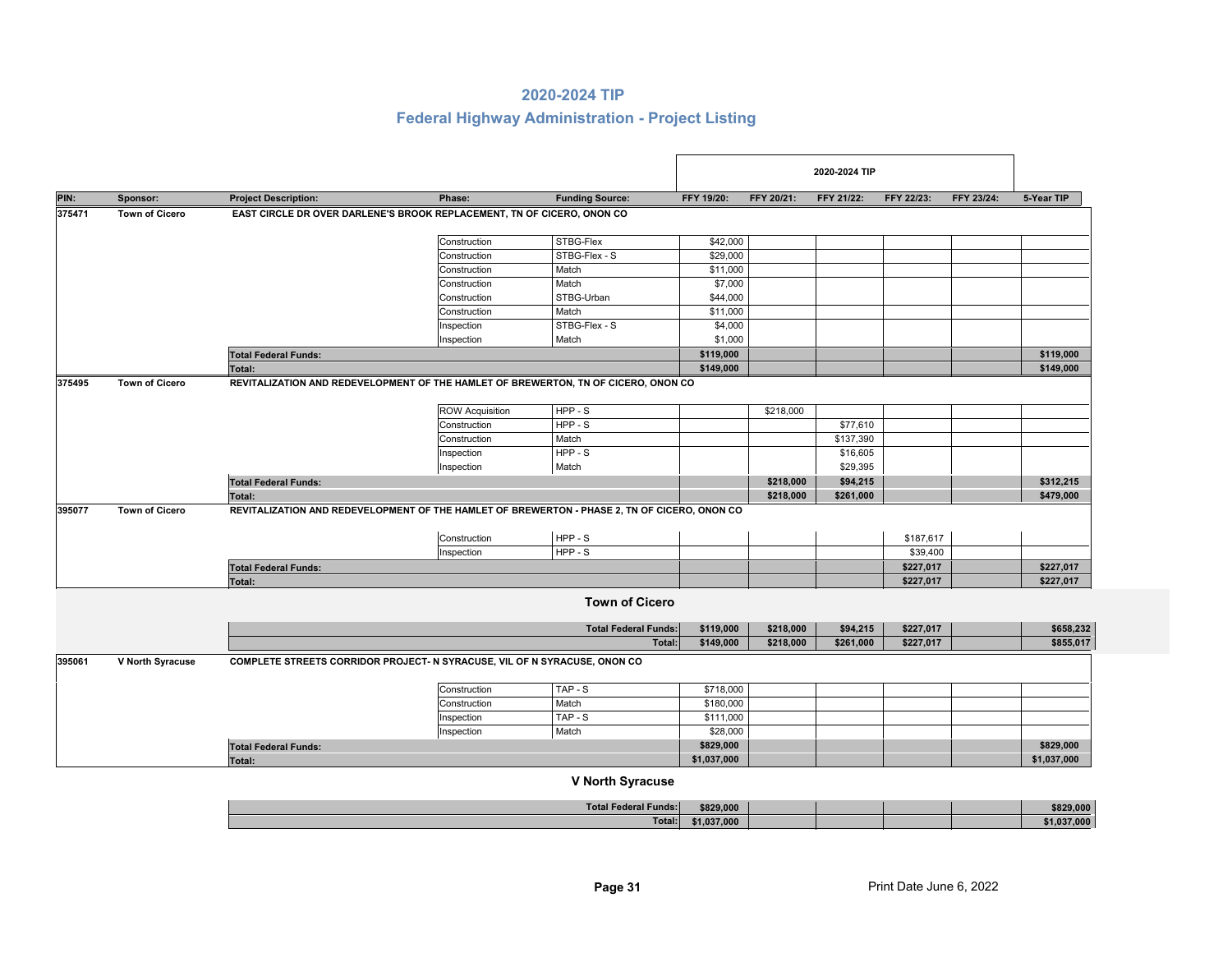# **Federal Highway Administration - Project Listing**

|        |                           |                                                                           |                           |                                                          |            |            | 2020-2024 TIP |            |             |             |
|--------|---------------------------|---------------------------------------------------------------------------|---------------------------|----------------------------------------------------------|------------|------------|---------------|------------|-------------|-------------|
| PIN:   | Sponsor:                  | <b>Project Description:</b>                                               | Phase:                    | <b>Funding Source:</b>                                   | FFY 19/20: | FFY 20/21: | FFY 21/22:    | FFY 22/23: | FFY 23/24:  | 5-Year TIP  |
| 375685 | <b>Vil of Skaneateles</b> | BRIDGE REPLACEMENT, KELLEY ST, VIL OF SKANEATELES, ONON CO                |                           |                                                          |            |            |               |            |             |             |
|        |                           |                                                                           |                           |                                                          |            |            |               |            |             |             |
|        |                           |                                                                           | Scoping                   | STBG-Off                                                 |            |            | \$27,000      |            |             |             |
|        |                           |                                                                           | Scoping                   | Match                                                    |            |            | \$7,000       |            |             |             |
|        |                           |                                                                           | <b>Preliminary Design</b> | STBG-Off                                                 |            |            | \$27,000      |            |             |             |
|        |                           |                                                                           | <b>Preliminary Design</b> | Match                                                    |            |            | \$7,000       |            |             |             |
|        |                           |                                                                           | <b>Detailed Design</b>    | STBG-Off                                                 |            |            |               | \$36,000   |             |             |
|        |                           |                                                                           | <b>Detailed Design</b>    | Match                                                    |            |            |               | \$9,000    |             |             |
|        |                           |                                                                           | <b>ROW</b> Incidentals    | STBG-Off                                                 |            |            | \$8,000       |            |             |             |
|        |                           |                                                                           | <b>ROW Incidentals</b>    | Match                                                    |            |            | \$2,000       |            |             |             |
|        |                           |                                                                           | <b>ROW Acquisition</b>    | STBG-Off                                                 |            |            |               | \$22,000   |             |             |
|        |                           |                                                                           | <b>ROW Acquisition</b>    | Match                                                    |            |            |               | \$6,000    |             |             |
|        |                           |                                                                           | Construction              | STBG-Flex                                                |            |            |               |            | \$16,000    |             |
|        |                           |                                                                           | Construction              | Match                                                    |            |            |               |            | \$4,000     |             |
|        |                           |                                                                           | Construction              | STBG-Off                                                 |            |            |               |            | \$432,000   |             |
|        |                           |                                                                           | Construction              | Match                                                    |            |            |               |            | \$108,000   |             |
|        |                           |                                                                           | Inspection                | STBG-Off                                                 |            |            |               |            | \$45,000    |             |
|        |                           |                                                                           | Inspection                | Match                                                    |            |            |               |            | \$11,000    |             |
|        |                           | <b>Total Federal Funds:</b>                                               |                           |                                                          |            |            | \$62,000      | \$58,000   | \$493,000   | \$613,000   |
|        |                           | Total:                                                                    |                           |                                                          |            |            | \$78,000      | \$73,000   | \$616,000   | \$767,000   |
|        |                           |                                                                           |                           | <b>Vil of Skaneateles</b><br><b>Total Federal Funds:</b> |            |            | \$62,000      | \$58,000   | \$493,000   | \$613,000   |
|        |                           |                                                                           |                           | Total:                                                   |            |            | \$78,000      | \$73,000   | \$616,000   | \$767,000   |
|        |                           |                                                                           |                           |                                                          |            |            |               |            |             |             |
| 375686 | <b>Village of Solvay</b>  | PAVING, MILTON AVE, COGSWELL AVE TO CAMILLUS LINE, VIL OF SOLVAY, ONON CO |                           |                                                          |            |            |               |            |             |             |
|        |                           |                                                                           | Scoping                   | STBG-Urban                                               |            | \$100,000  |               |            |             |             |
|        |                           |                                                                           | Scoping                   | Match                                                    |            | \$25,000   |               |            |             |             |
|        |                           |                                                                           | <b>Preliminary Design</b> | STBG-Urban                                               |            | \$100,000  |               |            |             |             |
|        |                           |                                                                           | <b>Preliminary Design</b> | Match                                                    |            | \$25,000   |               |            |             |             |
|        |                           |                                                                           | <b>Detailed Design</b>    | STBG-Urban                                               |            |            |               | \$200,000  |             |             |
|        |                           |                                                                           | <b>Detailed Design</b>    | Match                                                    |            |            |               | \$50,000   |             |             |
|        |                           |                                                                           | <b>ROW Incidentals</b>    | STBG-Flex                                                |            | \$8,000    |               |            |             |             |
|        |                           |                                                                           | <b>ROW Incidentals</b>    | Match                                                    |            | \$2,000    |               |            |             |             |
|        |                           |                                                                           | <b>ROW Acquisition</b>    | STBG-Urban                                               |            |            |               | \$16,000   |             |             |
|        |                           |                                                                           | <b>ROW Acquisition</b>    | Match                                                    |            |            |               | \$4,000    |             |             |
|        |                           |                                                                           | Construction              | STBG-Urban                                               |            |            |               |            | \$2,020,000 |             |
|        |                           |                                                                           | Construction              | Match                                                    |            |            |               |            | \$505,000   |             |
|        |                           |                                                                           | Inspection                | STBG-Urban                                               |            |            |               |            | \$64,000    |             |
|        |                           |                                                                           | Inspection                | Match                                                    |            |            |               |            | \$16,000    |             |
|        |                           | <b>Total Federal Funds:</b>                                               |                           |                                                          |            | \$208,000  |               | \$216,000  | \$2,084,000 | \$2,508,000 |
|        |                           |                                                                           |                           |                                                          |            | \$260,000  |               | \$270,000  | \$2,605,000 | \$3,135,000 |
|        |                           | Total:                                                                    |                           |                                                          |            |            |               |            |             |             |

## **Village of Solvay**

| <b>Total Federal Funds:</b> | \$208,000 | \$216,000 | \$2.084.000 | ,000.80 |
|-----------------------------|-----------|-----------|-------------|---------|
| Total:                      | \$260,000 | \$270.000 | \$2,605.000 | 135.000 |